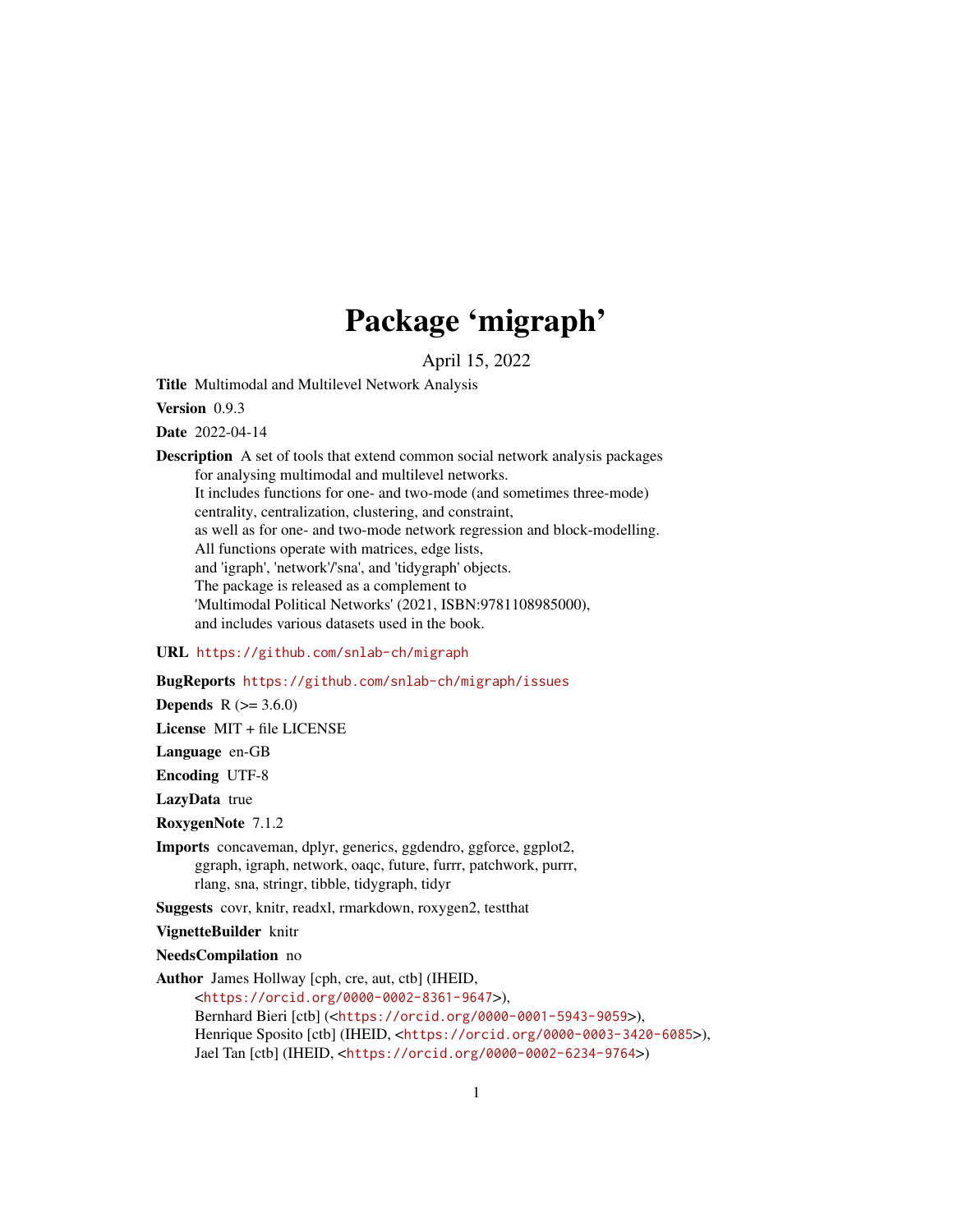Maintainer James Hollway <james.hollway@graduateinstitute.ch> **Repository CRAN** Date/Publication 2022-04-14 23:32:29 UTC

# R topics documented:

|        | 3              |
|--------|----------------|
|        | $\overline{4}$ |
|        | 5              |
|        | $\overline{7}$ |
|        | 8              |
|        | 9              |
|        | 12             |
|        | 13             |
|        | 14             |
|        | 16             |
| create | 18             |
|        | 19             |
|        | 20             |
|        | 22             |
|        | 22             |
|        | 23             |
|        | 24             |
|        | 25             |
|        | 26             |
|        | 27             |
|        | 28             |
|        | 30             |
|        | 30             |
|        | 31             |
|        | 31             |
|        | 32             |
|        | 33             |
|        | 34             |
|        | 34             |
|        | 35             |
|        | 36             |
|        | 36             |
|        | 37             |
|        | 38             |
|        | 40             |
|        | 40             |
|        | 41             |
|        | 42             |
|        | 45             |
|        | 47             |
| to     | 48             |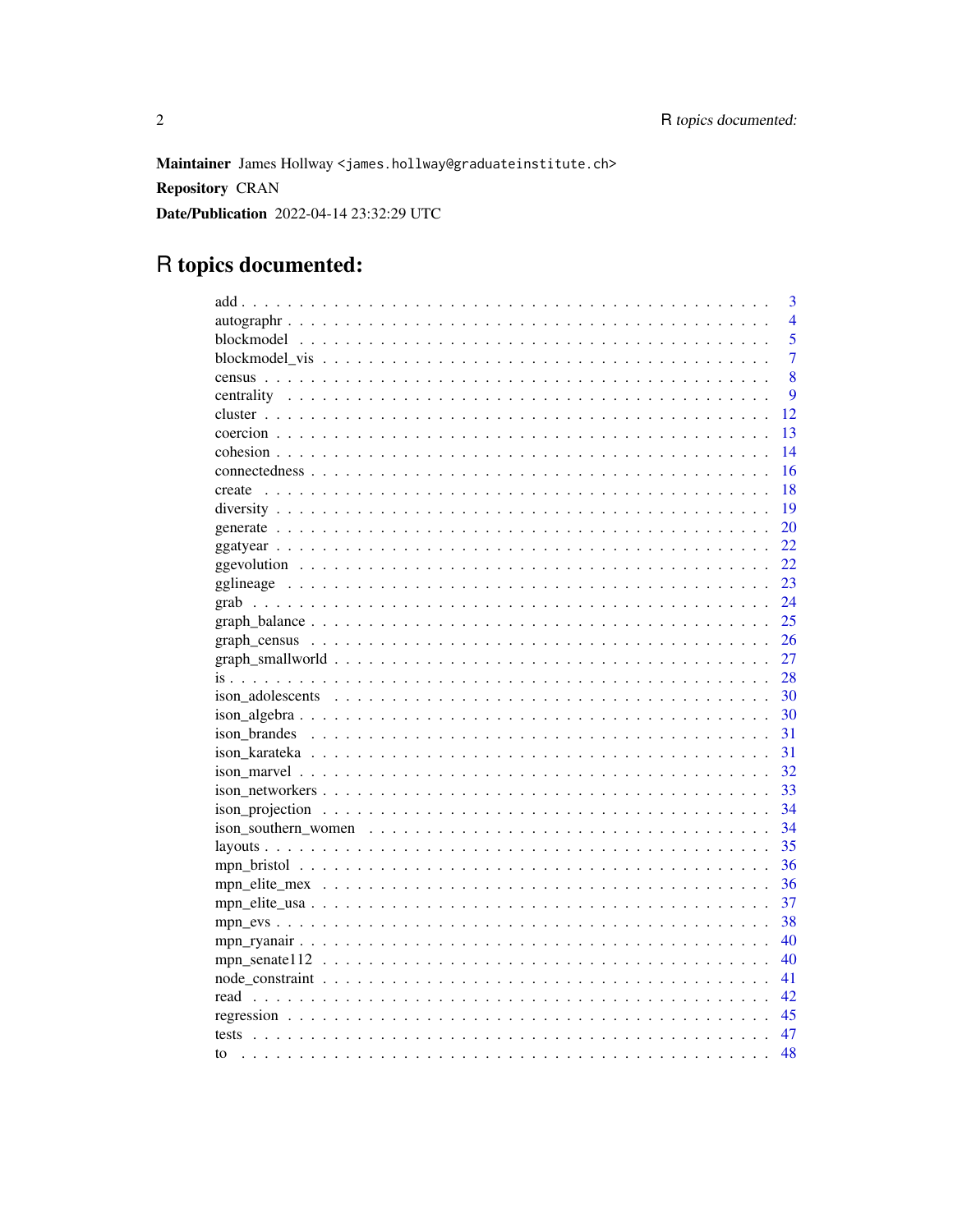# <span id="page-2-0"></span>**Index** [52](#page-51-0)

<span id="page-2-1"></span>

# Description

These functions allow users to add attributes to a graph from another graph or from a specified vector supplied by the user.

# Usage

add\_node\_attributes(object, attr\_name, vector) add\_edge\_attributes(object, attr\_name, vector) copy\_node\_attributes(object, object2) join\_edges(object, object2, attr\_name)

# Arguments

| object    | An object of a migraph-consistent class:                   |  |  |  |  |
|-----------|------------------------------------------------------------|--|--|--|--|
|           | • matrix, from base R                                      |  |  |  |  |
|           | • edgelist, a data frame from base R or tibble from tibble |  |  |  |  |
|           | • igraph, from the igraph package                          |  |  |  |  |
|           | • network, from the network package                        |  |  |  |  |
|           | • tbl_graph, from the tidygraph package                    |  |  |  |  |
| attr_name | Name of the new attribute in the resulting object.         |  |  |  |  |
| vector    | A vector of values for the new attribute.                  |  |  |  |  |
| object2   | A second object to copy nodes or edges from.               |  |  |  |  |

# Functions

- add\_node\_attributes: Insert specified values from a vector into the graph as node attributes
- add\_edge\_attributes: Insert specified values from a vector into the graph as edge attributes
- copy\_node\_attributes: Copies node attributes from a given graph into specified graph
- join\_edges: Copies edges from another graph to specified graph and adds an edge attribute identifying the edges that were newly added

#### See Also

Other manipulation: [coercion](#page-12-1), [is\(](#page-27-1)), [to](#page-47-1)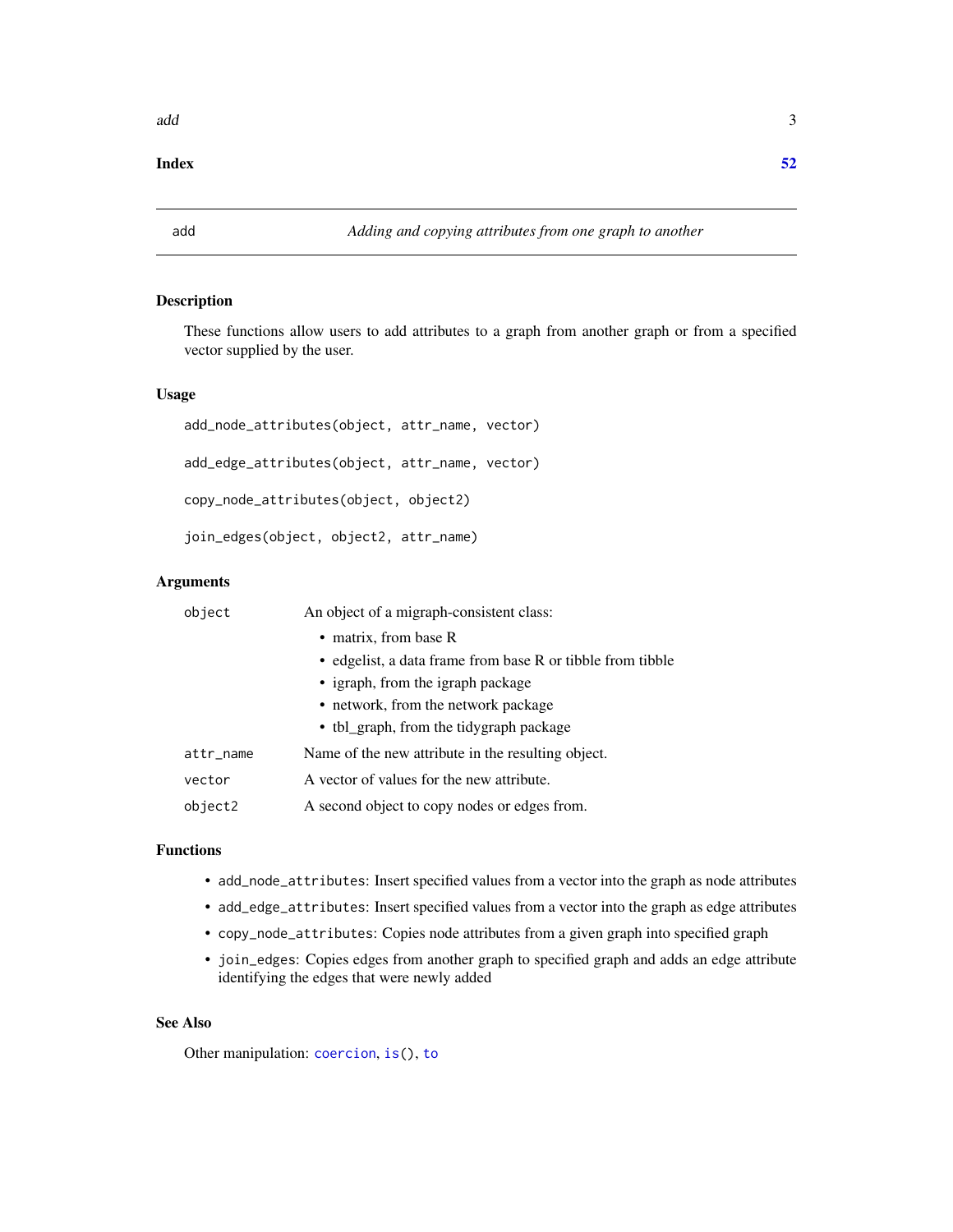# Examples

```
add_node_attributes(mpn_elite_mex, "wealth", 1:35)
add_node_attributes(mpn_elite_usa_advice, "wealth", 1:14)
add_edge_attributes(ison_adolescents, "weight", c(1,2,1,1,1,3,2,2,3,1))
autographr(mpn_elite_mex)
both <- join_edges(mpn_elite_mex, generate_random(mpn_elite_mex), "random")
autographr(both)
random <- to_uniplex(both, "random")
autographr(random)
autographr(to_uniplex(both, "orig"))
```
autographr *Quickly graph networks with sensible defaults*

#### Description

The aim of this function is to provide users with a quick and easy graphing function that makes best use of the data, whatever its composition. Users can also tailor the plot according to their preferences regarding node size, colour, and shape. The function also supports visualisation of network measures such as centrality.

# Usage

```
autographr(
  object,
  layout = "stress",
  labels = TRUE,
  node_color = NULL,
 node_group = NULL,
 node_shape = NULL,
 node_size = NULL,
 node_measure = NULL,
  identify_function = max,
  ...
)
```
#### Arguments

| object     | A migraph-consistent object.                                                                                                                                                                         |
|------------|------------------------------------------------------------------------------------------------------------------------------------------------------------------------------------------------------|
| layout     | An igraph layout algorithm, currently defaults to 'stress'.                                                                                                                                          |
| labels     | Logical, whether to print node names as labels if present.                                                                                                                                           |
| node_color | Node variable in quotation marks to be used for colouring the nodes. It is easiest<br>if this is added as a node attribute to the graph before plotting.                                             |
| node_group | Node variable in quotation marks to be used for drawing convex but also con-<br>cave hulls around clusters of nodes. These groupings will be labelled with the<br>categories of the variable passed. |

<span id="page-3-0"></span>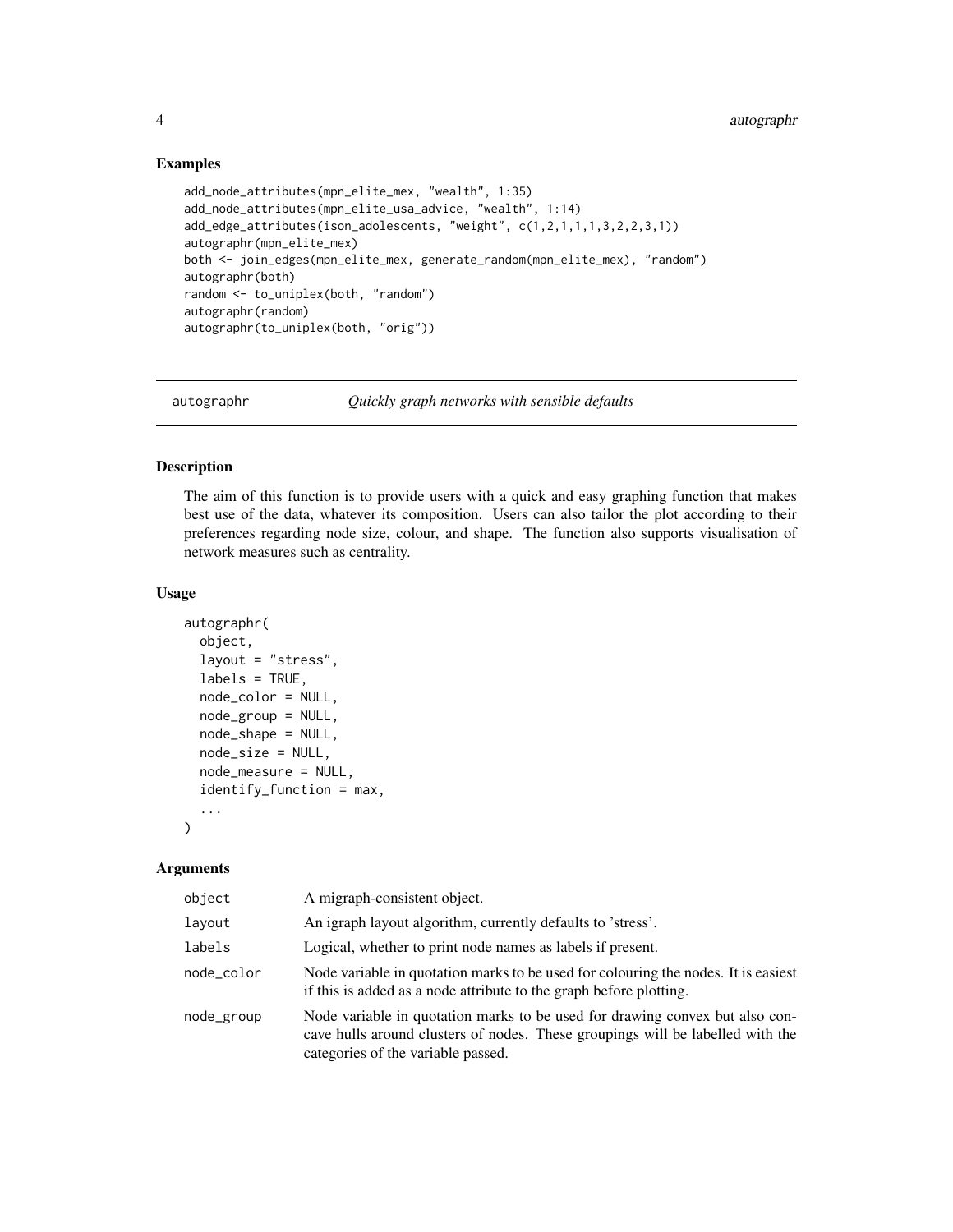#### <span id="page-4-0"></span>blockmodel 55 and 55 and 55 and 55 and 55 and 55 and 55 and 55 and 55 and 55 and 55 and 55 and 55 and 55 and 55 and 55 and 55 and 55 and 55 and 55 and 55 and 55 and 55 and 55 and 55 and 55 and 55 and 55 and 55 and 55 and 5

| node_shape        | Character string in quotation marks referring to the name of a node attribute<br>already present in the graph to be used for the shapes of the nodes. Shapes<br>follow the ordering "circle", "square", "triangle", so this aesthetic should be<br>used for a variable with only a few categories.     |
|-------------------|--------------------------------------------------------------------------------------------------------------------------------------------------------------------------------------------------------------------------------------------------------------------------------------------------------|
| node_size         | Node variable in quotation marks to be used for the size of the nodes. This can be<br>any continuous variable on the nodes of the network. Since this function expects<br>this to be an existing variable, it is recommended to calculate all node-related<br>statistics prior to using this function. |
| node_measure      | Name of the node level measure function e.g. node_degree. NULL by default.                                                                                                                                                                                                                             |
| identify_function |                                                                                                                                                                                                                                                                                                        |
|                   | Name of the function used to determine the highlighted node e.g. max, min, etc.<br>max by default.                                                                                                                                                                                                     |
|                   | Extra arguments.                                                                                                                                                                                                                                                                                       |
|                   |                                                                                                                                                                                                                                                                                                        |

#### Examples

```
ison_adolescents <- ison_adolescents %>%
dplyr::mutate(shape = rep(c("circle", "square"), times = 4)) %>%
dplyr::mutate(color = rep(c("blue", "red"), times = 4))
autographr(ison_adolescents, node_shape = "shape", node_color = "color")
autographr(ison_karateka, node_size = rep(c(0.8), times = 34))
autographr(ison_networkers, node_measure = node_betweenness, identify_function = max)
```
blockmodel *Blockmodelling*

# Description

Blockmodelling

# Usage

```
blockmodel(object, clusters)
blockmodel_concor(
 object,
 p = 1,
 cutoff = 0.999,
 max.iter = 25,
 block.content = "density"
)
## S3 method for class 'block_model'
print(x, \ldots)reduce_graph(blockmodel, block_labels = NULL)
summarise_statistics(node_measure, clusters = NULL, sumFUN = mean)
```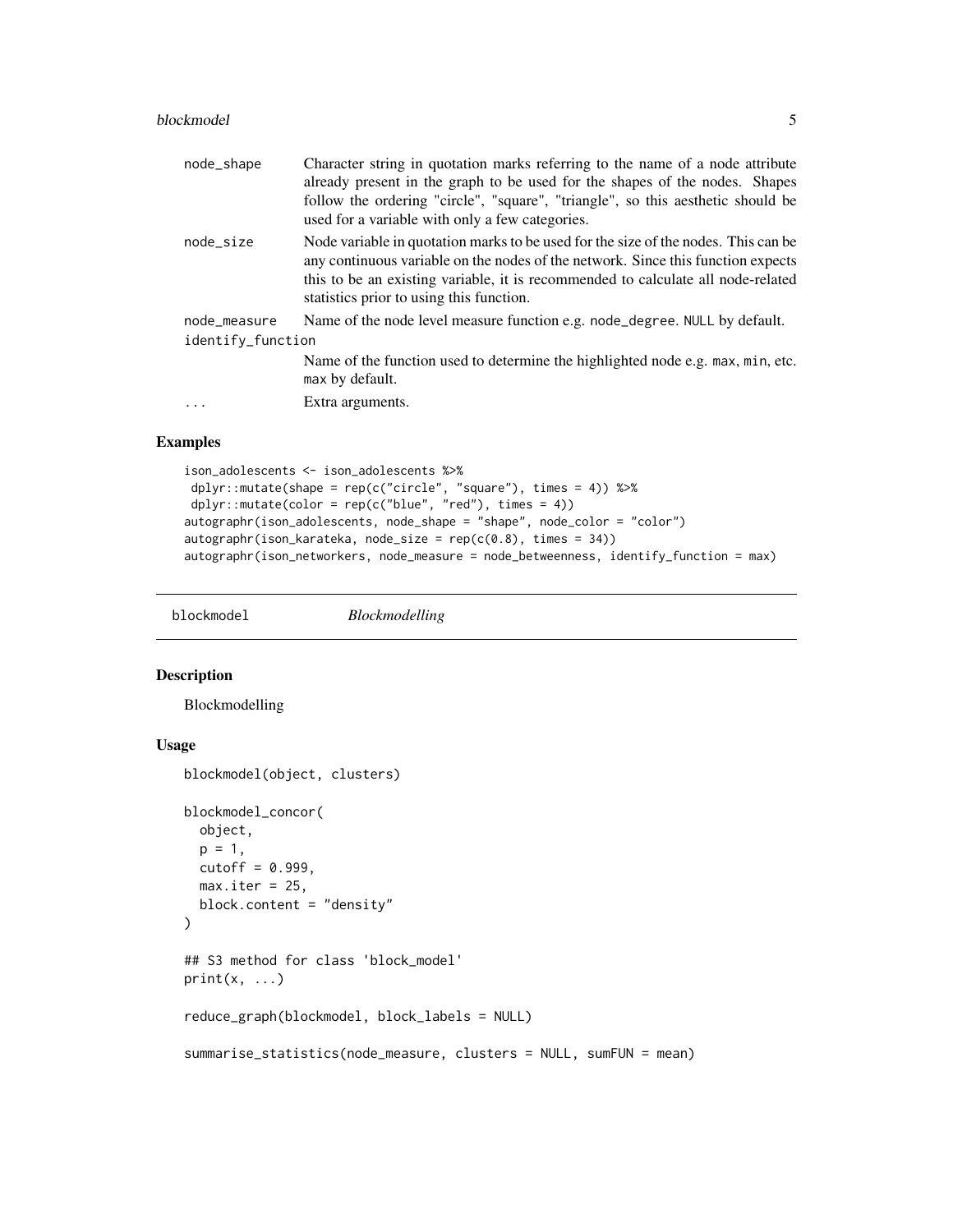# Arguments

| object        | A migraph-consistent object (matrix, igraph, tidygraph).                                                                                                     |
|---------------|--------------------------------------------------------------------------------------------------------------------------------------------------------------|
| clusters      | the vector of cluster membership for the blockmodel                                                                                                          |
| p             | An integer representing the desired number of partitions.                                                                                                    |
| cutoff        | A value between 0 and 1 used to determine convergence.                                                                                                       |
| max.iter      | An integer representing the maximum number of iterations.                                                                                                    |
| block.content | A string indicating which method to use for calculating block content. Options<br>are: "density", "sum", "meanrowsum", "meancolsum", "median", "min", "max". |
| $\mathsf{x}$  | An object of class "block_model"                                                                                                                             |
| $\cdots$      | Additional arguments passed to generic print method                                                                                                          |
| blockmodel    | a blockmodel object                                                                                                                                          |
| block_labels  | A character vector manually providing labels for the blocks in the blockmodel                                                                                |
| node_measure  | A vector or matrix of node-level statistics, such as centrality measures or a cen-<br>sus.                                                                   |
| sumFUN        | A function by which the values should be aggregated or summarised. By default<br>mean.                                                                       |

#### Source

<https://github.com/aslez/concoR>

# References

Breiger, R.L., Boorman, S.A., and Arabie, P. 1975. An Algorithm for Clustering Relational Data with Applications to Social Network Analysis and Comparison with Multidimensional Scaling. *Journal of Mathematical Psychology*, 12: 328–383.

```
mex_concor <- blockmodel_concor(mpn_elite_mex)
mex_concor
plot(mex_concor)
usa_concor <- blockmodel_concor(mpn_elite_usa_advice)
usa_concor
plot(usa_concor)
summarise_statistics(node_degree(mpn_elite_mex),
         cutree(cluster_structural_equivalence(mpn_elite_mex), 3))
summarise_statistics(node_triad_census(mpn_elite_mex),
          cutree(cluster_structural_equivalence(mpn_elite_mex), 3))
```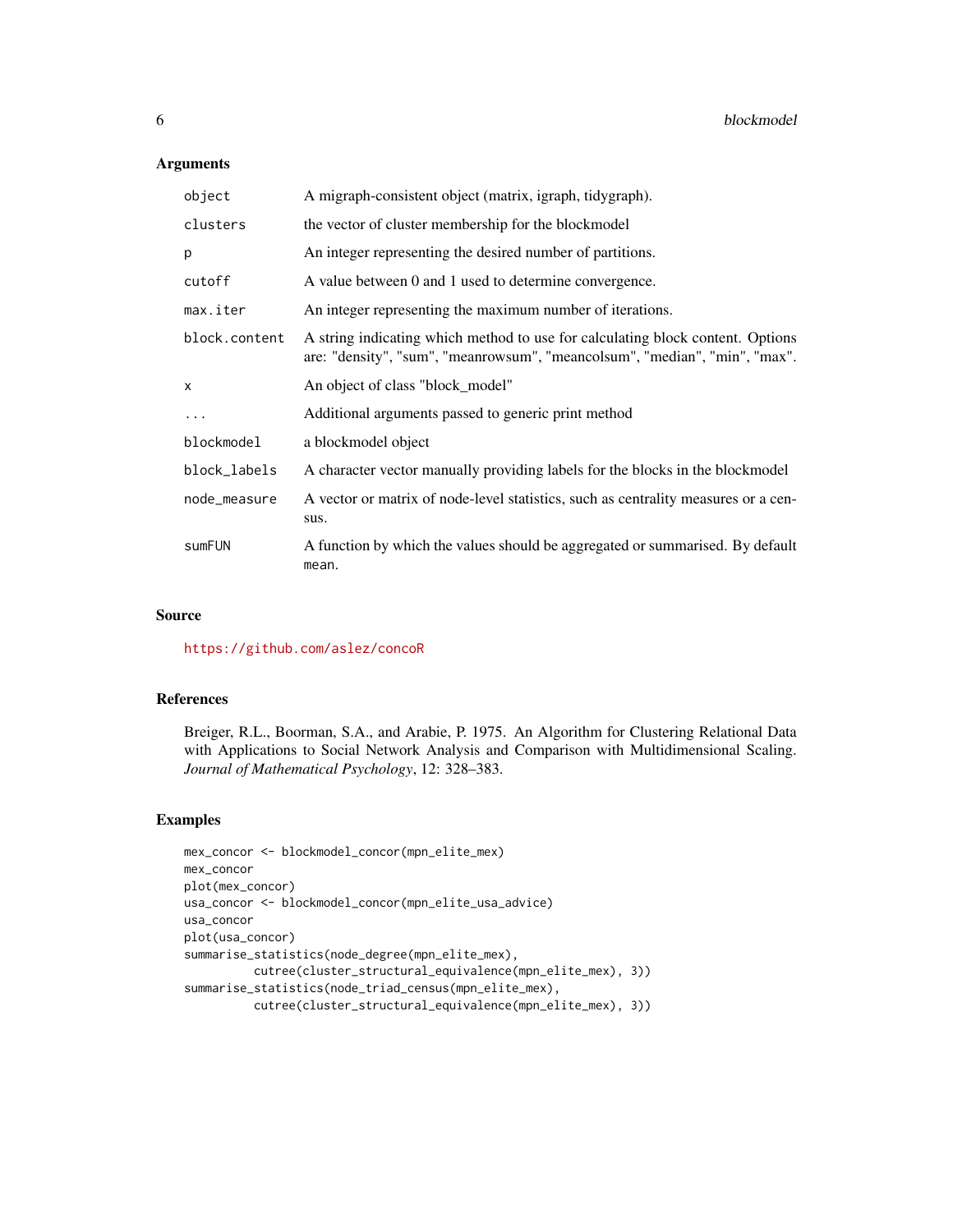<span id="page-6-0"></span>blockmodel\_vis *ggplot2-based plotting of blockmodel results*

# Description

ggplot2-based plotting of blockmodel results

Plots for deciding on the number of network clusters

# Usage

```
## S3 method for class 'block_model'
plot(x, ...)
ggtree(hc, k = NULL)
ggidentify_clusters(hc, census, method = c("elbow", "strict"))
```
# Arguments

| $\mathsf{x}$ | A blockmodel-class object.                                                                                                                                        |
|--------------|-------------------------------------------------------------------------------------------------------------------------------------------------------------------|
| $\cdots$     | Additional arguments passed on to ggplot2.                                                                                                                        |
| hc           | a hierarchical cluster object                                                                                                                                     |
| $\mathsf k$  | number of clusters. By default NULL, but, if specified, ggtree will color<br>branches and add a line to indicate where the corresponding cluster cut would<br>be. |
| census       | output from some node * census function                                                                                                                           |
| method       | only "elbow" is currently implemented.                                                                                                                            |

```
# Unsigned
usa_concor <- blockmodel_concor(mpn_elite_usa_advice)
plot(usa_concor)
# Signed network (Needs sign)
```

```
# marvel_concor <- blockmodel_concor(ison_marvel_relationships)
# plot(marvel)
res <- cluster_regular_equivalence(mpn_elite_mex)
ggtree(res, 3)
ggidentify_clusters(res, node_triad_census(mpn_elite_mex))
```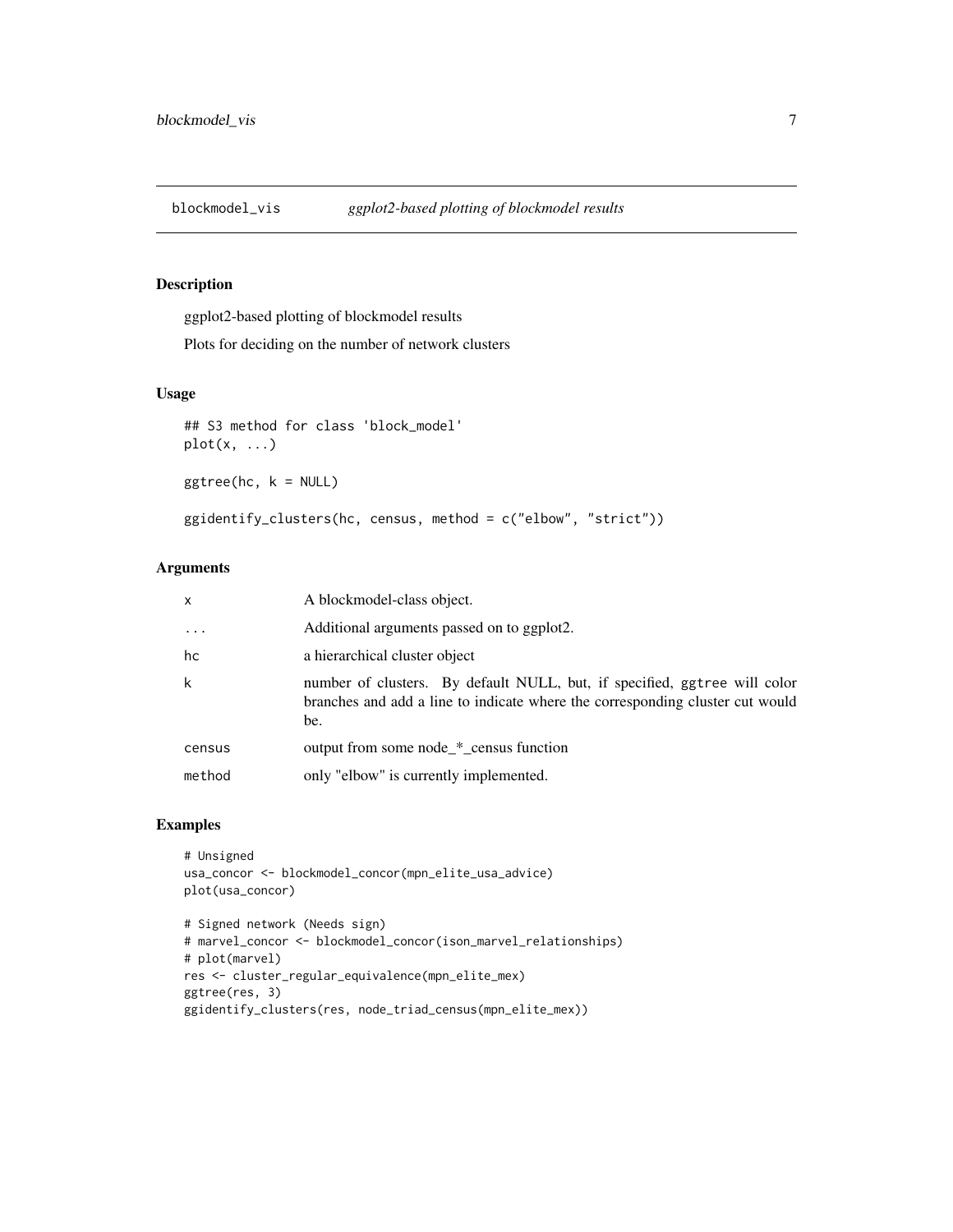<span id="page-7-0"></span>These functions include ways to take a census of the positions of nodes in a network. These include a triad census based on the triad profile of nodes, but also a tie census based on the particular tie partners of nodes. Included also are group census functions for summarising the profiles of clusters of nodes in a network.

# Usage

```
node_tie_census(object)
```
node\_triad\_census(object)

node\_quad\_census(object)

```
group_tie_census(object, clusters, decimals = 2)
```

```
group_triad_census(object, clusters, decimals = 2)
```
#### Arguments

| object   | An object of a migraph-consistent class:                   |  |  |
|----------|------------------------------------------------------------|--|--|
|          | • matrix, from base R                                      |  |  |
|          | • edgelist, a data frame from base R or tibble from tibble |  |  |
|          | • igraph, from the igraph package                          |  |  |
|          | • network, from the network package                        |  |  |
|          | • tbl_graph, from the tidygraph package                    |  |  |
| clusters | a vector of cluster assignment.                            |  |  |
| decimals | Number of decimal points to round to.                      |  |  |

#### Details

The quad census uses the {oaqc} package to do the heavy lifting of counting the number of each orbits. See vignette('oaqc'). However, our function relabels some of the motifs to avoid conflicts and improve some consistency with other census-labelling practices. The letter-number pairing of these labels indicate the number and configuration of ties. For now, we offer a rough translation:

| migraph                           | <b>Ortmann and Brandes</b> |
|-----------------------------------|----------------------------|
| F4                                | $co-K4$                    |
| I <sub>40</sub> , I <sub>41</sub> | co-diamond                 |
| H4                                | $co-C4$                    |
| L42, L41, L40                     | co-paw                     |
| D <sub>42</sub> , D <sub>40</sub> | co-claw                    |
|                                   |                            |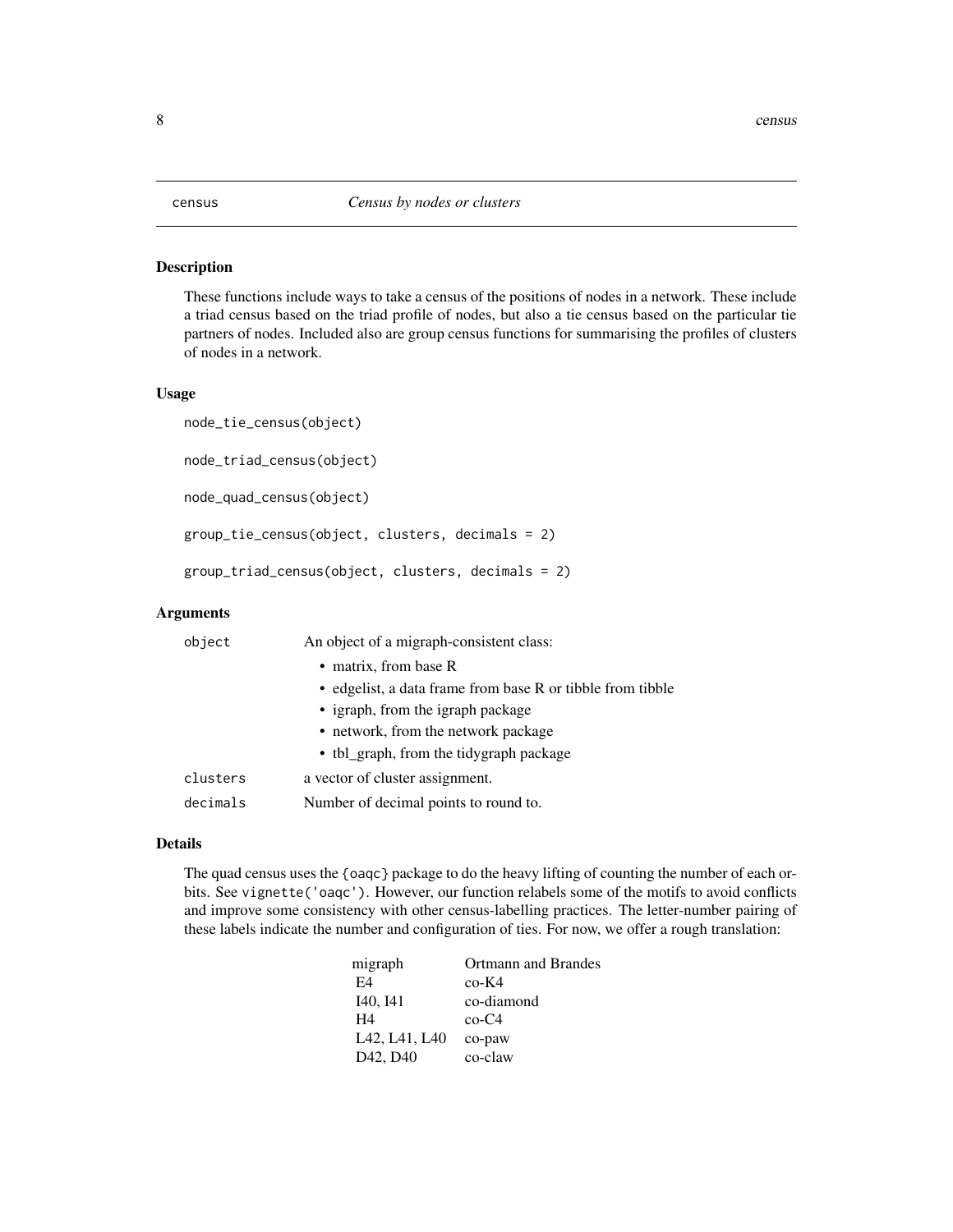#### <span id="page-8-0"></span>centrality 9

| U42, U41      | P4      |
|---------------|---------|
| Y43, Y41      | claw    |
| P43, P42, P41 | paw     |
| 04            | C4      |
| Z42, Z43      | diamond |
| X4            | K4      |

#### Functions

• node\_quad\_census: Returns a census of nodes' positions in motifs of four nodes.

#### References

Ortmann, Mark, and Ulrik Brandes. 2017. "Efficient Orbit-Aware Triad and Quad Census in Directed and Undirected Graphs." *Applied Network Science* 2(1):13. doi: [10.1007/s4110901700272](https://doi.org/10.1007/s41109-017-0027-2)

#### Examples

```
task_eg <- to_named(to_uniplex(ison_algebra, "task_tie"))
(tie_cen <- node_tie_census(task_eg))
(triad_cen <- node_triad_census(task_eg))
(quad_cen <- node_quad_census(ison_southern_women))
group_tie_census(task_eg, cutree(cluster_structural_equivalence(task_eg), 4))
group_triad_census(task_eg, cutree(cluster_regular_equivalence(task_eg), 4))
```
centrality *Centrality and centralization for one- and two-mode networks*

#### Description

These functions calculate common centrality measures for one- and two-mode networks. All measures attempt to use as much information as they are offered, including whether the networks are directed or weighted. If this would produce unintended results, first transform the salient properties using e.g. [to\\_undirected\(\)](#page-47-2) functions. All centrality and centralization measures return normalized measures by default, including for two-mode networks.

#### Usage

```
node_degree(object, normalized = TRUE, direction = c("all", "out", "in"))
edge_degree(object, normalized = TRUE)
graph\_degree(object, normalized = TRUE, direction = c("all", "out", "in"))node_closeness(object, normalized = TRUE, direction = "out", cutoff = NULL)
edge_closeness(object, normalized = TRUE)
```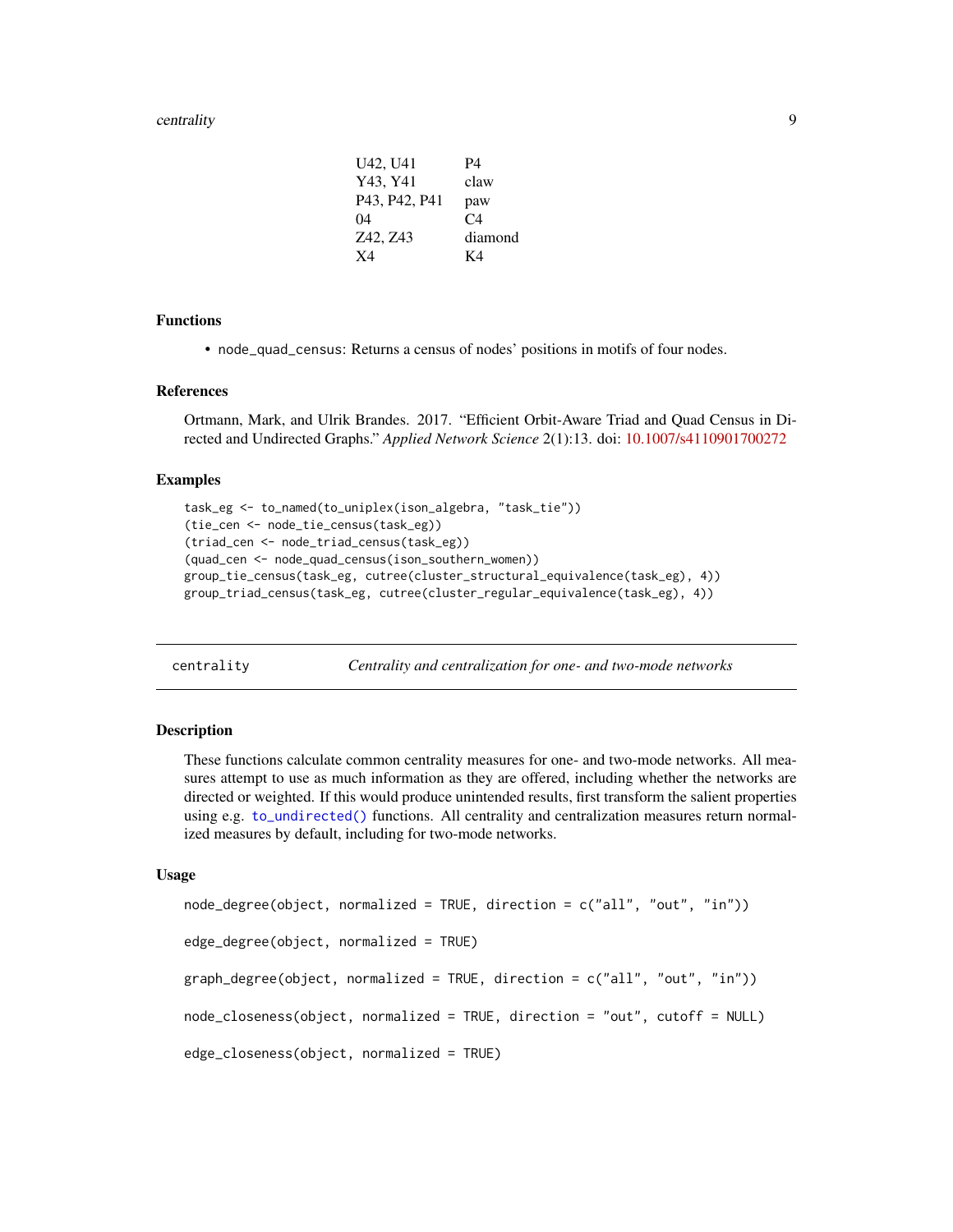```
graph\_closeness(object, normalized = TRUE, direction = c("all", "out", "in"))node_betweenness(object, normalized = TRUE, cutoff = NULL, nobigint = TRUE)
edge_betweenness(object, normalized = TRUE)
graph\_betweenness(object, normalized = TRUE, direction = c("all", "out", "in"))node_eigenvector(object, normalized = TRUE, scale = FALSE)
edge_eigenvector(object, normalized = TRUE)
```
graph\_eigenvector(object, normalized = TRUE)

# Arguments

| object     | An object of a migraph-consistent class:                                                                                                                                                                                                                                                                                                                                                                                                                                                          |
|------------|---------------------------------------------------------------------------------------------------------------------------------------------------------------------------------------------------------------------------------------------------------------------------------------------------------------------------------------------------------------------------------------------------------------------------------------------------------------------------------------------------|
|            | • matrix, from base R                                                                                                                                                                                                                                                                                                                                                                                                                                                                             |
|            | • edgelist, a data frame from base R or tibble from tibble                                                                                                                                                                                                                                                                                                                                                                                                                                        |
|            | • igraph, from the igraph package                                                                                                                                                                                                                                                                                                                                                                                                                                                                 |
|            | • network, from the network package                                                                                                                                                                                                                                                                                                                                                                                                                                                               |
|            | • tbl_graph, from the tidygraph package                                                                                                                                                                                                                                                                                                                                                                                                                                                           |
| normalized | Logical scalar, whether the centrality scores are normalized. Different denomi-<br>nators are used depending on whether the object is one-mode or two-mode, the<br>type of centrality, and other arguments.                                                                                                                                                                                                                                                                                       |
| direction  | Character string, "out" bases the measure on outgoing ties, "in" on incoming<br>ties, and "all" on either/the sum of the two. For two-mode networks, "all" uses<br>as numerator the sum of differences between the maximum centrality score for<br>the mode against all other centrality scores in the network, whereas "in" uses as<br>numerator the sum of differences between the maximum centrality score for the<br>mode against only the centrality scores of the other nodes in that mode. |
| cutoff     | Maximum path length to use during calculations.                                                                                                                                                                                                                                                                                                                                                                                                                                                   |
|            |                                                                                                                                                                                                                                                                                                                                                                                                                                                                                                   |
| nobigint   | Whether big integers should be avoided during calculations                                                                                                                                                                                                                                                                                                                                                                                                                                        |

# Value

A single centralization score if the object was one-mode, and two centralization scores if the object was two-mode.

Depending on how and what kind of an object is passed to the function, the function will return a tidygraph object where the nodes have been updated

A numeric vector giving the betweenness centrality measure of each node.

A numeric vector giving the eigenvector centrality measure of each node.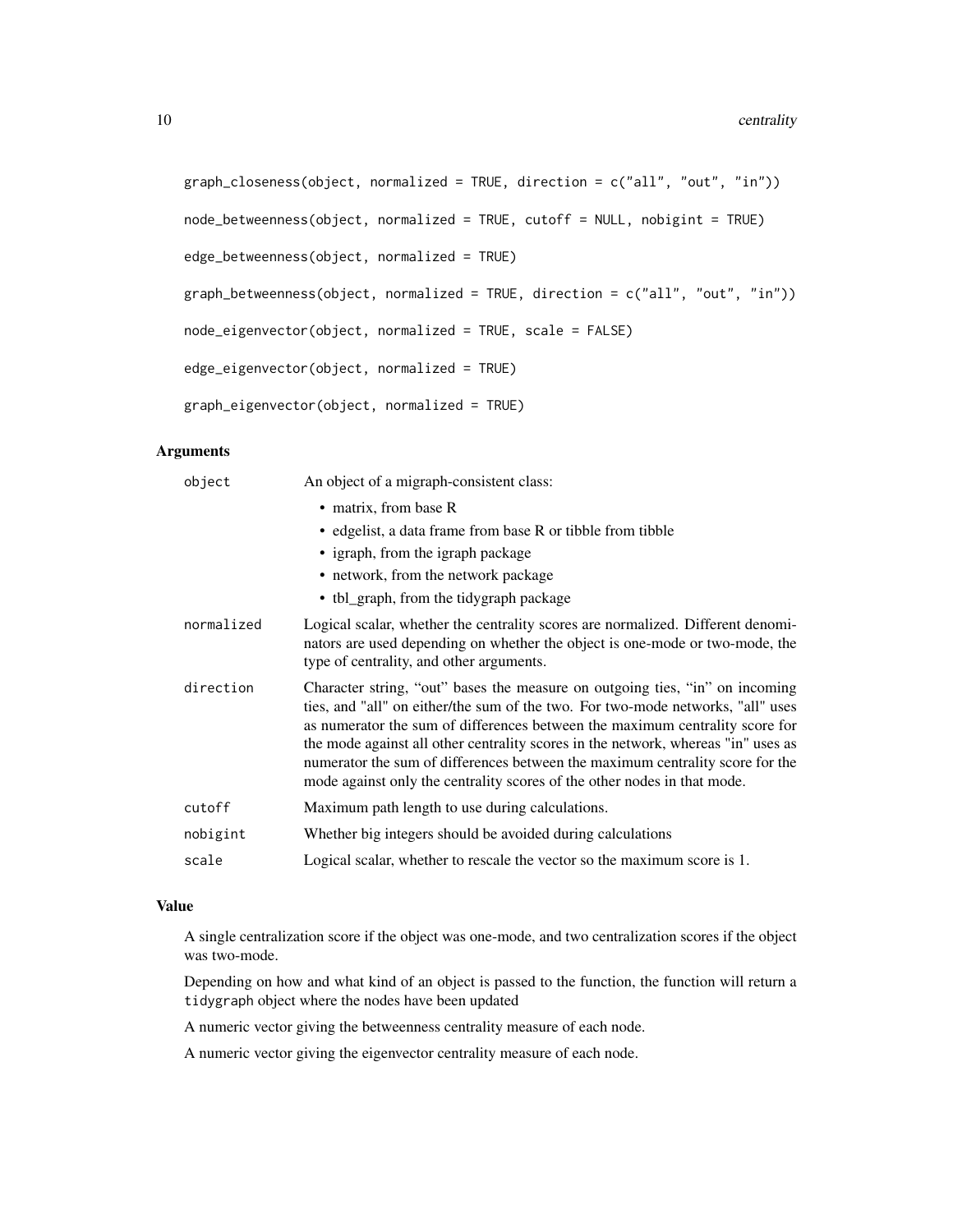#### <span id="page-10-0"></span>centrality that the control of the control of the control of the control of the control of the control of the control of the control of the control of the control of the control of the control of the control of the control

#### Functions

- node\_degree: Calculates the degree centrality of nodes in an unweighted network, or weighted degree/strength of nodes in a weighted network.
- edge\_degree: Calculate the degree centrality of edges in a network
- graph\_degree: Calculate the degree centralization for a graph
- node\_closeness: Calculate the closeness centrality of nodes in a network
- edge\_closeness: Calculate the closeness of each edge to each other edge in the network.
- graph\_closeness: Calculate the closeness centralization for a graph
- node\_betweenness: Calculate the betweenness centralities of nodes in a network
- edge\_betweenness: Calculate number of shortest paths going through an edge
- graph\_betweenness: Calculate the betweenness centralization for a graph
- node\_eigenvector: Calculate the eigenvector centrality of nodes in a network
- edge\_eigenvector: Calculate the eigenvector centrality of edges in a network
- graph\_eigenvector: Calculate the eigenvector centralization for a graph

# References

Faust, Katherine (1997). "Centrality in affiliation networks." *Social Networks* 19(2): 157-191. doi: [10.1016/S03788733\(96\)003000](https://doi.org/10.1016/S0378-8733(96)00300-0)

Borgatti, Stephen P., and Martin G. Everett (1997). "Network analysis of 2-mode data." *Social Networks* 19(3): 243-270. doi: [10.1016/S03788733\(96\)003012](https://doi.org/10.1016/S0378-8733(96)00301-2)

Borgatti, Stephen P, and Daniel S Halgin. (2011). "Analyzing affiliation networks." In *The SAGE Handbook of Social Network Analysis*, edited by John Scott and Peter J Carrington, 417–33. London, UK: Sage. doi: [10.4135/9781446294413.n28](https://doi.org/10.4135/9781446294413.n28)

Bonacich, Phillip. 1991. "Simultaneous Group and Individual Centralities." *Social Networks* 13(2):155–68. doi: [10.1016/03788733\(91\)90018O.](https://doi.org/10.1016/0378-8733(91)90018-O)

# See Also

[to\\_undirected\(\)](#page-47-2) for removing edge directions and [to\\_unweighted\(\)](#page-47-2) for removing weights from a graph.

```
node_degree(mpn_elite_mex)
node_degree(ison_southern_women)
edge_degree(ison_adolescents)
graph_degree(ison_southern_women, direction = "in")
node_closeness(mpn_elite_mex)
node_closeness(ison_southern_women)
(ec <- edge_closeness(ison_adolescents))
plot(ec)
ison_adolescents %>%
 activate(edges) %>% mutate(weight = ec) %>%
 autographr()
```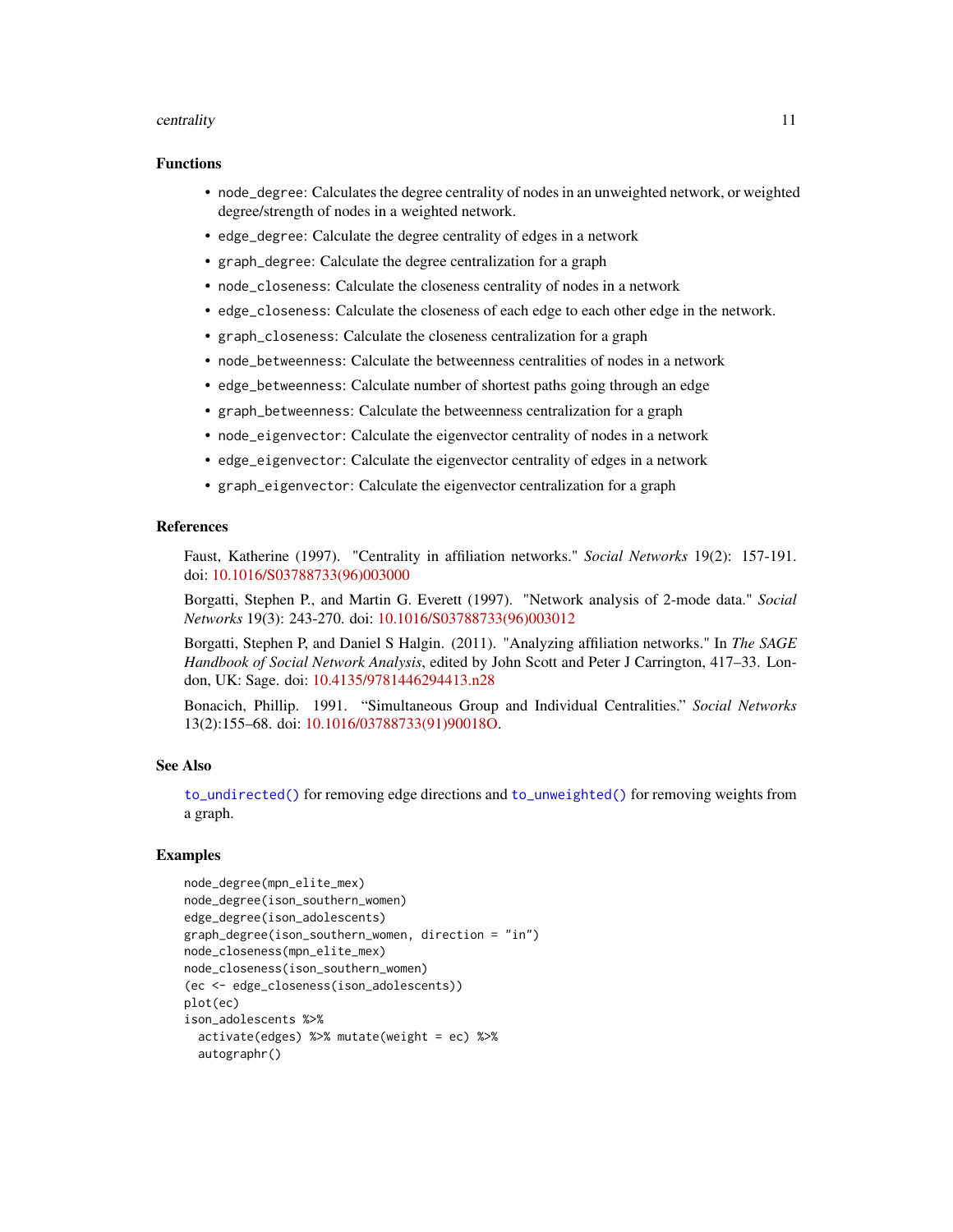<span id="page-11-0"></span>12 cluster

```
graph_closeness(ison_southern_women, direction = "in")
node_betweenness(mpn_elite_mex)
node_betweenness(ison_southern_women)
(eb <- edge_betweenness(ison_adolescents))
plot(eb)
ison_adolescents %>%
 activate(edges) %>% mutate(weight = eb) %>%
 autographr()
graph_betweenness(ison_southern_women, direction = "in")
node_eigenvector(mpn_elite_mex)
node_eigenvector(ison_southern_women)
edge_eigenvector(ison_adolescents)
graph_eigenvector(mpn_elite_mex)
graph_eigenvector(ison_southern_women)
```
cluster *Clustering algorithms*

#### Description

These functions combine an appropriate \_census() function together with methods for calculating the hierarchical clusters provided by a certain distance calculation.

#### Usage

```
cluster_structural_equivalence(object)
```

```
cluster_regular_equivalence(object)
```
# Arguments

object A migraph-consistent object.

```
ggtree(cluster_structural_equivalence(mpn_elite_mex))
ggtree(cluster_regular_equivalence(mpn_elite_mex))
ggtree(cluster_regular_equivalence(mpn_elite_usa_advice))
```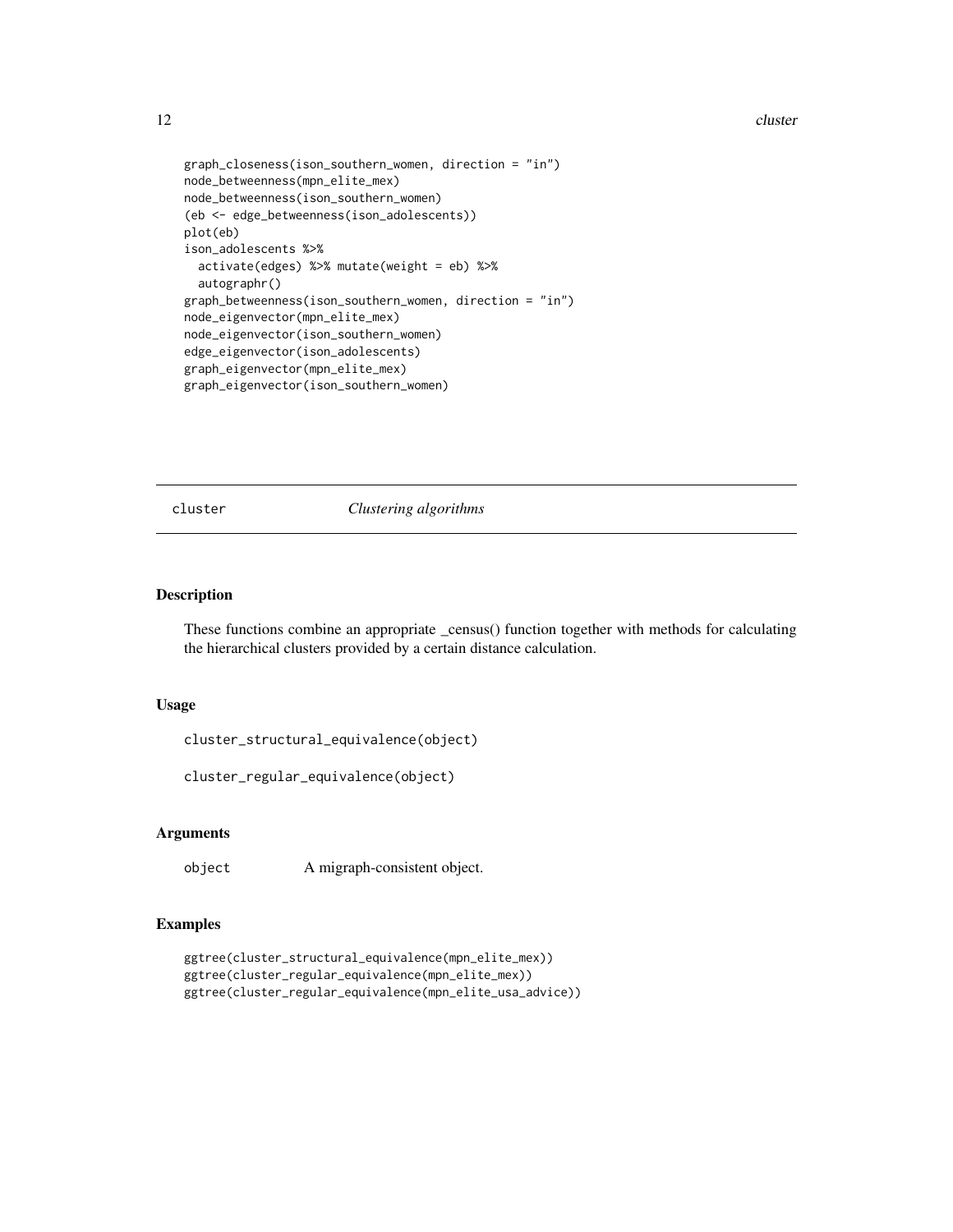<span id="page-12-1"></span><span id="page-12-0"></span>

The as\_ functions in {migraph} coerce objects between several common classes of social network objects. These include:

- edgelists, as data frames or tibbles
- adjacency and incidence matrices
- {igraph} graph objects
- {tidygraph} tbl\_graph objects
- {network} network objects

An effort is made for all of these coercion routines to be as lossless as possible, though some object classes are better at retaining certain kinds of information than others. Note also that there are some reserved column names in one or more object classes, which could otherwise lead to some unexpected results.

# Usage

```
as_edgelist(object)
as_matrix(object)
as_igraph(object, twomode = FALSE)
as_tidygraph(object, twomode = FALSE)
as_network(object)
```
# Arguments

| object  | An object of a migraph-consistent class:                                                                                  |
|---------|---------------------------------------------------------------------------------------------------------------------------|
|         | • matrix, from base R                                                                                                     |
|         | • edgelist, a data frame from base R or tibble from tibble                                                                |
|         | • igraph, from the igraph package                                                                                         |
|         | • network, from the network package                                                                                       |
|         | • tbl_graph, from the tidygraph package                                                                                   |
| twomode | Logical option used to override the heuristics for distinguishing incidence from<br>adjacency matrices. By default FALSE. |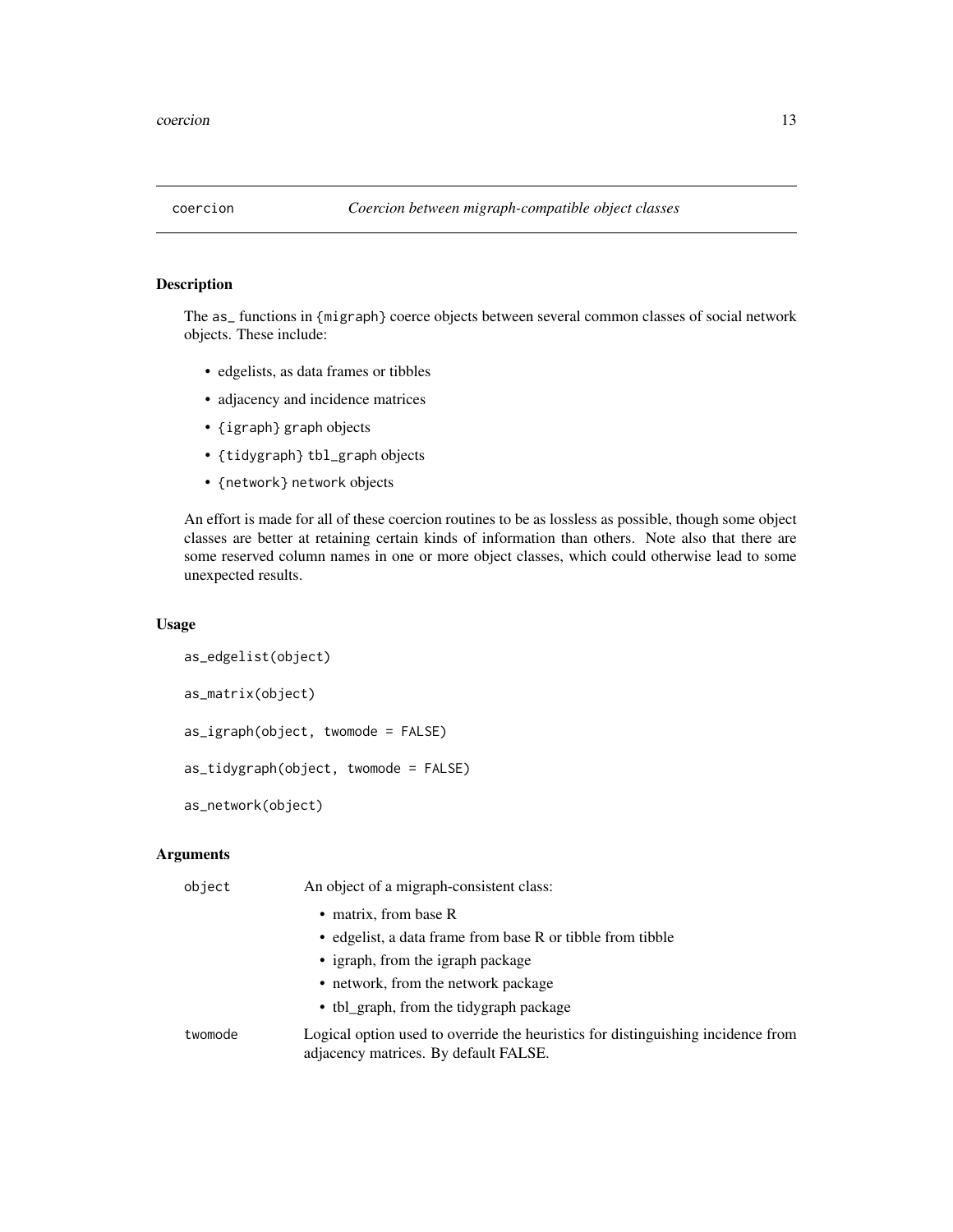# <span id="page-13-0"></span>Details

Edgelists are expected to be held in data.frame or tibble class objects. The first two columns of such an object are expected to be the senders and receivers of a tie, respectively, and are typically named "from" and "to" (even in the case of an undirected network). These columns can contain integers to identify nodes or character strings/factors if the network is labelled. If the sets of senders and receivers overlap, a one-mode network is inferred. If the sets contain no overlap, a two-mode network is inferred. If a third, numeric column is present, a weighted network will be created.

Matrices can be either adjacency (one-mode) or incidence (two-mode) matrices. Incidence matrices are typically inferred from unequal dimensions, but since in rare cases a matrix with equal dimensions may still be an incidence matrix, an additional argument twomode can be specified to override this heuristic.

This information is usually already embedded in {igraph}, {tidygraph}, and {network} objects.

#### Value

The currently implemented coercions or translations are:

| edgelists | matrices |  | network          |
|-----------|----------|--|------------------|
|           |          |  |                  |
|           |          |  |                  |
|           |          |  |                  |
|           |          |  |                  |
|           |          |  |                  |
|           |          |  | igraph tidygraph |

#### See Also

Other manipulation: [add](#page-2-1), [is\(](#page-27-1)), [to](#page-47-1)

#### Examples

```
test <- data.frame(id1 = c("A", "B", "B", "C", "C"),
                   id2 = c("I", "G", "I", "G", "H")as_edgelist(test)
as_matrix(test)
as_igraph(test)
as_tidygraph(test)
as_network(test)
```
<span id="page-13-2"></span>cohesion *Cohesion for one-, two-, and three- mode networks*

#### <span id="page-13-1"></span>**Description**

These functions offer methods for summarising the cohesion in one-, two-, and three-mode networks.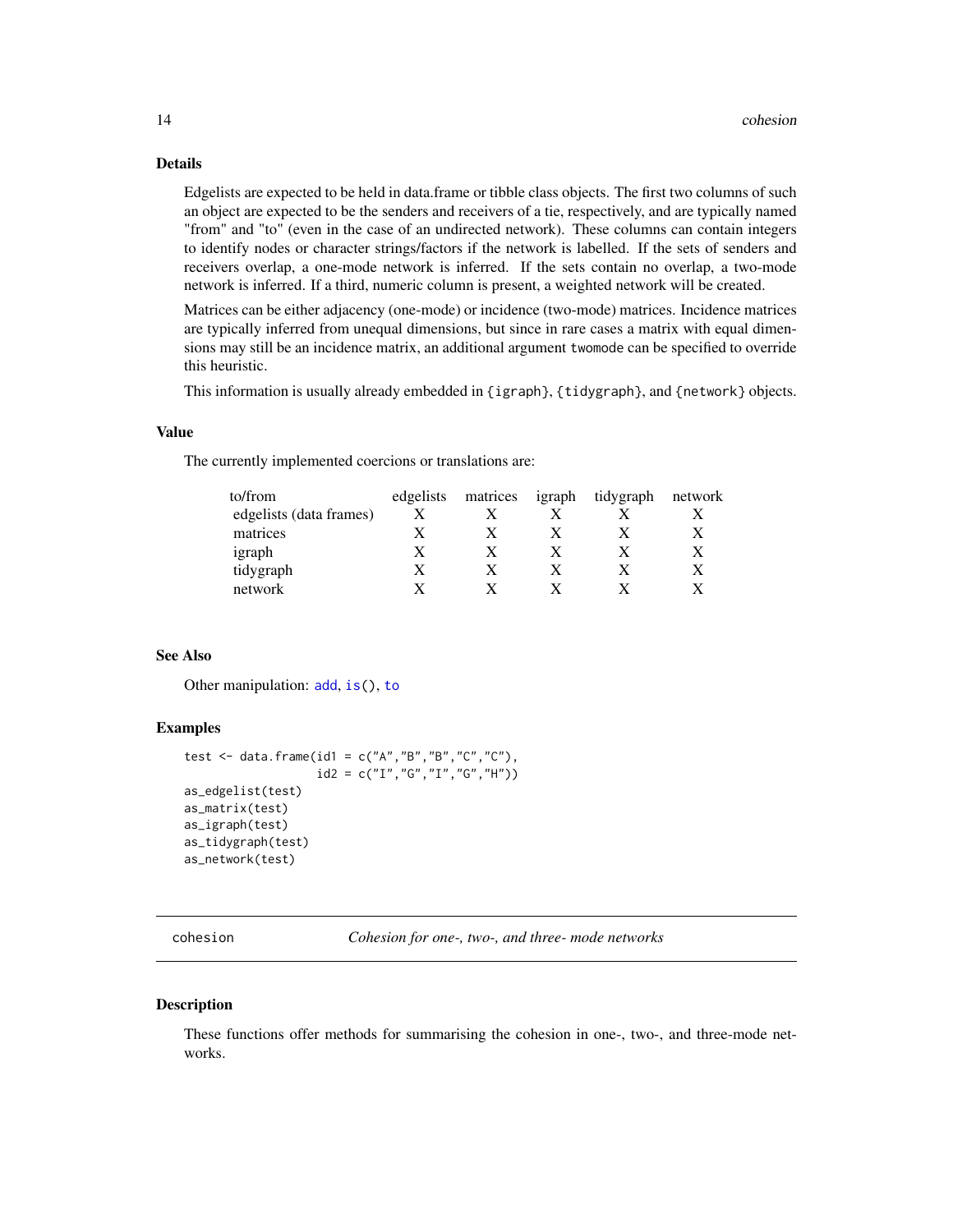#### cohesion and the contract of the contract of the contract of the contract of the contract of the contract of the contract of the contract of the contract of the contract of the contract of the contract of the contract of t

# Usage

graph\_density(object)

edge\_reciprocal(object)

graph\_reciprocity(object, method = "default")

graph\_transitivity(object)

graph\_equivalency(object)

graph\_congruency(object, object2)

edge\_multiple(object)

edge\_loop(object)

# Arguments

| object  | A one-mode or two-mode matrix, igraph, or tidygraph                 |
|---------|---------------------------------------------------------------------|
| method  | For reciprocity, either default or ratio. See ?igraph:: reciprocity |
| object2 | Optionally, a second (two-mode) matrix, igraph, or tidygraph        |

# Details

For one- and two-mode networks, graph\_density summarises the ratio of ties to the number of possible ties.

For one-mode networks, shallow wrappers of igraph versions exist via graph\_reciprocity and graph\_transitivity.

For two-mode networks, graph\_equivalency calculates the proportion of three-paths in the network that are closed by fourth tie to establish a "shared four-cycle" structure.

For three-mode networks, graph\_congruency calculates the proportion of three-paths spanning the two two-mode networks that are closed by a fourth tie to establish a "congruent four-cycle" structure.

# Functions

- edge\_reciprocal: Identify edges that are mutual/reciprocated
- graph\_reciprocity: Calculate reciprocity in a network
- graph\_transitivity: Calculate transitivity in a network
- graph\_equivalency: Calculate equivalence or reinforcement in a network
- graph\_congruency: Calculate congruency in a network
- edge\_multiple: Identify edges that are multiples
- edge\_loop: Identify edges that are loops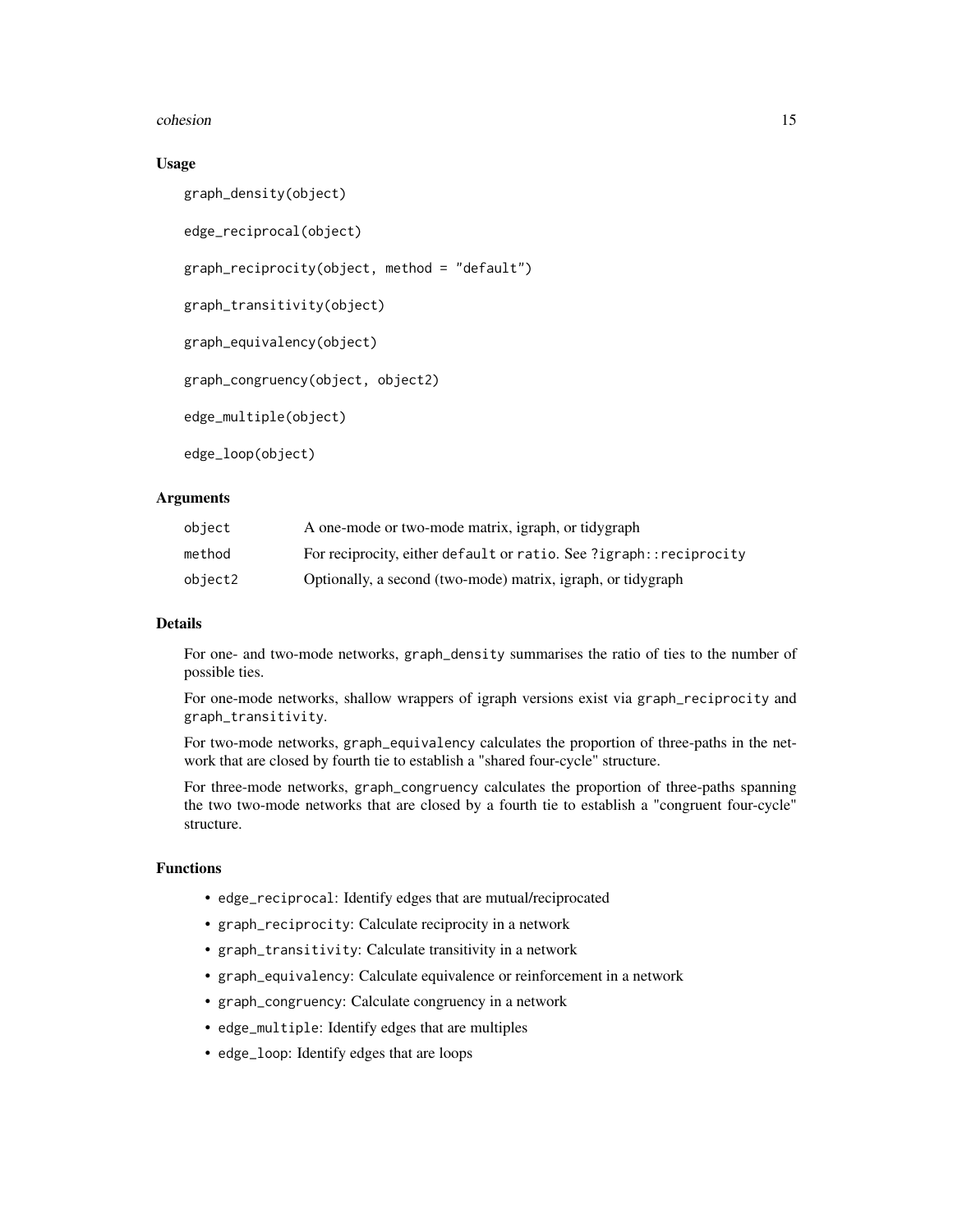## <span id="page-15-0"></span>References

Robins, Garry L, and Malcolm Alexander. 2004. Small worlds among interlocking directors: Network structure and distance in bipartite graphs. *Computational & Mathematical Organization Theory* 10 (1): 69–94.

Knoke, David, Mario Diani, James Hollway, and Dimitris C Christopoulos. 2021. *[Multimodal](https://www.cambridge.org/core/books/multimodal-political-networks/43EE8C192A1B0DCD65B4D9B9A7842128) [Political Networks](https://www.cambridge.org/core/books/multimodal-political-networks/43EE8C192A1B0DCD65B4D9B9A7842128)*. Cambridge University Press. Cambridge University Press.

# See Also

Other one-mode measures: [node\\_constraint\(](#page-40-1))

Other two-mode measures: [graph\\_smallworld\(](#page-26-1)), [node\\_constraint\(](#page-40-1))

#### Examples

```
graph_density(mpn_elite_mex)
graph_density(mpn_elite_usa_advice)
edge_reciprocal(ison_algebra)
graph_reciprocity(ison_southern_women)
graph_transitivity(ison_southern_women)
graph_equivalency(ison_southern_women)
edge_multiple(ison_algebra)
edge_loop(ison_algebra)
```
connectedness *Network connectedness*

# Description

These functions return values or vectors relating to how connected a network is and where the nodes or edges that would increase fragmentation are.

#### Usage

```
graph_components(object, method = c("weak", "strong"))
graph_cohesion(object)
graph_adhesion(object)
```

```
graph_length(object)
```

```
graph_diameter(object)
```
node\_components(object, method = c("weak", "strong"))

node\_cuts(object)

edge\_bridges(object)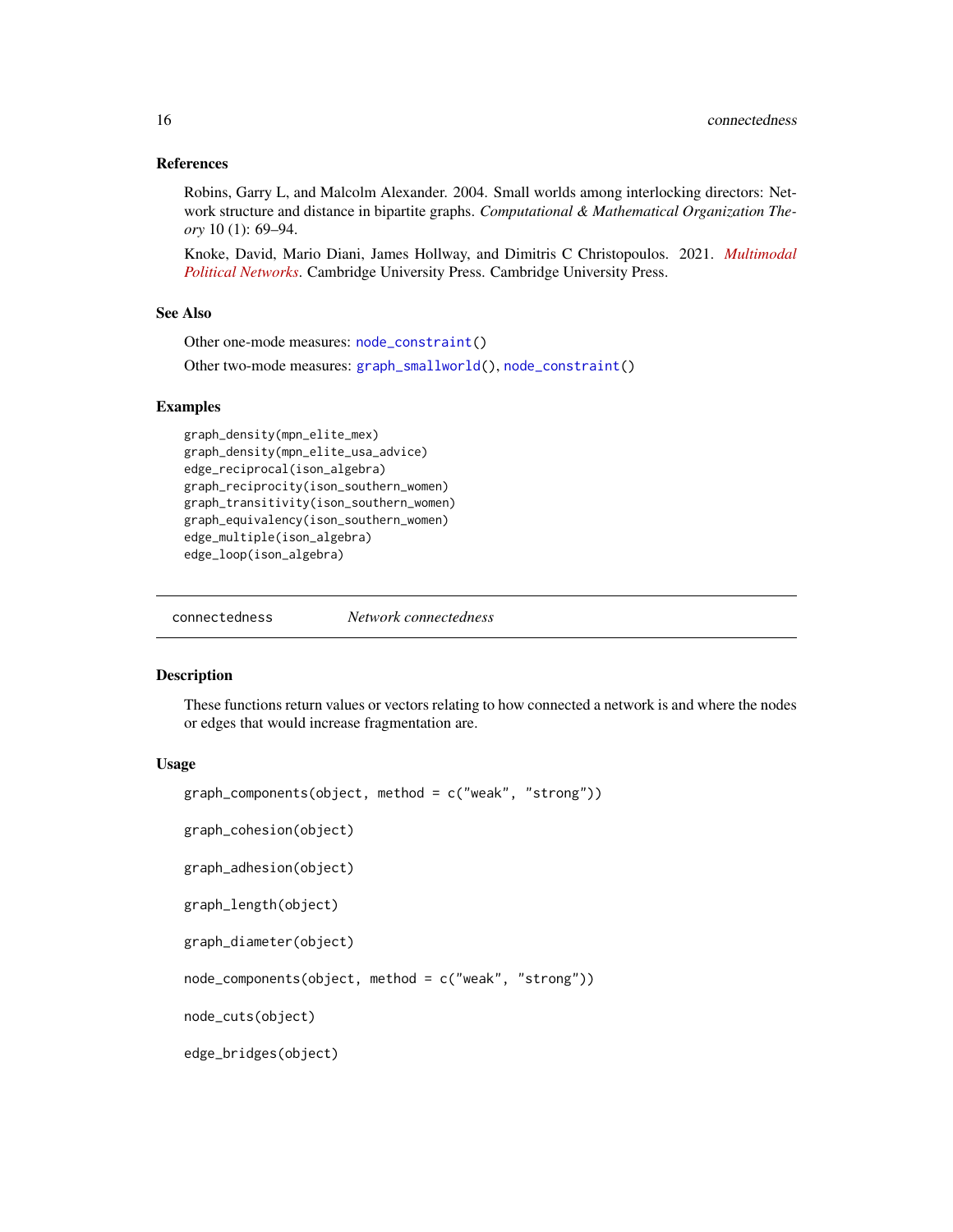# connectedness and the connectedness in the connectedness in the connectedness in the connectedness in the connected of  $17$

#### **Arguments**

| object | An object of a migraph-consistent class:                                                                                                      |  |
|--------|-----------------------------------------------------------------------------------------------------------------------------------------------|--|
|        | • matrix, from base R                                                                                                                         |  |
|        | • edgelist, a data frame from base R or tibble from tibble                                                                                    |  |
|        | • igraph, from the igraph package                                                                                                             |  |
|        | • network, from the network package                                                                                                           |  |
|        | • tbl_graph, from the tidygraph package                                                                                                       |  |
| method | For directed networks, either weak if edge direction is irrelevant, or strong if<br>edge direction is salient. Ignored if network undirected. |  |

# Functions

- graph\_components: Returns number of components in the network.
- graph\_cohesion: Returns the minimum number of nodes needed to remove from the network to increase the number of components.
- graph\_adhesion: Returns the minimum number of edges needed to remove from the network to increase the number of components.
- graph\_length: Returns the average path length in the network.
- graph\_diameter: Returns the maximum path length in the network.
- node\_components: Returns nodes' component membership.
- node\_cuts: Returns logical of which nodes cut or act as articulation points in a network.
- edge\_bridges: Returns logical of which nodes cut or act as articulation points in a network.

# References

White, Douglas R and Frank Harary 2001. The Cohesiveness of Blocks In Social Networks: Node Connectivity and Conditional Density. *Sociological Methodology* 31 (1) : 305-359.

```
graph_cohesion(ison_marvel_relationships)
graph_cohesion(to_main_component(ison_marvel_relationships))
graph_adhesion(ison_marvel_relationships)
graph_adhesion(to_main_component(ison_marvel_relationships))
graph_length(ison_marvel_relationships)
graph_length(to_main_component(ison_marvel_relationships))
graph_diameter(ison_marvel_relationships)
graph_diameter(to_main_component(ison_marvel_relationships))
```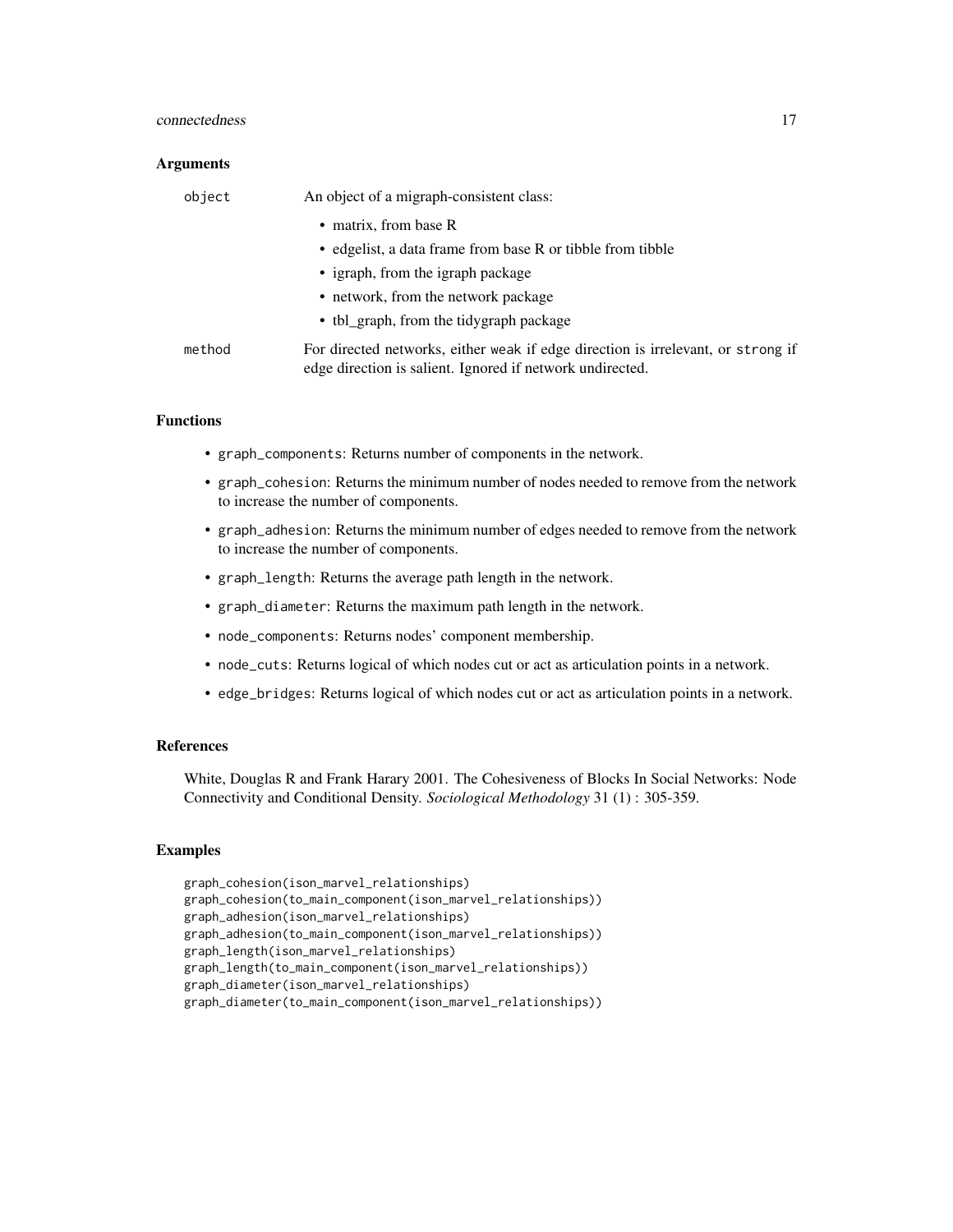<span id="page-17-1"></span><span id="page-17-0"></span>These functions create networks with particular structural properties. They can create either onemode and two-mode networks, depending on whether the common n argument is passed a single integer (the number of nodes in the one-mode network) or a vector of *two* integers to return a two-mode network.

#### Usage

```
create_empty(n)
create_complete(n)
create\_ring(n, width = 1, directed = FALSE, ...)create_components(n, components = 2)
create_star(n, direction = c("undirected", "in", "out"))
create_tree(n, direction = c("undirected", "in", "out"), branches = 2)
create_lattice(n, direction = c("undirected", "in", "out"))
```
# Arguments

| n          | Given:                                                                                   |
|------------|------------------------------------------------------------------------------------------|
|            | • A single integer, e.g. $n = 10$ , a one-mode network will be created.                  |
|            | • A vector of two integers, e.g. $n = c(5, 10)$ , a two-mode network will be<br>created. |
|            | • A migraph-compatible object, a network of the same dimensions will be<br>created.      |
| width      | The width or breadth of the ring. This is typically double the degree.                   |
| directed   | Whether the graph should be directed. By default FALSE.                                  |
| .          | Additional arguments passed on to igraph.                                                |
| components | Number of components to divide the nodes into.                                           |
| direction  | One of the following options: "in", "out", or "undirected" (DEFAULT).                    |
| branches   | How many branches at each level.                                                         |

## Value

By default an igraph object will be returned, but this can be coerced into other types of objects using as\_matrix(), as\_tidygraph(), or as\_network().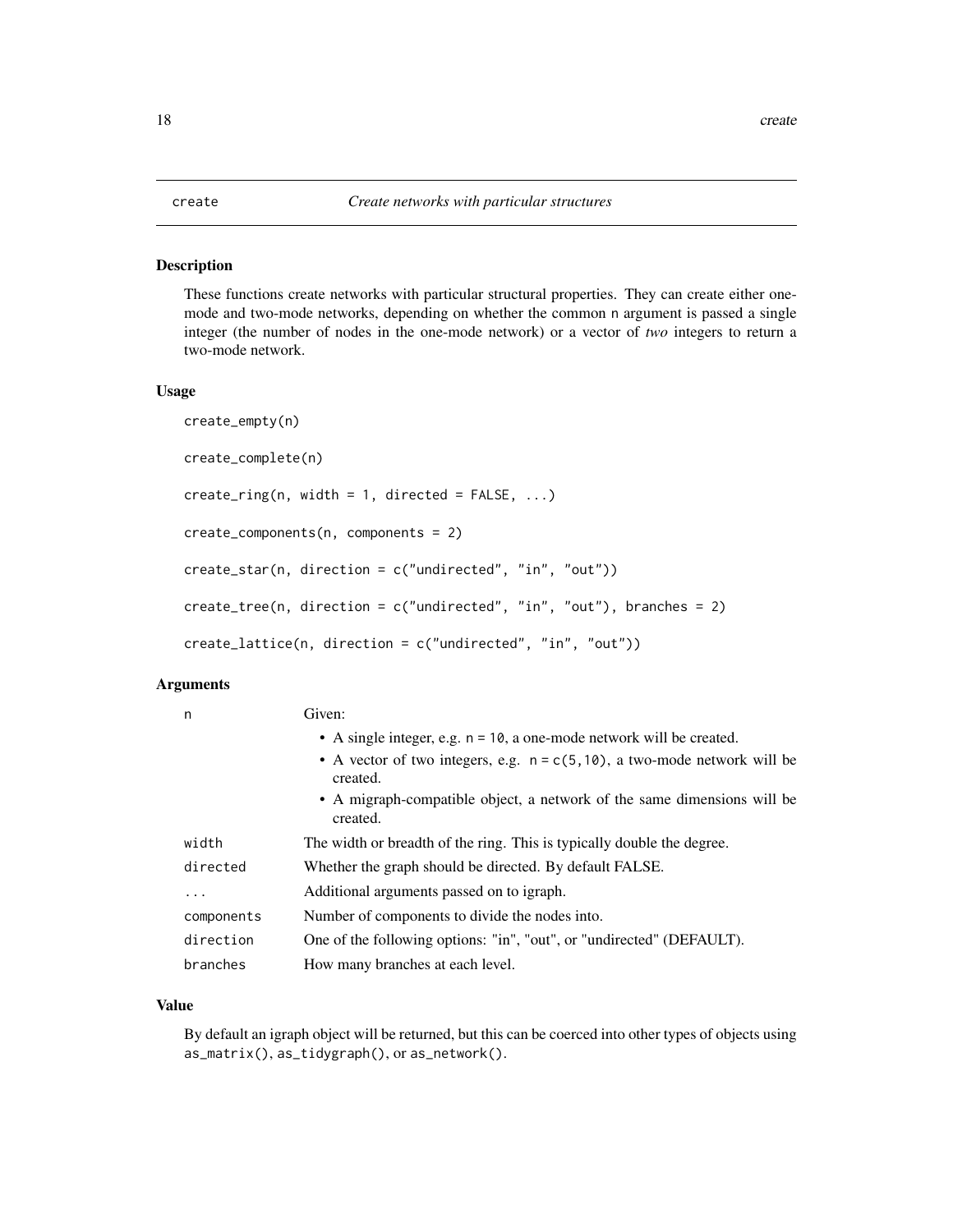#### <span id="page-18-0"></span>diversity and the contract of the contract of the contract of the contract of the contract of the contract of the contract of the contract of the contract of the contract of the contract of the contract of the contract of

# Functions

- create\_empty: Creates an empty graph of the given dimensions.
- create\_complete: Creates a filled graph of the given dimensions, with every possible tie realised.
- create\_ring: Creates a ring or chord graph of the given dimensions that loops around is of a certain width or thickness.
- create\_components: Creates a graph in which the nodes are clustered into separate components.
- create\_star: Creates a graph of the given dimensions that has a maximally central node
- create\_tree: Creates a graph of the given dimensions with successive branches.
- create\_lattice: Creates a graph of the given dimensions with ties to all neighbouring nodes

# See Also

as\_matrix as\_tidygraph as\_network

Other creation: [generate](#page-19-1)

#### Examples

```
autographr(create_empty(c(8,6))) +
autographr(create_complete(c(8,6)))
autography(create\_ring(8, width = 2)) +autography(create\_ring(c(8,6), width = 2))autographr(create_components(c(10, 12), components = 3))
autographr(create_star(12, "in")) +
autographr(create_star(12, "out")) +
autographr(create_star(c(12,1), "in"))
autographr(create_tree(15, direction = "out")) +
autographr(create_tree(15, direction = "out"), "tree") +
autographr(create_tree(15, direction = "out", branches = 3), "tree")
autographr(create_lattice(5), layout = "kk") +
autographr(create_lattice(c(5,5))) +
autographr(create_lattice(c(5,5,5)))
```
diversity *Measures of network diversity*

# **Description**

These functions offer ways to summarise the heterogeneity of an attribute across a network, within groups of a network, or the distribution of ties across this attribute.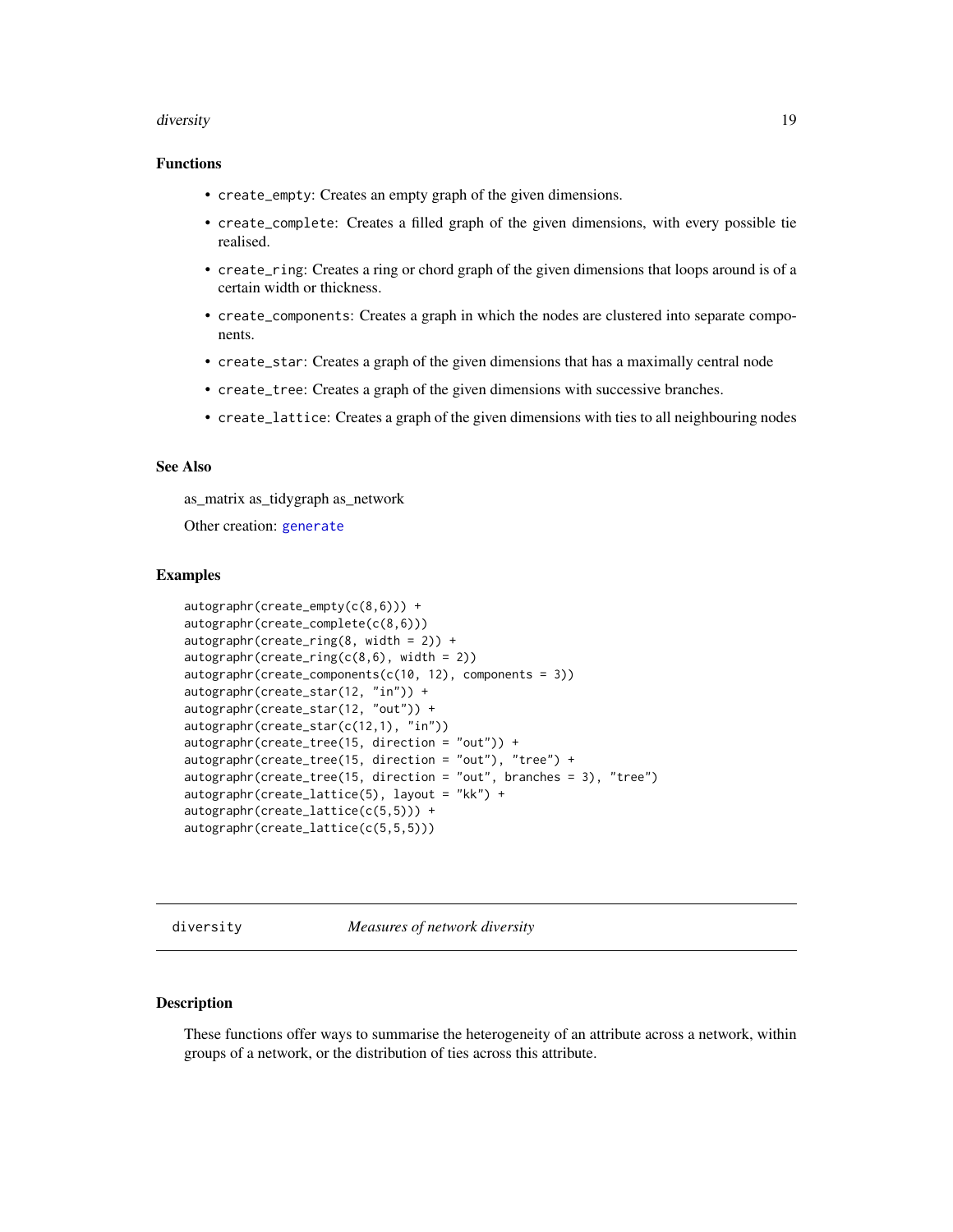#### <span id="page-19-0"></span>Usage

```
graph_blau_index(object, attribute, clusters = NULL)
```
graph\_ei\_index(object, attribute)

```
graph_assortativity(object)
```
# Arguments

| object    | An object of a migraph-consistent class:                         |
|-----------|------------------------------------------------------------------|
|           | • matrix, from base R                                            |
|           | • edgelist, a data frame from base R or tibble from tibble       |
|           | • igraph, from the igraph package                                |
|           | • network, from the network package                              |
|           | • tbl_graph, from the tidygraph package                          |
| attribute | The name of a vertex attribute to measure the diversity of.      |
| clusters  | A nodal cluster membership vector or name of a vertex attribute. |

# Functions

• graph\_assortativity: Calculates the degree assortativity in a graph

#### Examples

```
marvel_friends <- to_unsigned(ison_marvel_relationships, "positive")
graph_blau_index(marvel_friends, "Gender")
graph_blau_index(marvel_friends, "Attractive")
graph_blau_index(marvel_friends, "Gender", "Rich")
graph_ei_index(marvel_friends, "Gender")
graph_ei_index(marvel_friends, "Attractive")
graph_assortativity(mpn_elite_mex)
```
<span id="page-19-1"></span>generate *Create networks from particular probabilities*

# Description

These functions are similar to the create\_\* functions, but include some random element. They are particularly useful for creating a distribution of networks for exploring or testing network properties.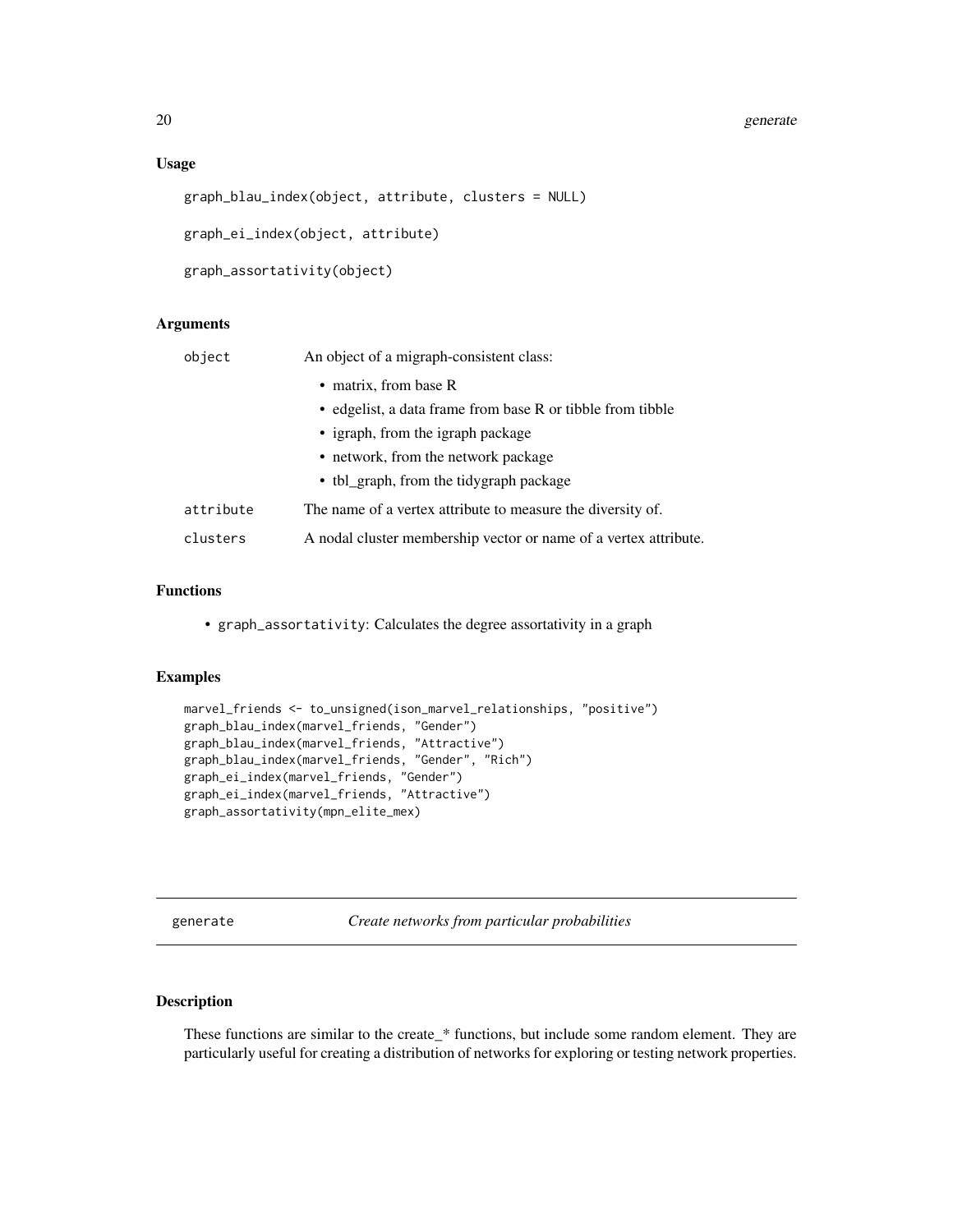#### <span id="page-20-0"></span>generate 21

# Usage

```
generate_random(n, p = 0.5, directed = FALSE)
```

```
generate_smallworld(n, p = 0.05)
```

```
generate_scalefree(n, p = 1)
```

```
generate_permutation(object, with_attr = TRUE)
```
# Arguments

| n         | Given:                                                                                                                              |  |
|-----------|-------------------------------------------------------------------------------------------------------------------------------------|--|
|           | • A single integer, e.g. $n = 10$ , a one-mode network will be created.                                                             |  |
|           | • A vector of two integers, e.g. $n = c(5, 10)$ , a two-mode network will be<br>created.                                            |  |
|           | • A migraph-compatible object, a network of the same dimensions will be<br>created.                                                 |  |
| p         | Proportion of possible edges in the network that are realised or, if integer greater<br>than 1, the number of edges in the network. |  |
| directed  | Whether to generate network as directed. By default FALSE.                                                                          |  |
| object    | a migraph-consistent object                                                                                                         |  |
| with_attr | Logical. Whether any attributes of the object should be retained. By default<br>TRUE.                                               |  |

# Functions

- generate\_random: Generates a random network with a particular probability.
- generate\_smallworld: Generates a small-world structure following the lattice rewiring model.
- generate\_scalefree: Generates a scale-free structure following the preferential attachment model.
- generate\_permutation: Generates a permutation of the original network using a Fisher-Yates shuffle on both the rows and columns (for a one-mode network) or on each of the rows and columns (for a two-mode network).

# See Also

Other creation: [create](#page-17-1)

```
autographr(generate_random(12, 0.4)) +
autographr(generate_random(c(6, 6), 0.4))
autographr(generate_smallworld(12, 0.025)) +
autographr(generate_smallworld(12, 0.25))
autographr(generate_scalefree(12, 0.25)) +
autographr(generate_scalefree(12, 1.25))
autographr(mpn_elite_usa_advice) +
autographr(generate_permutation(mpn_elite_usa_advice))
```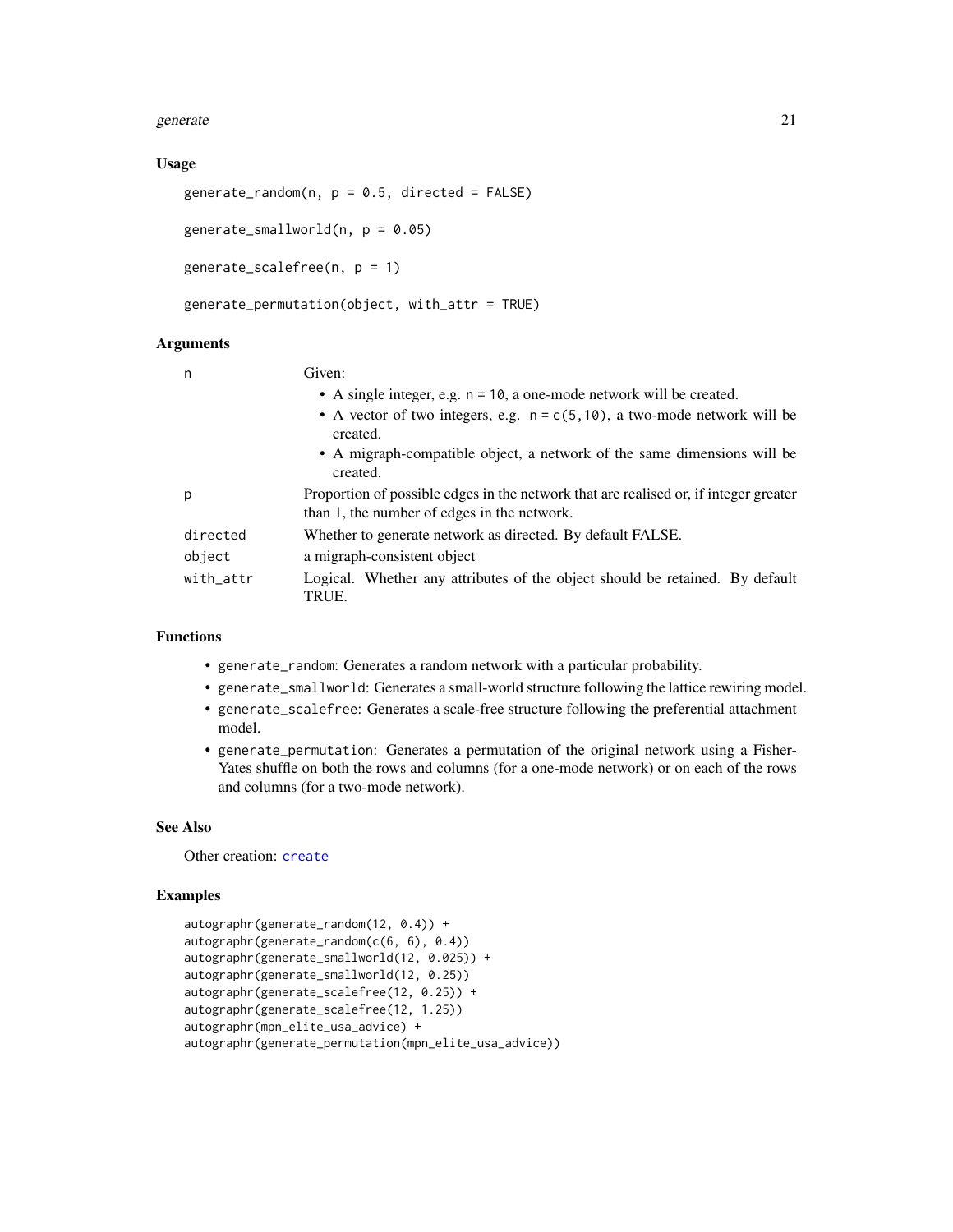<span id="page-21-0"></span>

Plotting a network at a particular timepoint (year)

#### Usage

```
ggatyear(edgelist, year, ...)
```
# Arguments

| edgelist | A manyverse edgelist, expecting Beg and End variables, among others |
|----------|---------------------------------------------------------------------|
| year     | Numeric year, gets expanded to first of January that year           |
| $\cdots$ | Additional arguments passed on to autographr().                     |

# Value

A plot of the network of agreements signed in the specified year.

# Examples

## Not run: ggatyear(membs, 1900) ## End(Not run)

ggevolution *Plot the evolution of a network*

#### Description

This function offers a method to plot a network at two or more timepoints for quick and easy comparison. The function is currently limited to two networks and only the layout given by the first or last network, but further extensions expected.

# Usage

ggevolution(..., layout = "kk", based\_on = c("first", "last", "both"))

# Arguments

| $\cdot$  | two or more networks                                                                           |
|----------|------------------------------------------------------------------------------------------------|
| layout   | an igraph layout. Default is Kamada-Kawai ("kk")                                               |
| based_on | whether the layout of the joint plots should be based on the "first" or the "last"<br>network. |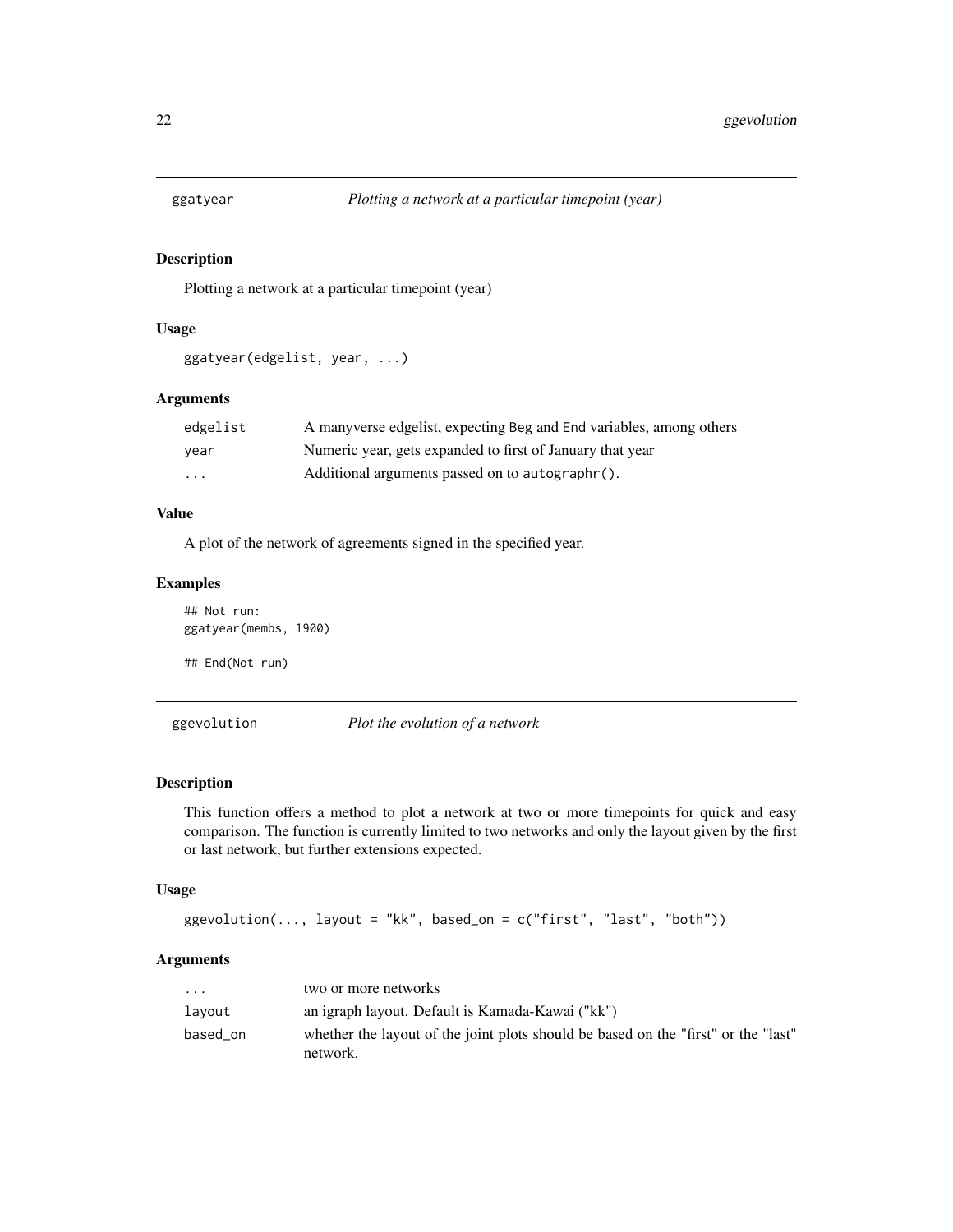#### <span id="page-22-0"></span>gglineage 23

#### Examples

```
mpn_elite_mex <- mpn_elite_mex %>% to_subgraph(in_mpn == 1)
mpn_elite_mex2 <- mpn_elite_mex %>%
                  tidygraph::activate(edges) %>%
tidygraph::reroute(from = sample.int(11, 44, replace = TRUE),
to = sample.int(11, 44, replace = TRUE))ggevolution(mpn_elite_mex, mpn_elite_mex2)
ggevolution(mpn_elite_mex, mpn_elite_mex2, based_on = "last")
ggevolution(mpn_elite_mex, mpn_elite_mex2, based_on = "both")
```

```
gglineage Plot lineage graph
```
# **Description**

Lineage implies a direct descent from an ancestor; ancestry or pedigree. That is, how observation derives and is connected to previous observations. The function plots a lineage graph of citations, amendments, and more, for example.

#### Usage

gglineage(object, labels = TRUE)

# Arguments

| object | A migraph-consistent network/graph.                |
|--------|----------------------------------------------------|
| labels | Whether to plot node labels or not. Default: TRUE. |

```
cites <- tibble::tibble(qID1 = c("BNLHPB_2016P:BNLHPB_1970A",
"PARIS_2015A","INOOTO_2015A", "RUS-USA[UUF]_2015A",
"RUS-USA[UUF]_2015A", "RUS-USA[UUF]_2015A", "RUS-USA[UUF]_2015A",
"INECHA_2015O", "ST04DC_2014P", "ST04DC_2014P"),
qID2 = c("BNLHPB_1977P:BNLHPB_1970A", "UNFCCC_1992A", "INOOTO_2005A",
"RUS-USA[MFR]_1988A", "PS07UF_2009A", "UNCLOS_1982A", "UNCLOS_1982A",
"ERECHA_1991O", "AI07EM_1998A", "CNEWNH_1979A"))
gglineage(cites)
```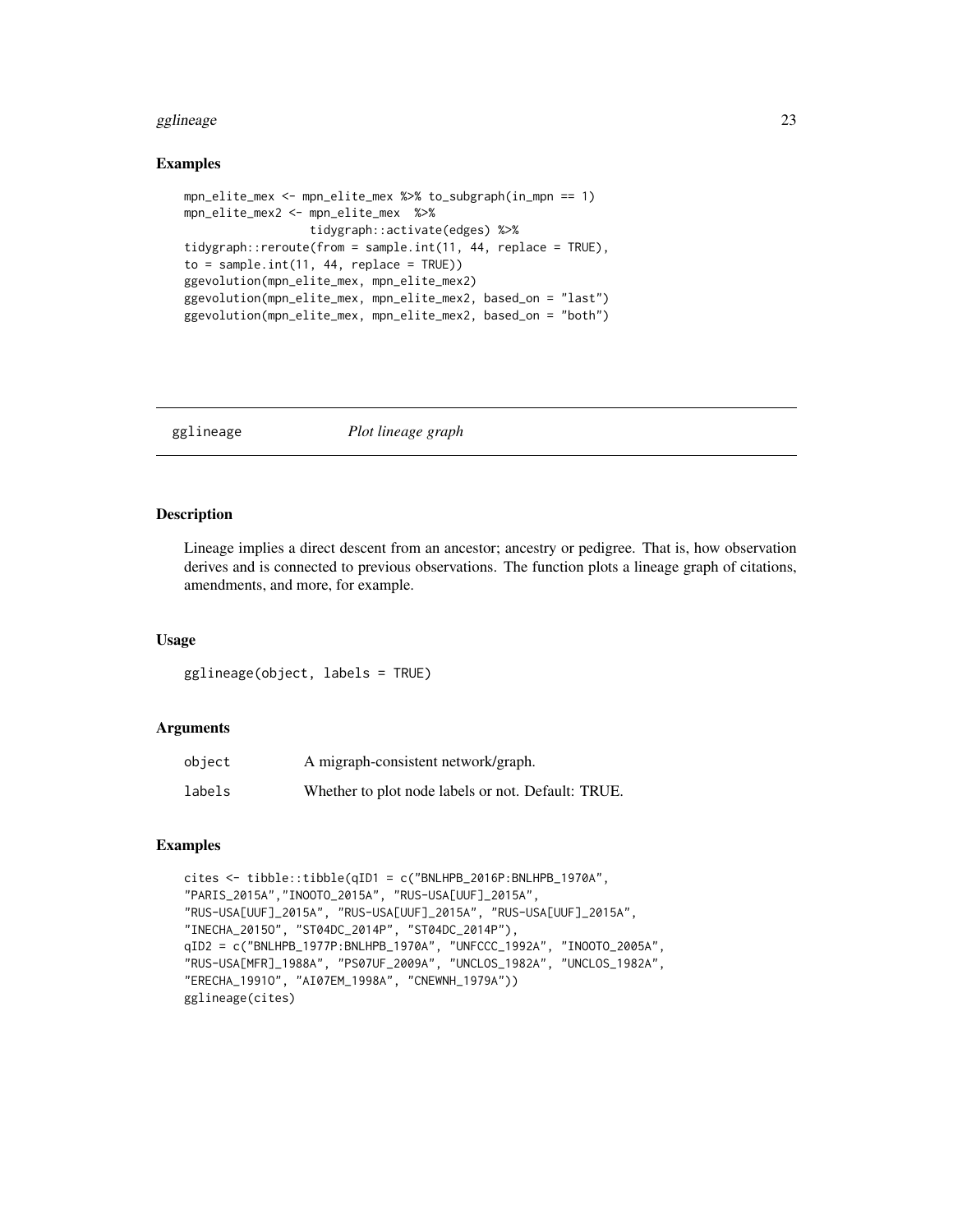<span id="page-23-0"></span>

Helpers to grab various attributes from nodes or edges in a graph

# Usage

```
node_names(object)
node_mode(object)
node_attribute(object, attribute)
edge_attribute(object, attribute)
edge_weights(object)
edge_signs(object)
graph_nodes(object)
graph_edges(object)
```
graph\_dims(object)

graph\_node\_attributes(object)

graph\_edge\_attributes(object)

# Arguments

| object    | An object of a migraph-consistent class:                   |
|-----------|------------------------------------------------------------|
|           | • matrix, from base R                                      |
|           | • edgelist, a data frame from base R or tibble from tibble |
|           | • igraph, from the igraph package                          |
|           | • network, from the network package                        |
|           | • tbl_graph, from the tidygraph package                    |
| attribute | Character string naming an attribute in the object.        |

# Functions

- node\_names: Extracts the names of the nodes in a network.
- node\_mode: Extracts the mode of the nodes in a network.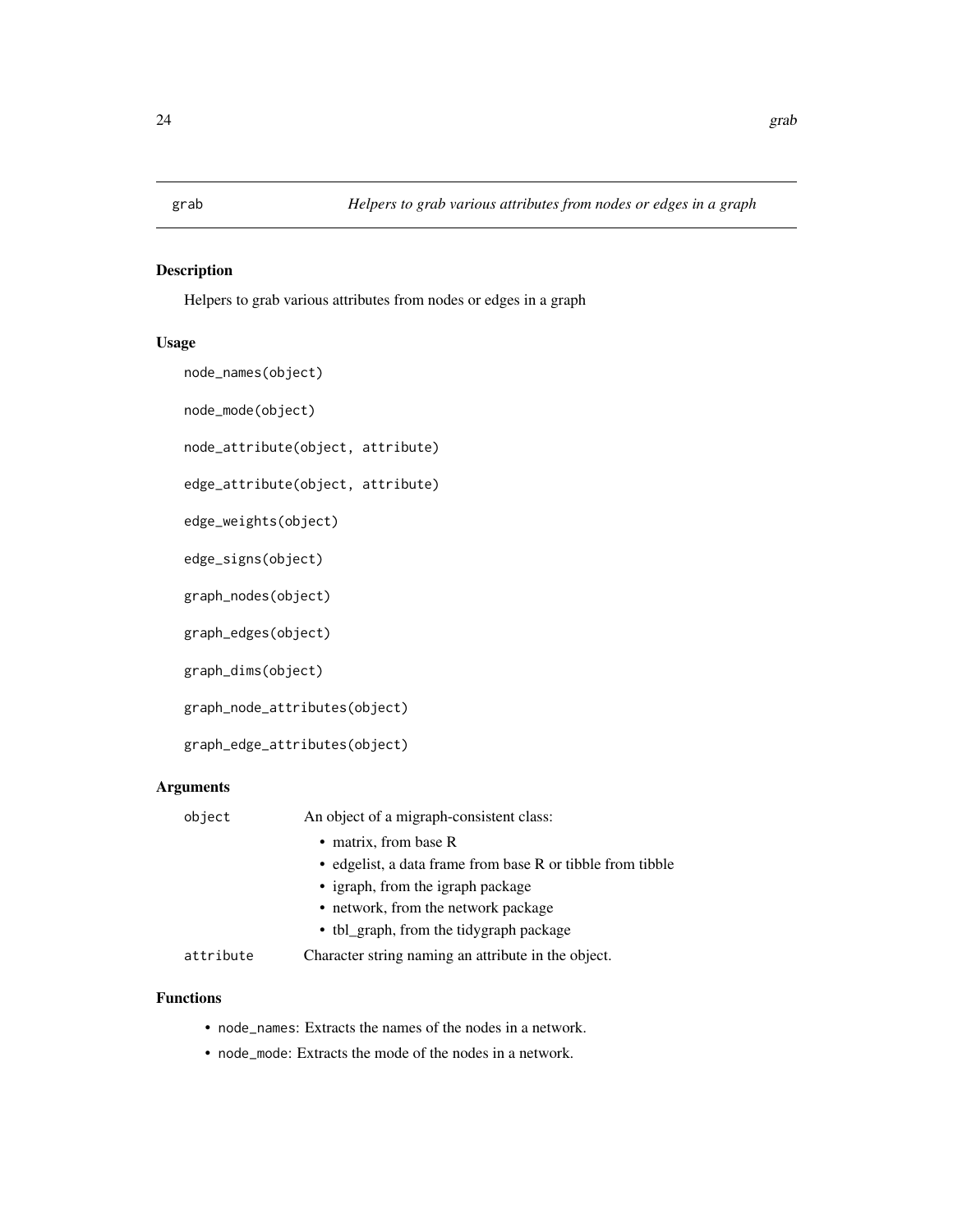- <span id="page-24-0"></span>• node\_attribute: Extracts an attribute's values for the nodes in a network.
- edge\_attribute: Extracts an attribute's values for the edges in a network.
- edge\_weights: Extracts the weights of the edges in a network.
- edge\_signs: Extracts the signs of the edges in a network.
- graph\_nodes: Returns the number of nodes (of any mode) in a network.
- graph\_edges: Returns the number of edges in a network.
- graph\_dims: Returns the dimensions of a network in a vector as long as the number of modes in the network.
- graph\_node\_attributes: Returns a vector of nodal attributes in a network
- graph\_edge\_attributes: Returns a vector of edge attributes in a network

# Examples

```
node_names(mpn_elite_usa_advice)
node_mode(mpn_elite_usa_advice)
node_attribute(mpn_elite_mex, "full_name")
edge_attribute(ison_algebra, "task_tie")
edge_weights(to_mode1(ison_southern_women))
edge_signs(ison_marvel_relationships)
graph_nodes(ison_southern_women)
graph_edges(ison_southern_women)
graph_dims(ison_southern_women)
graph_dims(to_mode1(ison_southern_women))
graph_node_attributes(mpn_elite_mex)
graph_edge_attributes(mpn_elite_mex)
```
graph\_balance *Structural balance*

# Description

Structural balance

#### Usage

```
graph_balance(object, method = "triangles")
```
# Arguments

| object | a migraph-consistent object                                 |
|--------|-------------------------------------------------------------|
| method | one of "triangles" (the default), "walk", or "frustration". |

#### Value

"triangles" returns the proportion of balanced triangles, ranging between 0 if all triangles are imbalanced and 1 if all triangles are balanced.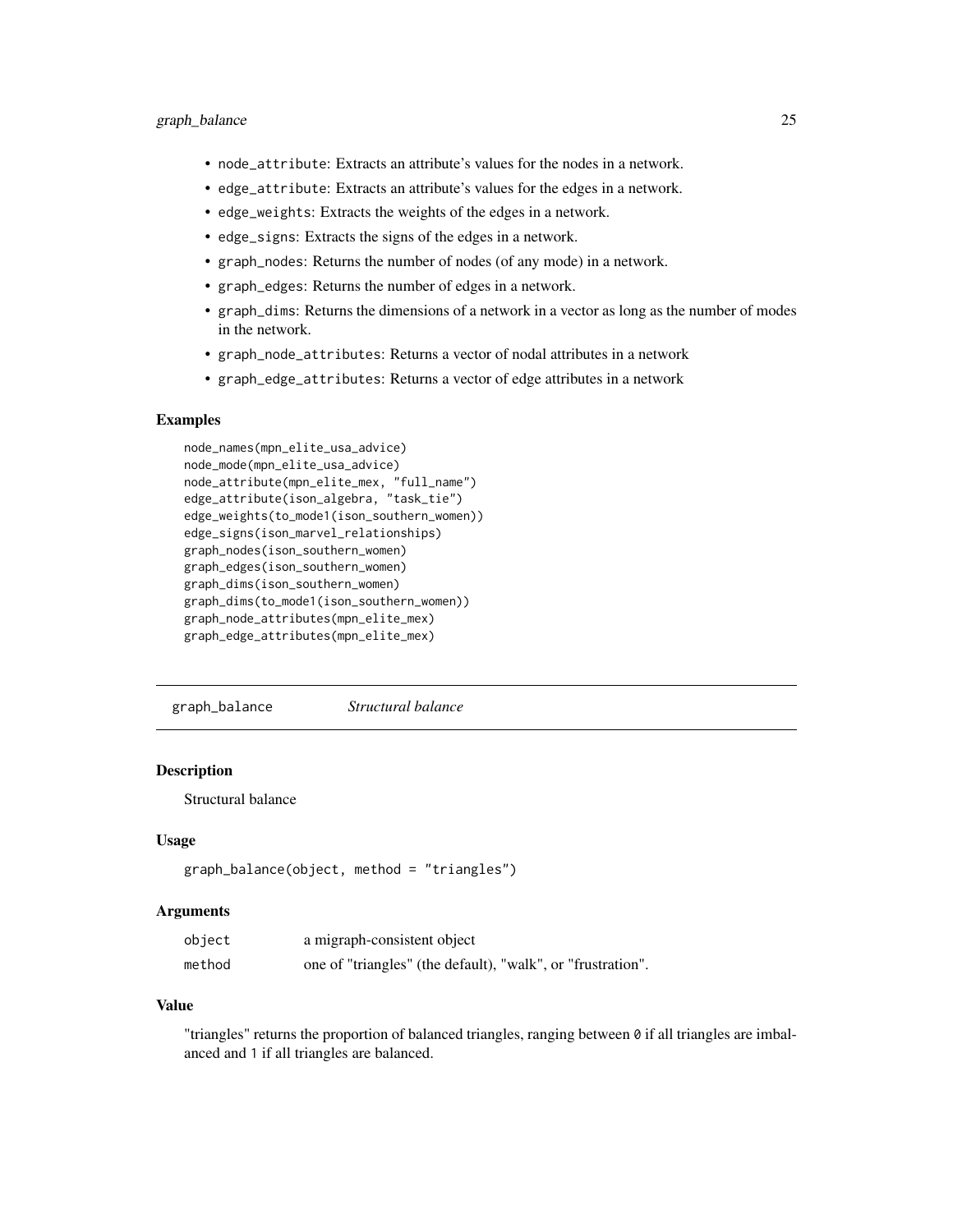# Source

{signnet} by David Schoch

graph\_census *Censuses for the whole graph*

# Description

Censuses for the whole graph

# Usage

```
graph_mixed_census(object, object2)
```
graph\_dyad\_census(object)

graph\_triad\_census(object)

# Arguments

| object  | A migraph-consistent object.                  |
|---------|-----------------------------------------------|
| object2 | A second, two-mode migraph-consistent object. |

# Source

Alejandro Espinosa 'netmem'

# References

Hollway, James, Alessandro Lomi, Francesca Pallotti, and Christoph Stadtfeld. "doi: [10.1017/](https://doi.org/10.1017/nws.2017.8) [nws.2017.8M](https://doi.org/10.1017/nws.2017.8)ultilevel Social Spaces: The Network Dynamics of Organizational Fields." *Network Science* 5, no. 2 (June 2017): 187–212.

```
marvel_friends <- to_unsigned(ison_marvel_relationships, "positive")
(mixed_cen <- graph_mixed_census(marvel_friends, ison_marvel_teams))
graph_dyad_census(ison_adolescents)
graph_triad_census(ison_adolescents)
```
<span id="page-25-0"></span>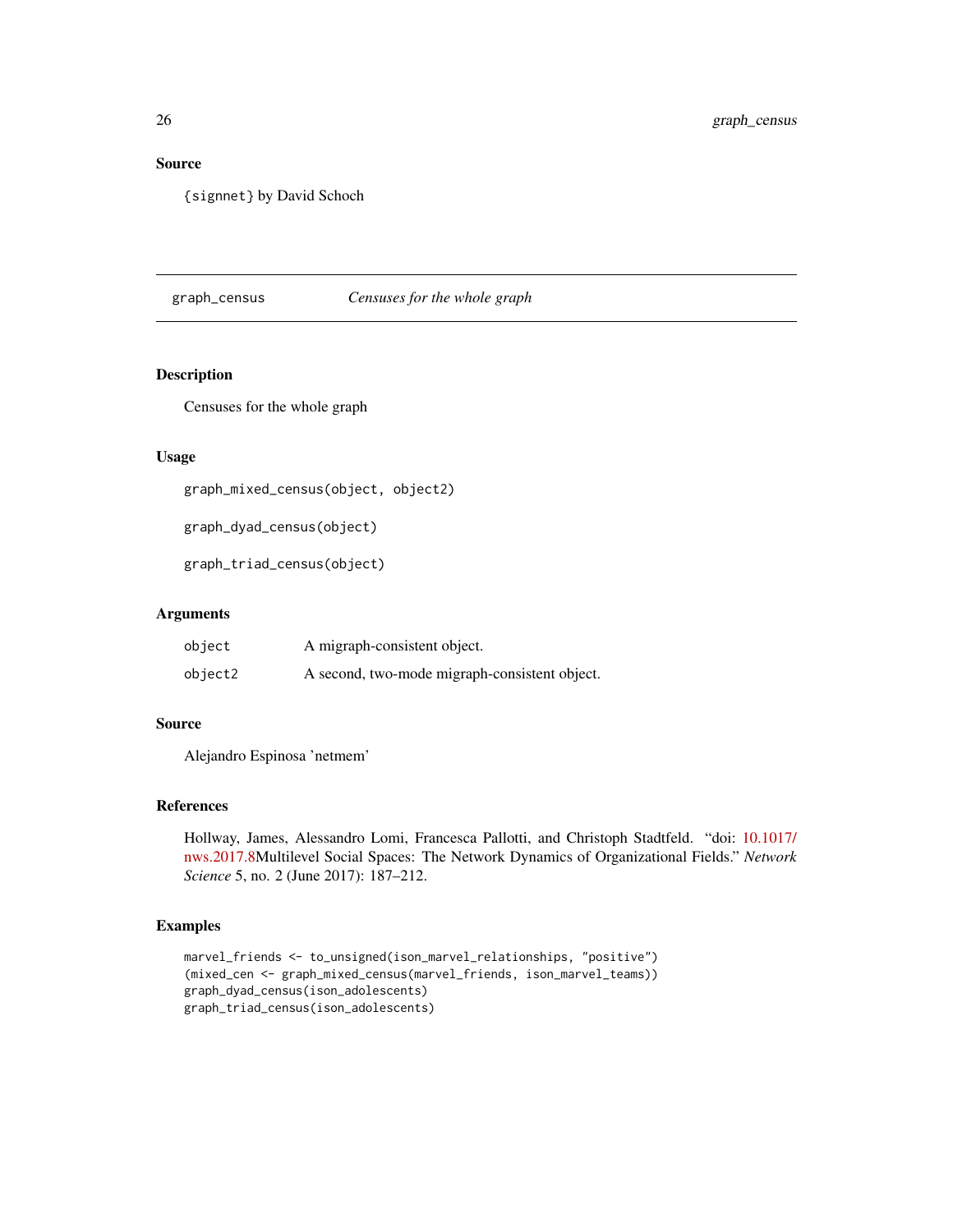<span id="page-26-1"></span><span id="page-26-0"></span>graph\_smallworld *Watts-Strogatz small-world model for two-mode networks*

# **Description**

Calculates small-world metrics for one- and two-mode networks.

#### Usage

```
graph_smallworld(object, times = 100)
```
# **Arguments**

| object | A matrix, igraph graph, or tidygraph object |
|--------|---------------------------------------------|
| times  | Number of simulations                       |

# Details

The first column of the returned table is simply the number of the second-mode column. The next three columns report the observed and expected clustering, and the ratio of the former to the latter. The next three columns report the observed and expected path-length, and the ratio of the former to the later. The last column reports the ratio of the observed/expected clustering ratio to the observed/expected path-length ratio, which is known as a small-world metric. Expected clustering and paths is the mean of twomode\_clustering and mean\_distance over 100 random simulations with the same row and column sums.

# Value

Returns a table of small-world related metrics for each second-mode node.

# References

Watts, Duncan J., and Steven H. Strogatz. 1998. "Collective Dynamics of 'Small-World' Networks." Nature 393(6684):440–42.

#### See Also

[graph\\_transitivity](#page-13-1) and [graph\\_equivalency](#page-13-1) for how clustering is calculated

Other two-mode measures: [cohesion\(](#page-13-2)), [node\\_constraint\(](#page-40-1))

```
graph_smallworld(ison_southern_women)
graph_smallworld(ison_brandes)
```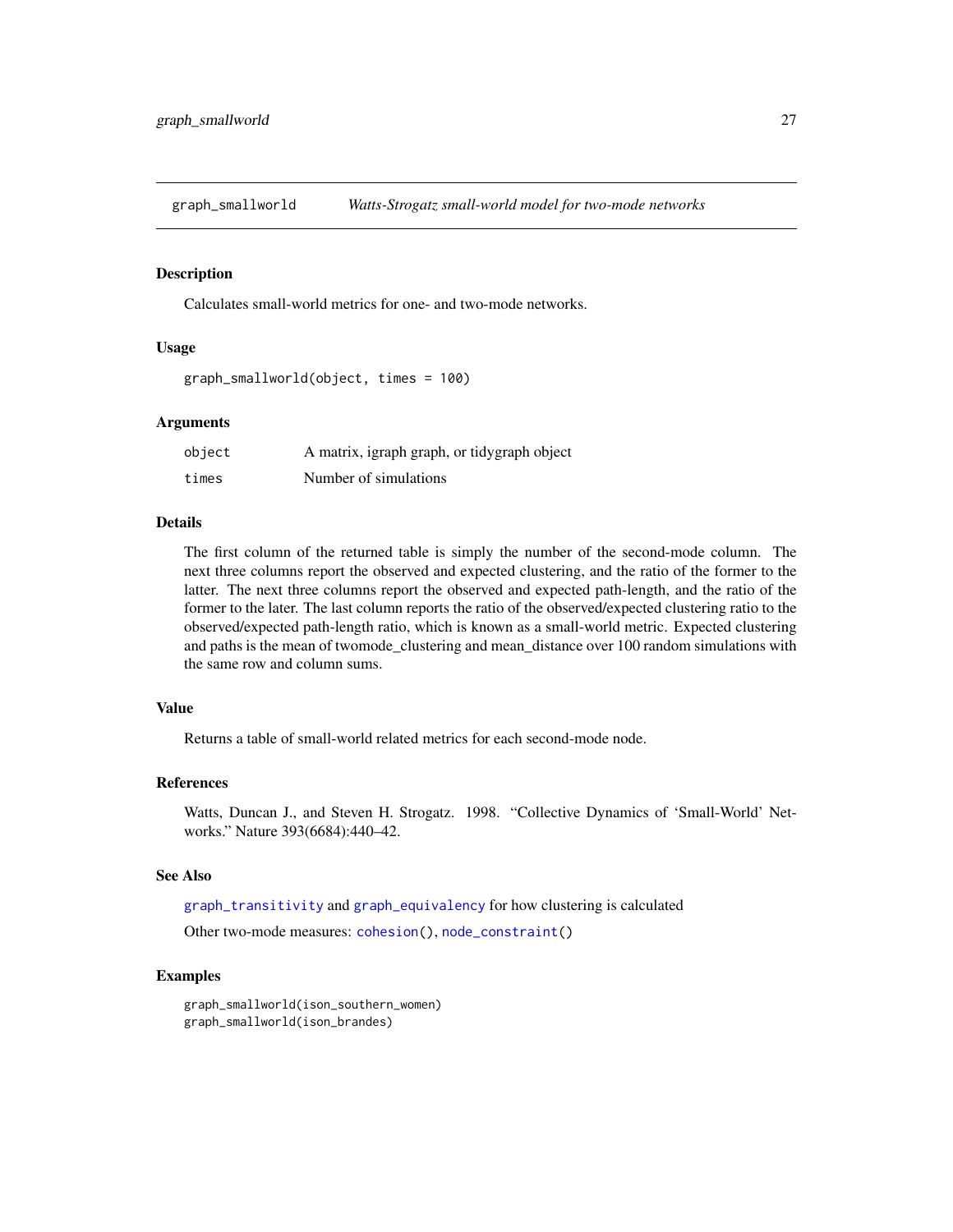These functions implement logical tests for various network properties.

# Usage

```
is_migraph(object)
```
is\_graph(object)

is\_edgelist(object)

is\_twomode(object)

is\_weighted(object)

is\_directed(object)

is\_labelled(object)

is\_signed(object)

is\_connected(object, method = c("weak", "strong"))

is\_complex(object)

```
is_multiplex(object)
```
is\_uniplex(object)

is\_acyclic(object)

# Arguments

| object | An object of a migraph-consistent class:                                                     |
|--------|----------------------------------------------------------------------------------------------|
|        | • matrix, from base R                                                                        |
|        | • edgelist, a data frame from base R or tibble from tibble                                   |
|        | • igraph, from the igraph package                                                            |
|        | • network, from the network package                                                          |
|        | • tbl_graph, from the tidygraph package                                                      |
| method | Whether to identify components if only "weak" ly connected or also "strong" ly<br>connected. |
|        |                                                                                              |

<span id="page-27-1"></span><span id="page-27-0"></span>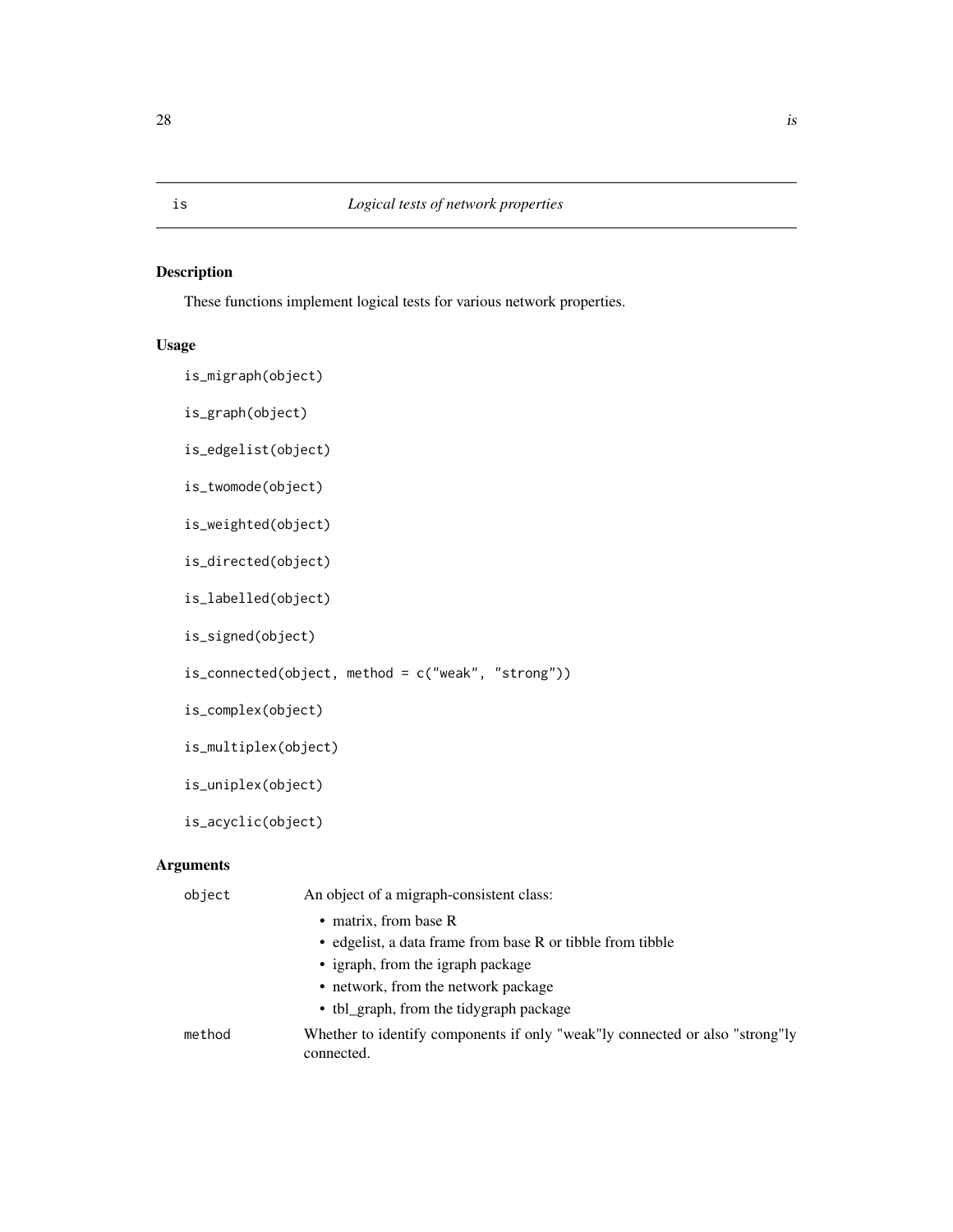# <span id="page-28-0"></span>Value

TRUE if the condition is met, or FALSE otherwise.

# Functions

- is\_migraph: Tests whether network is migraph-compatible
- is\_graph: Tests whether network contains graph-level information
- is\_edgelist: Tests whether data frame is an edgelist
- is\_twomode: Tests whether network is a two-mode network
- is\_weighted: Tests whether network is weighted
- is\_directed: Tests whether network is directed
- is\_labelled: Tests whether network includes names for the nodes
- is\_signed: Tests whether network is signed positive/negative
- is\_connected: Tests whether network is (weakly/strongly) connected
- is\_complex: Tests whether network contains any loops
- is\_multiplex: Tests whether network is multiplex, either from multiple rows with the same sender and receiver, or multiple columns to the edgelist.
- is\_uniplex: Tests whether network is simple (both uniplex and simplex)
- is\_acyclic: Tests whether network is a directed acyclic graph

#### See Also

Other manipulation: [add](#page-2-1), [coercion](#page-12-1), [to](#page-47-1)

# Examples

is\_twomode(ison\_southern\_women) is\_weighted(ison\_southern\_women) is\_directed(ison\_southern\_women) is\_labelled(ison\_southern\_women) is\_signed(ison\_southern\_women) is\_connected(ison\_southern\_women) is\_complex(ison\_southern\_women) is\_uniplex(ison\_algebra) is\_acyclic(ison\_algebra)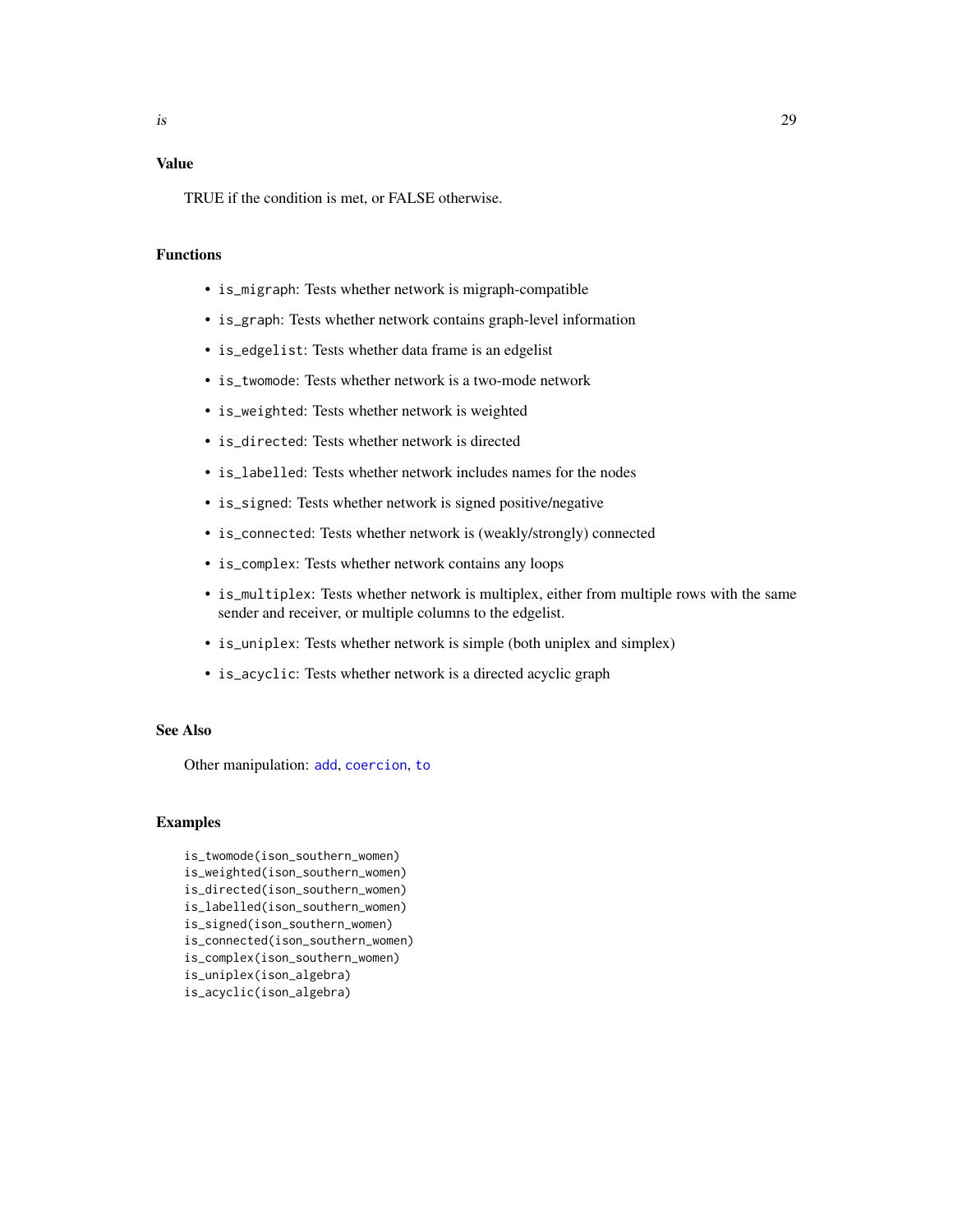<span id="page-29-0"></span>

One-mode subset of the adolescent society (Coleman 1961)

# Usage

```
data(ison_adolescents)
```
# Format

A undirected one-mode tbl\_graph object of 8 named nodes and 10 edges.

# References

Coleman, James S. 1961. The Adolescent Society. New York:Free Press.

Feld, Scott. 1991. "Why your friends have more friends than you do" American Journal of Sociology 96(6): 1464-1477.

ison\_algebra *Multiplex graph object of friends, social, and task ties (McFarland 2001)*

# Description

Multiplex graph object of friends, social, and task ties (McFarland 2001)

# Usage

data(ison\_algebra)

# Format

Multiplex tbl\_graph object of friends, social, and task ties between 16 anonymous students.

# Details

Multiplex graph object of friends, social, and task ties between 16 #' anonymous students. M182 was an honors algebra class where researchers collected friendship, social, and task ties between 16 students. The edge attribute friend\_ties contains friendship ties, where  $2 =$  best friends,  $1 =$ friend, and 0 is not a friend. social\_ties consists of social interactions per hour, and task\_ties consists of task interactions per hour.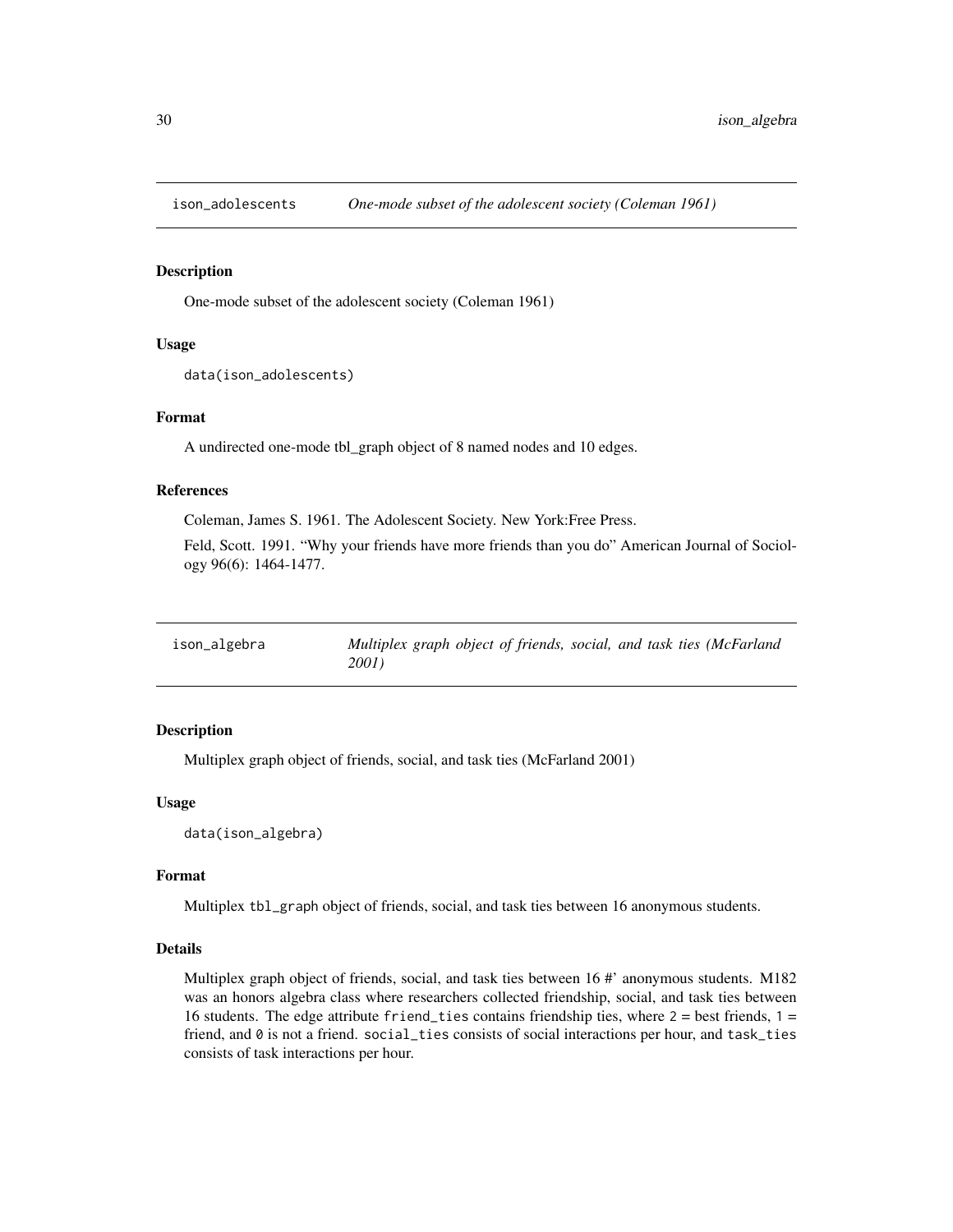# <span id="page-30-0"></span>ison\_brandes 31

#### Source

See also data(studentnets.M182,package = "NetData") Larger comprehensive data set publicly available, contact Daniel A. McFarland for details.

#### References

McFarland, Daniel A. (2001) "Student Resistance." American Journal of Sociology, 107(3), p 612- 678.

ison\_brandes *One-mode centrality demonstration network*

# Description

This network should solely be used for demonstration purposes as it does not describe a real network.

# Usage

data(ison\_brandes)

#### Format

A tidygraph tbl\_graph with 11 nodes and 24 edges.

ison\_karateka *One-mode karateka network (Zachary 1977)*

# Description

One-mode karateka network (Zachary 1977)

### Usage

data(ison\_karateka)

# Format

Undirected one-mode igraph with 34 named nodes and 78 edges.

#### Details

Zachary's karateka network. The network was observed in a university Karate club in 1977. The network describes association patterns among 34 members and maps out allegiance patterns between members and either Mr. Hi, the instructor, or the John A. the club president after an argument about hiking the price for lessons. The allegiance of each node is listed in the obc argument which takes the value 1 if the individual sided with Mr. Hi after the fight and 2 if the individual sided with John A.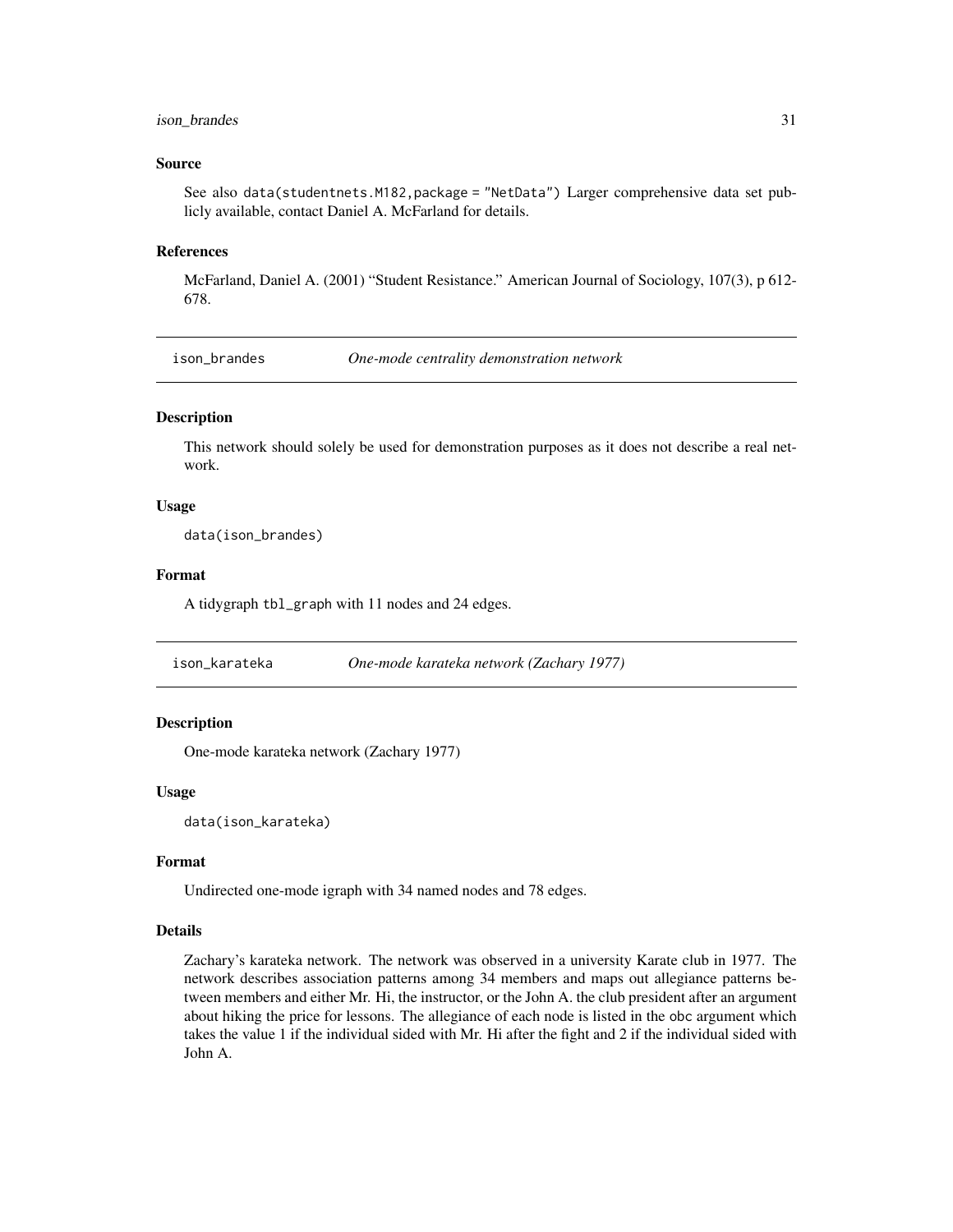# <span id="page-31-0"></span>References

Zachary, Wayne W. 1977. "An Information Flow Model for Conflict and Fission in Small Groups." Journal of Anthropological Research 33(4):452–73.

| ison marvel | Multilevel two-mode affiliation, signed one-mode networks of Marvel |
|-------------|---------------------------------------------------------------------|
|             | comic book characters (Yüksel 2017)                                 |

# Description

Multilevel two-mode affiliation, signed one-mode networks of Marvel comic book characters (Yüksel 2017)

#### Usage

```
data(ison_marvel_teams)
```
data(ison\_marvel\_relationships)

# Format

Two-mode igraph of 53 Marvel comic book characters and 141 team-ups, with 683 team affiliations between them

One-mode igraph of 53 Marvel comic book characters and 558 signed  $(1 =$  friends,  $-1 =$  enemies) undirected ties

# Details

This package includes two datasets related to the Marvel *comic book* universe. The first, ison\_marvel\_teams, is a two-mode affiliation network of 53 Marvel comic book characters and their affiliations to 141 different teams. This network includes only information about nodes' names and nodeset, but additional nodal data can be taken from the other Marvel dataset here.

The second network, ison\_marvel\_relationships, is a one-mode signed network of friendships and enmities between the 53 Marvel comic book characters. Friendships are indicated by a positive sign in the edge sign attribute, whereas enmities are indicated by a negative sign in this edge attribute. Additional nodal variables have been coded and included by Dr Umut Yüksel:

- Gender: binary character, 43 "Male" and 10 "Female"
- PowerOrigin: binary character, 2 "Alien", 1 "Cyborg", 5 "God/Eternal", 22 "Human", 1 "Infection", 16 "Mutant", 5 "Radiation", 1 "Robot"
- Appearances: integer, in how many comic book issues they appeared in
- **Attractive**: binary integer, 41 1 (yes) and 12 0 (no)
- Rich: binary integer, 11 1 (yes) and 42 0 (no)
- Intellect: binary integer, 39 1 (yes) and 14 0 (no)
- **Omnilingual**: binary integer, 8 1 (yes) and 45 0 (no)
- **UnarmedCombat:** binary integer, 51 1 (yes) and 2 0 (no)
- ArmedCombat: binary integer, 25 1 (yes) and 28 0 (no)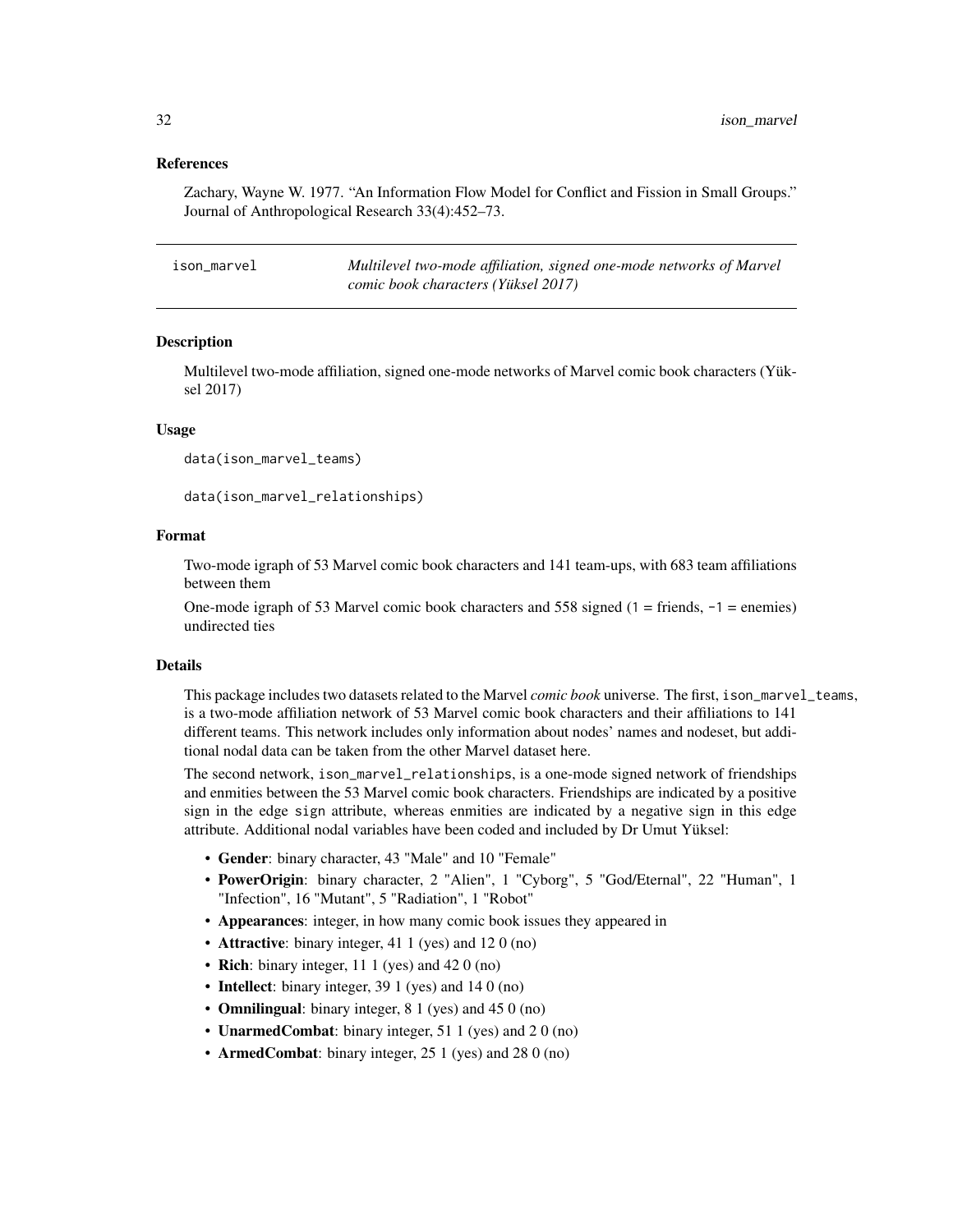<span id="page-32-0"></span>ison\_networkers 33

#### Source

Umut Yüksel, 31 March 2017

ison\_networkers *One-mode EIES dataset (Freeman and Freeman 1979)*

# Description

A directed, simple, named, weighted graph with 32 nodes and 440 edges. Nodes are academics and edges illustrate the communication patterns on an Electronic Information Exchange System among them. Node attributes include the number of citations (Citations) and the discipline of the researchers (Discipline). Edge weights illustrate the number of emails sent from one academic to another over the studied time period.

# Usage

```
data(ison_networkers)
```
# Format

tbl\_graph network object. The network is directed, simple, named , and weighted. It contains 32 nodes and 440 edges as well as two node level attributes: Citations; Discipline.

#### Source

networkdata package

#### References

Freeman, S. C. and L. C. Freeman (1979). *The networkers network: A study of the impact of a new communications medium on sociometric structure*. Social Science Research Reports No 46. Irvine CA, University of California.

Wasserman S. and K. Faust (1994). *Social Network Analysis: Methods and Applications*. Cambridge University Press, Cambridge.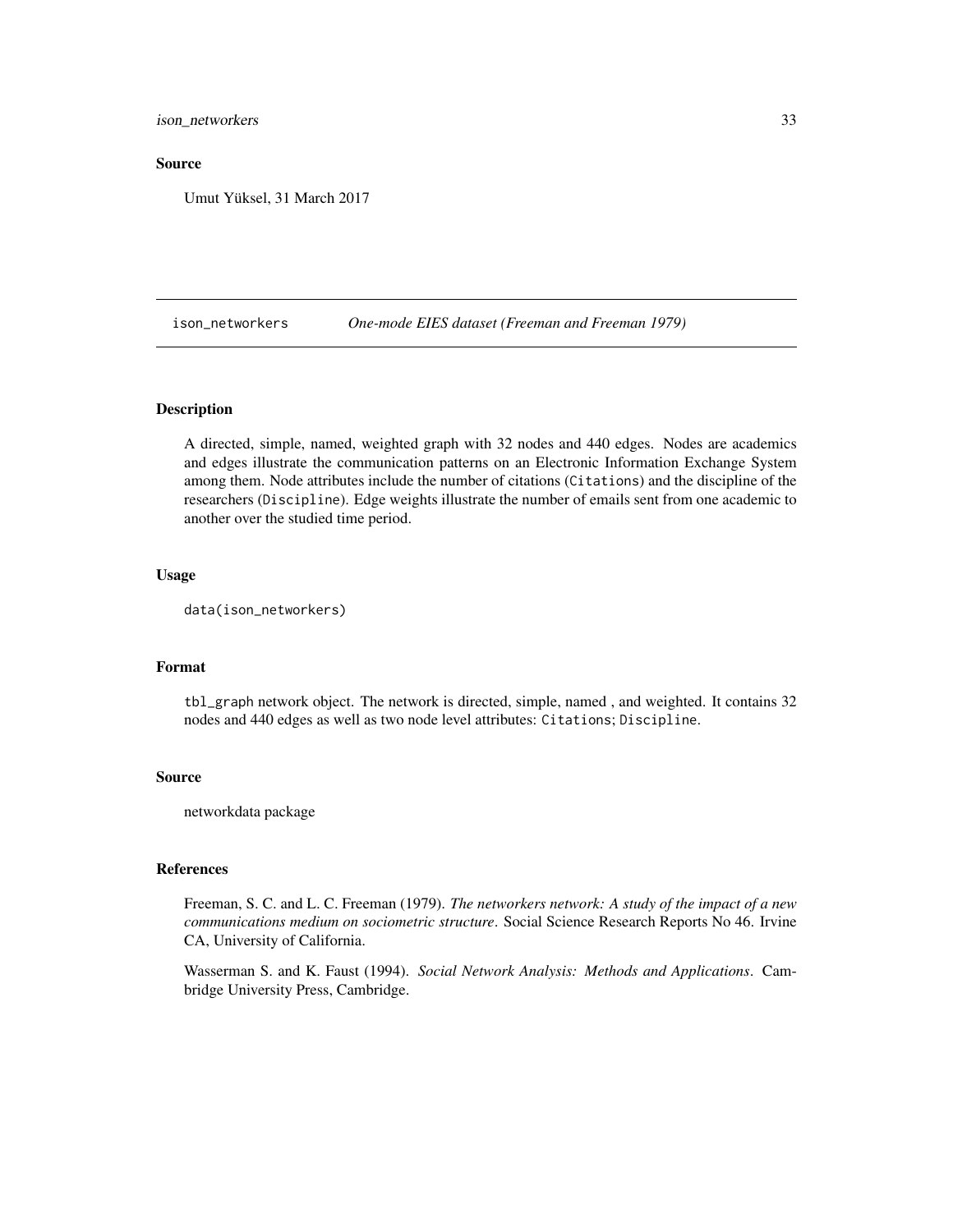<span id="page-33-0"></span>

Two-mode projection examples (Hollway 2021)

# Usage

data(ison\_mm)

data(ison\_bm)

data(ison\_mb)

data(ison\_bb)

## Format

Directed two-mode {igraph} object with 6 nodes and 6 edges Directed two-mode {igraph} object with 8 nodes and 9 edges Directed two-mode {igraph} object with 8 nodes and 9 edges Directed two-mode {igraph} object with 10 nodes and 12 edges

# Details

These datasets should only be used for demonstration purposes as they do not describe a real world network. All examples contain named nodes.

ison\_southern\_women *Two-mode southern women (Davis, Gardner and Gardner 1941)*

# Description

Two-mode network dataset collected by Davis, Gardner and Gardner (1941) about the attendance pattern of women at informal social events during a 9 month period. Events and women are named.

# Usage

```
data(ison_southern_women)
```
# Format

{igraph} two-mode graph object with 18 women and 14 informal social events.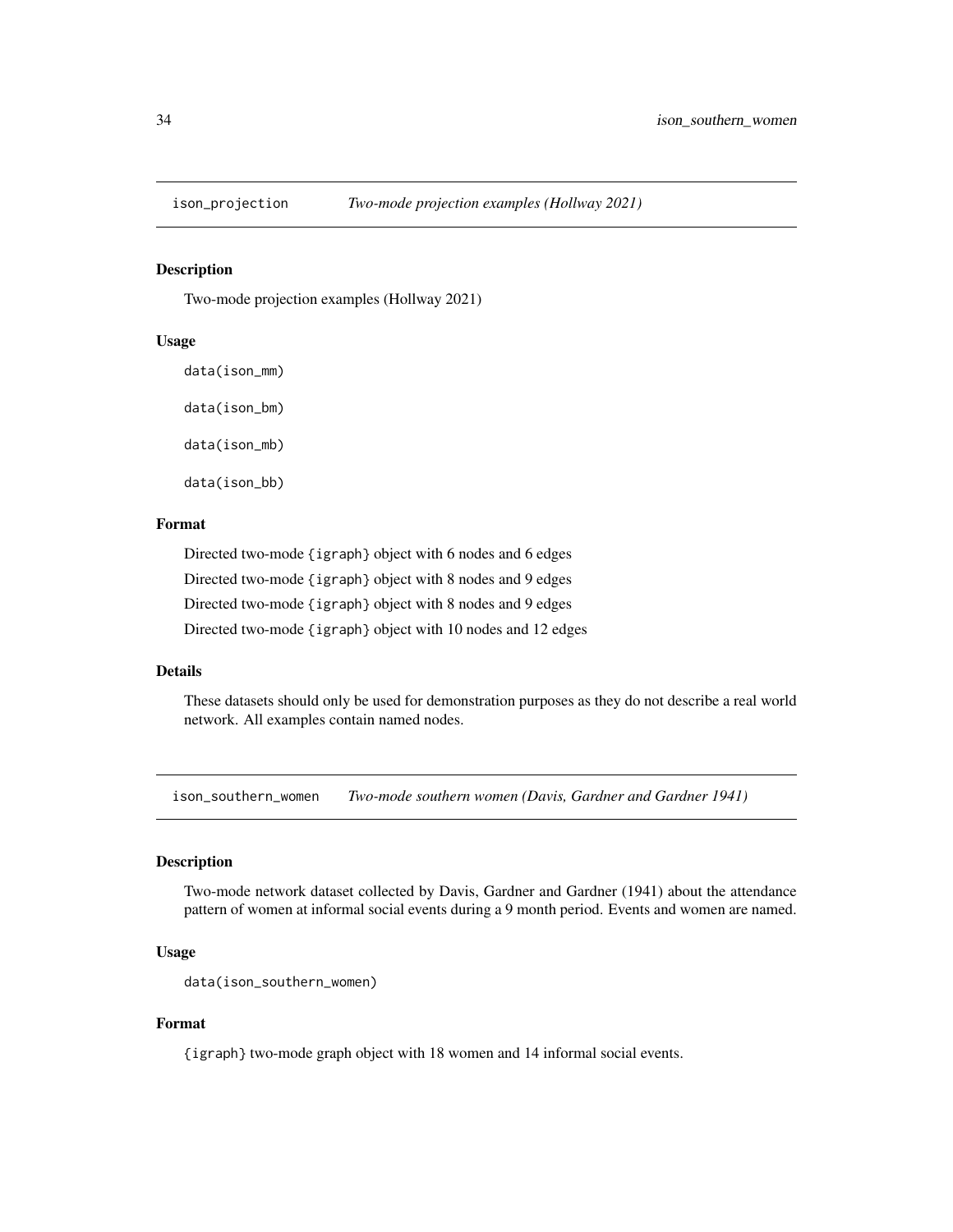#### <span id="page-34-0"></span>layouts 35

## References

Davis, A., Gardner, B., and Gardner, R. 1941. *Deep South*. Chicago: University of Chicago Press.

layouts *Layouts for snapping layouts to a grid*

#### **Description**

The function uses approximate pattern matching to redistribute coarse layouts on square grid points, while preserving the topological relationships among the nodes (see Inoue et al. 2012).

#### Usage

```
layout_tbl_graph_frgrid(object, circular = FALSE, times = 1000)
layout_tbl_graph_kkgrid(object, circular = FALSE, times = 1000)
layout_tbl_graph_gogrid(object, circular = FALSE, times = 1000)
```
#### Arguments

| object   | An object of a migraph-consistent class:                                                                            |
|----------|---------------------------------------------------------------------------------------------------------------------|
|          | • matrix, from base R                                                                                               |
|          | • edgelist, a data frame from base R or tibble from tibble                                                          |
|          | • igraph, from the igraph package                                                                                   |
|          | • network, from the network package                                                                                 |
|          | • tbl_graph, from the tidygraph package                                                                             |
| circular | Should the layout be transformed into a radial representation. Only possible for<br>some layouts. Defaults to FALSE |
| times    | Maximum number of iterations, where appropriate                                                                     |

#### References

Inoue, Kentaro, Shinichi Shimozono, Hideaki Yoshida, and Hiroyuki Kurata. 2012. "Application of Approximate Pattern Matching in Two Dimensional Spaces to Grid Layout for Biochemical Network Maps" edited by J. Bourdon. *PLoS ONE* 7(6):e37739. doi: [10.1371/journal.pone.0037739.](https://doi.org/10.1371/journal.pone.0037739)

```
autographr(mpn_elite_mex, "frgrid")
autographr(mpn_ryanair, "frgrid")
autographr(mpn_elite_mex, "kkgrid")
autographr(mpn_ryanair, "kkgrid")
autographr(mpn_elite_mex, "gogrid")
autographr(mpn_ryanair, "gogrid")
```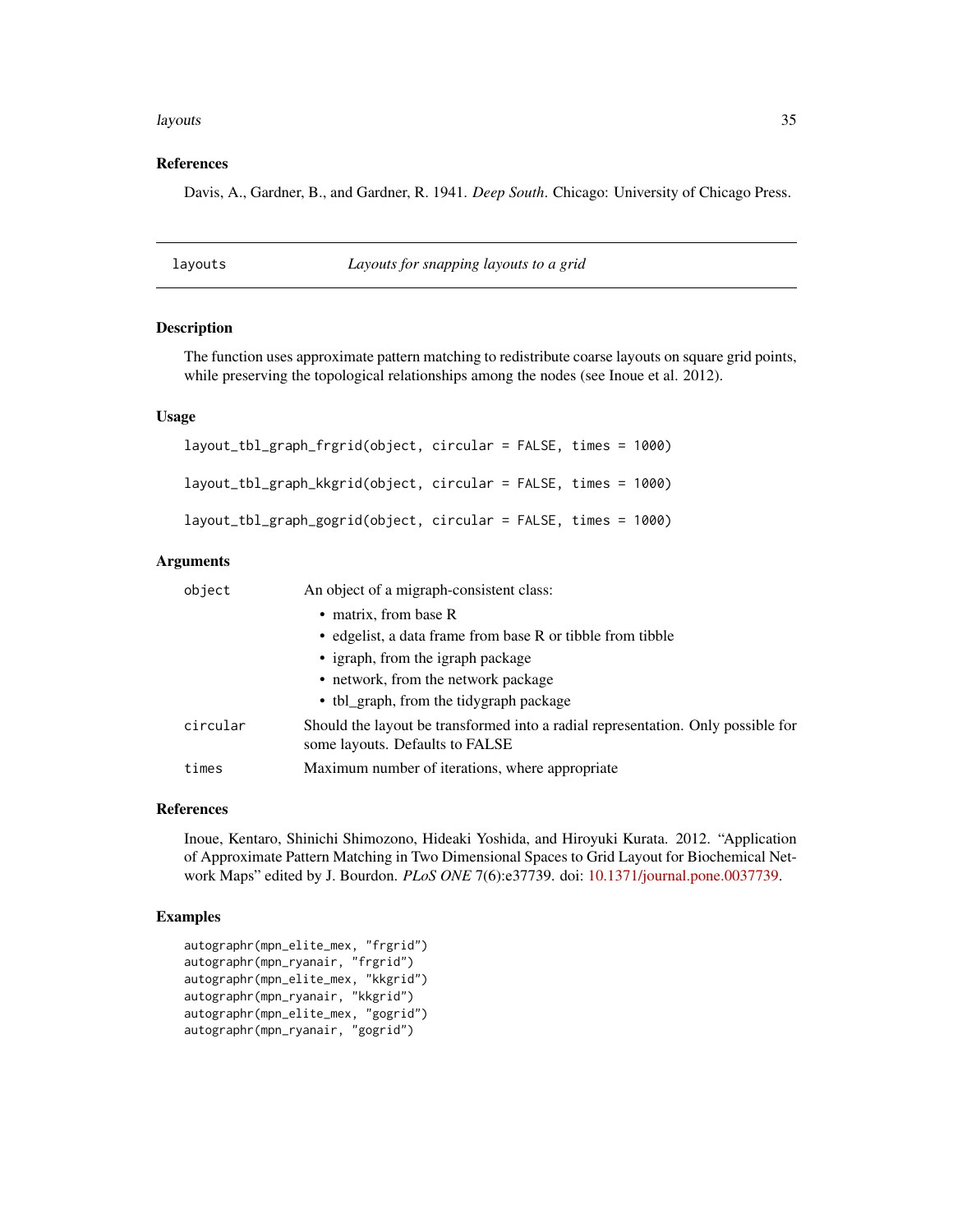<span id="page-35-0"></span>

A multimodal (3) network containing individuals affiliations to civic organizations in Bristol and their participation in major protest and civic events between 1990-2002, and the involvement of the organizations in these events.

#### Usage

data(mpn\_bristol)

# Format

A tbl\_graph object with 264 rows and columns. Node IDs are prefaced with a type identifier:

- 1\_ 150 Individuals, anonymised
- 2\_ 97 Bristol Civic Organizations
- 3\_ 17 Major Protest and Civic Events in Bristol, 1990-2002

The network is weighted, named, and directed.

#### Source

Knoke, David, Mario Diani, James Hollway, and Dimitris C Christopoulos. 2021. *[Multimodal](https://www.cambridge.org/core/books/multimodal-political-networks/43EE8C192A1B0DCD65B4D9B9A7842128) [Political Networks](https://www.cambridge.org/core/books/multimodal-political-networks/43EE8C192A1B0DCD65B4D9B9A7842128)*. Cambridge University Press. Cambridge University Press.

#### References

Diani, Mario, and Ivano Bison. 2004. "Organizations, Coalitions, and Movements." Theory and Society 33(3–4):281–309.

mpn\_elite\_mex *One-mode Mexican power elite database (Knoke 1990)*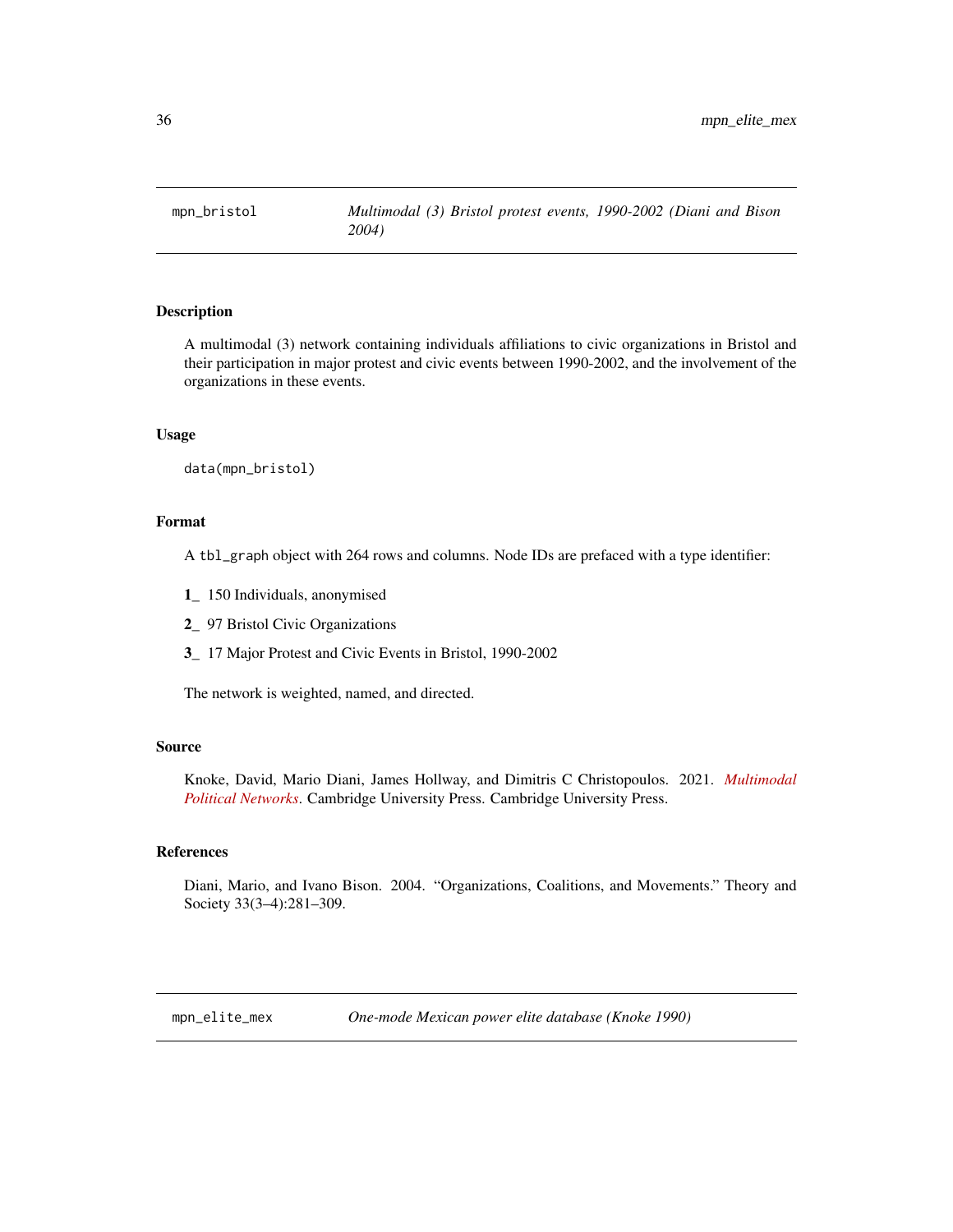<span id="page-36-0"></span>This data contains the full network of 35 members of the Mexican power elite. The undirected lines connecting pairs of men represent any formal, informal, or organizational relation between a dyad; for example, "common belonging (school, sports, business, political participation), or a common interest (political power)" (Mendieta et al. 1997: 37). Additional nodal attributes include their full name, place of birth, state, and region (1=North, 2=Centre, 3=South, original coding added by [Frank](https://jameshollway.com/courses/ison/heber_post) [Heber\)](https://jameshollway.com/courses/ison/heber_post), as well as their year of entry into politics and whether they are civilian (0) or affiliated with the military (1). An additional variable "in\_mpn" can be used to subset this network to a network of 11 core members of the 1990s Mexican power elite (Knoke 2017), three of which were successively elected presidents of Mexico: José López Portillo (1976-82), Miguel de la Madrid (1982-88), and Carlos Salinas de Gortari (1988-94, who was also the son of another core member, Raúl Salinas Lozano).

#### Usage

data(mpn\_elite\_mex)

#### Format

tbl\_graph network object. The network is simple, undirected, and named. The full network contains 35 nodes and 117 edges, and the subsetted network contains 11 nodes and 44 edges.

#### Source

Knoke, David. 1990. *Political Networks*.

Knoke, David, Mario Diani, James Hollway, and Dimitris C Christopoulos. 2021. *[Multimodal](https://www.cambridge.org/core/books/multimodal-political-networks/43EE8C192A1B0DCD65B4D9B9A7842128) [Political Networks](https://www.cambridge.org/core/books/multimodal-political-networks/43EE8C192A1B0DCD65B4D9B9A7842128)*. Cambridge University Press. Cambridge University Press.

mpn\_elite\_usa *Two-mode and three-mode American power elite database (Domhoff 2016)*

#### **Description**

mpn\_elite\_usa\_advice is a 2-mode network of persons serving as directors or trustees of think tanks. Think tanks are "public-policy research analysis and engagement organizations that generate policy-oriented research, analysis, and advice on domestic and international issues, thereby enabling policymakers and the public to make informed decisions about public policy" (McGann 2016: 6). The Power Elite Database (Domhoff 2016) includes information on the directors of 33 prominent think tanks in 2012. Here we include only 14 directors who held three or more seats among 20 think tanks.

mpn\_elite\_usa\_money is based on 26 elites who sat on the boards of directors for at least two of six economic policy making organizations (Domhoff 2016), and also made campaign contributions to one or more of six candidates running in the primary election contests for the 2008 Presidential nominations of the Republican Party (Rudy Giuliani, John McCain, Mitt Romney) or the Democratic Party (Hillary Clinton, Christopher Dodd, Barack Obama).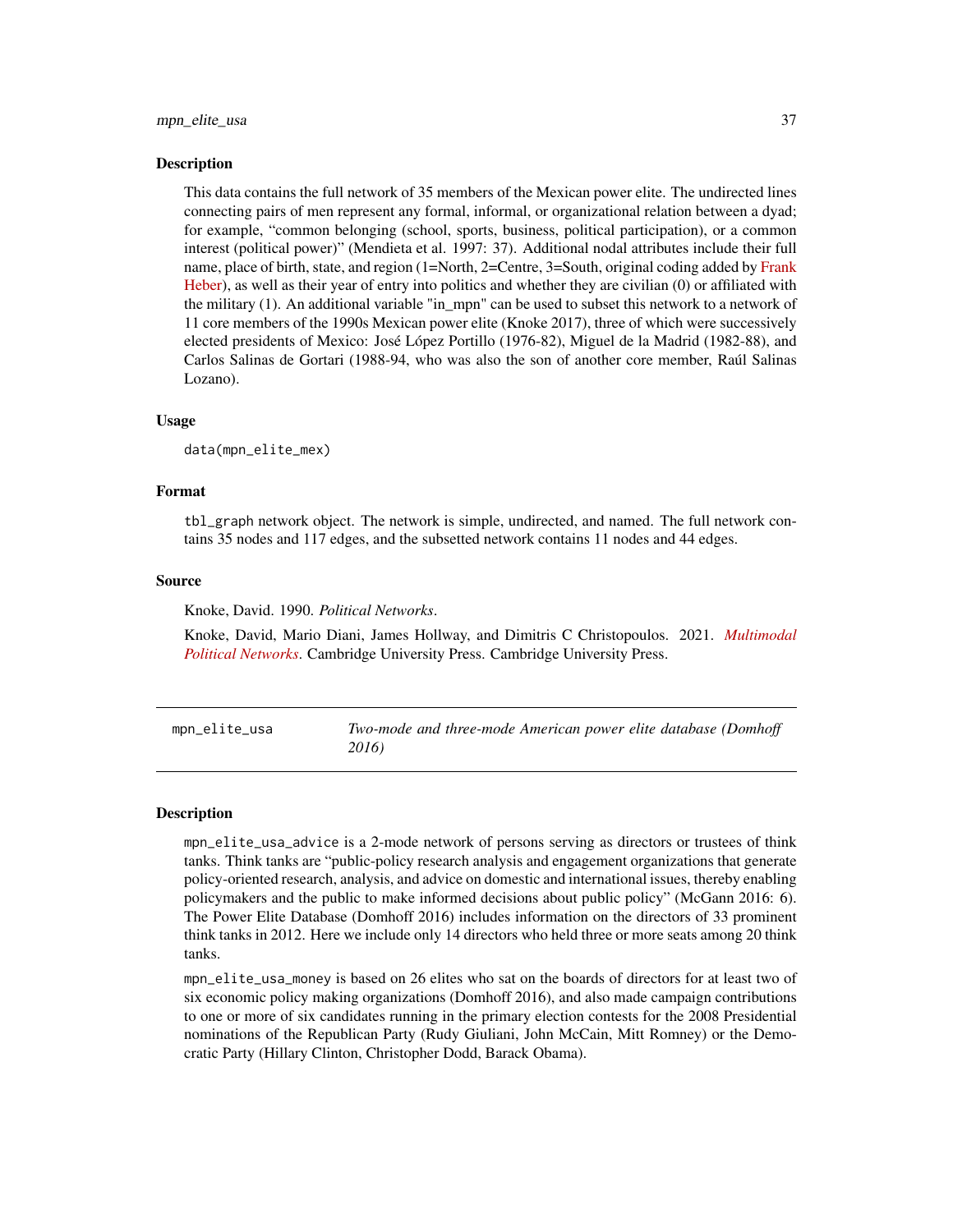#### Usage

```
data(mpn_elite_usa_advice)
```

```
data(mpn_elite_usa_money)
```
# Format

mpn\_elite\_usa\_advice is a two-mode, named, and unweighted tbl\_graph with 32 nodes and 46 edges.

mpn\_elite\_usa\_advice is a two-mode, named, and unweighted tbl\_graph with 38 nodes and 103 edges.

#### References

Domhoff, G William. 2016. ["Who Rules America? Power Elite Database."](https://whorulesamerica.ucsc.edu/power_elite/)

The Center for Responsive Politics. 2019. ["OpenSecrets."](http://www.opensecrets.org)

Knoke, David, Mario Diani, James Hollway, and Dimitris C Christopoulos. 2021. *[Multimodal](https://www.cambridge.org/core/books/multimodal-political-networks/43EE8C192A1B0DCD65B4D9B9A7842128) [Political Networks](https://www.cambridge.org/core/books/multimodal-political-networks/43EE8C192A1B0DCD65B4D9B9A7842128)*. Cambridge University Press. Cambridge University Press.

mpn\_evs *Two-mode European Values Survey, 1990 and 2008 (EVS 2020)*

# Description

6 two-mode matrices containing individuals' memberships to 14 different types of associations in three countries (Italy, Germany, and the UK) in 1990 and 2008. The Italy data has 658 respondents in 1990 and 540 in 2008. The Germany data has 1369 respondents in 1990 and 503 in 2008. The UK data has 738 respondents in 1990 and 664 in 2008.

#### Usage

data(mpn\_IT\_1990) data(mpn\_IT\_2008) data(mpn\_DE\_1990) data(mpn\_DE\_2008) data(mpn\_UK\_1990) data(mpn\_UK\_2008)

<span id="page-37-0"></span>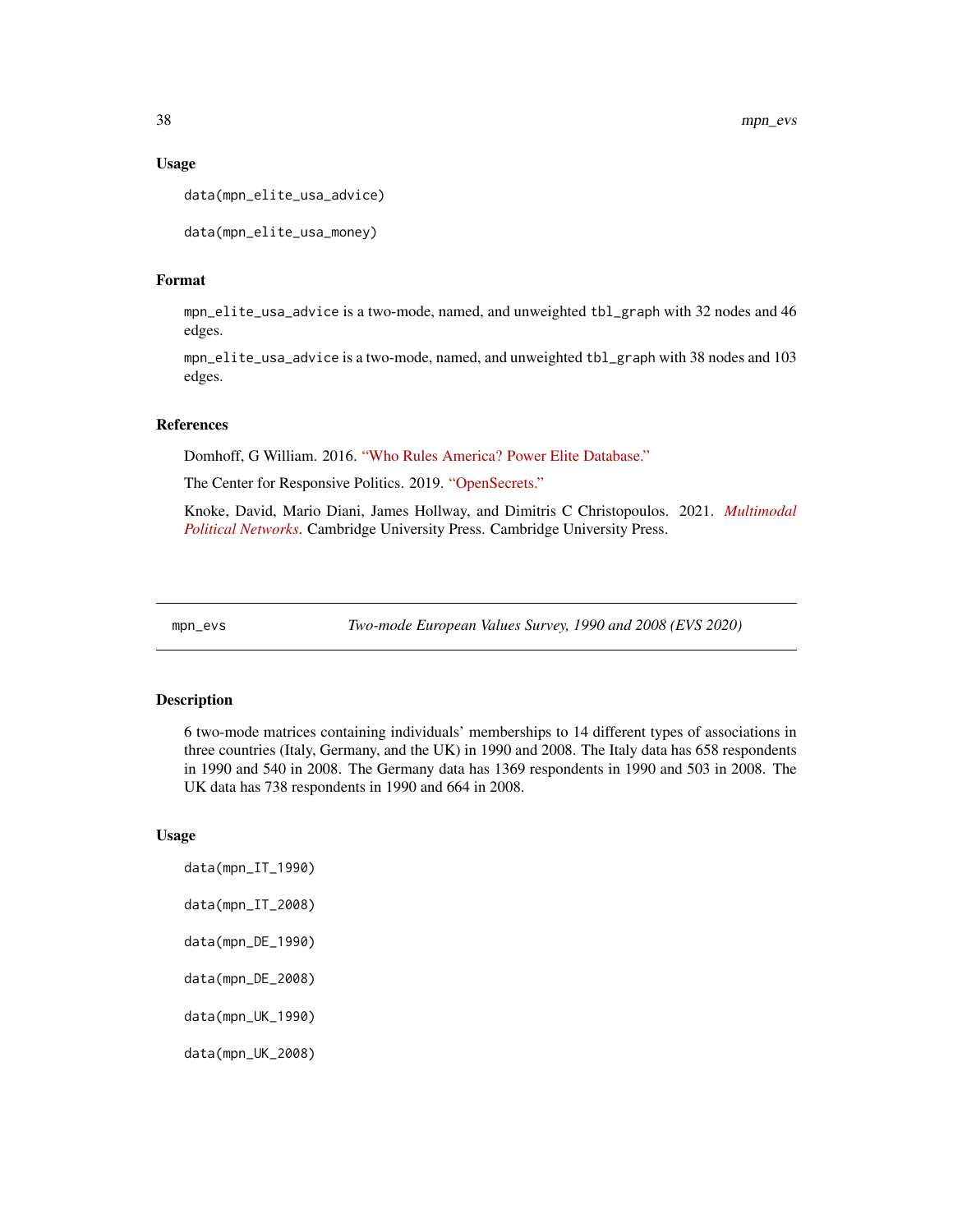#### mpn\_evs 39

# Format

tbl\_graph object based on an association matrix with 14 columns:

Welfare 1 if individual associated Religious 1 if individual associated Education.culture 1 if individual associated Unions 1 if individual associated Parties 1 if individual associated Local.political.groups 1 if individual associated Human.rights 1 if individual associated Environmental.animal 1 if individual associated Professional 1 if individual associated Youth 1 if individual associated Sports 1 if individual associated Women 1 if individual associated Peace 1 if individual associated Health 1 if individual associated An object of class tbl\_graph (inherits from igraph) of length 10. An object of class tbl\_graph (inherits from igraph) of length 10.

An object of class tbl\_graph (inherits from igraph) of length 10.

An object of class tbl\_graph (inherits from igraph) of length 10.

An object of class tbl\_graph (inherits from igraph) of length 10.

# Source

Knoke, Diani, Hollway, and Christopoulos. 2021.

# References

EVS (2020). European Values Study Longitudinal Data File 1981-2008 (EVS 1981-2008). GESIS Data Archive, Cologne. ZA4804 Data file Version 3.1.0, https://doi.org/10.4232/1.13486. *Multimodal Political Networks*. Cambridge University Press: Cambridge.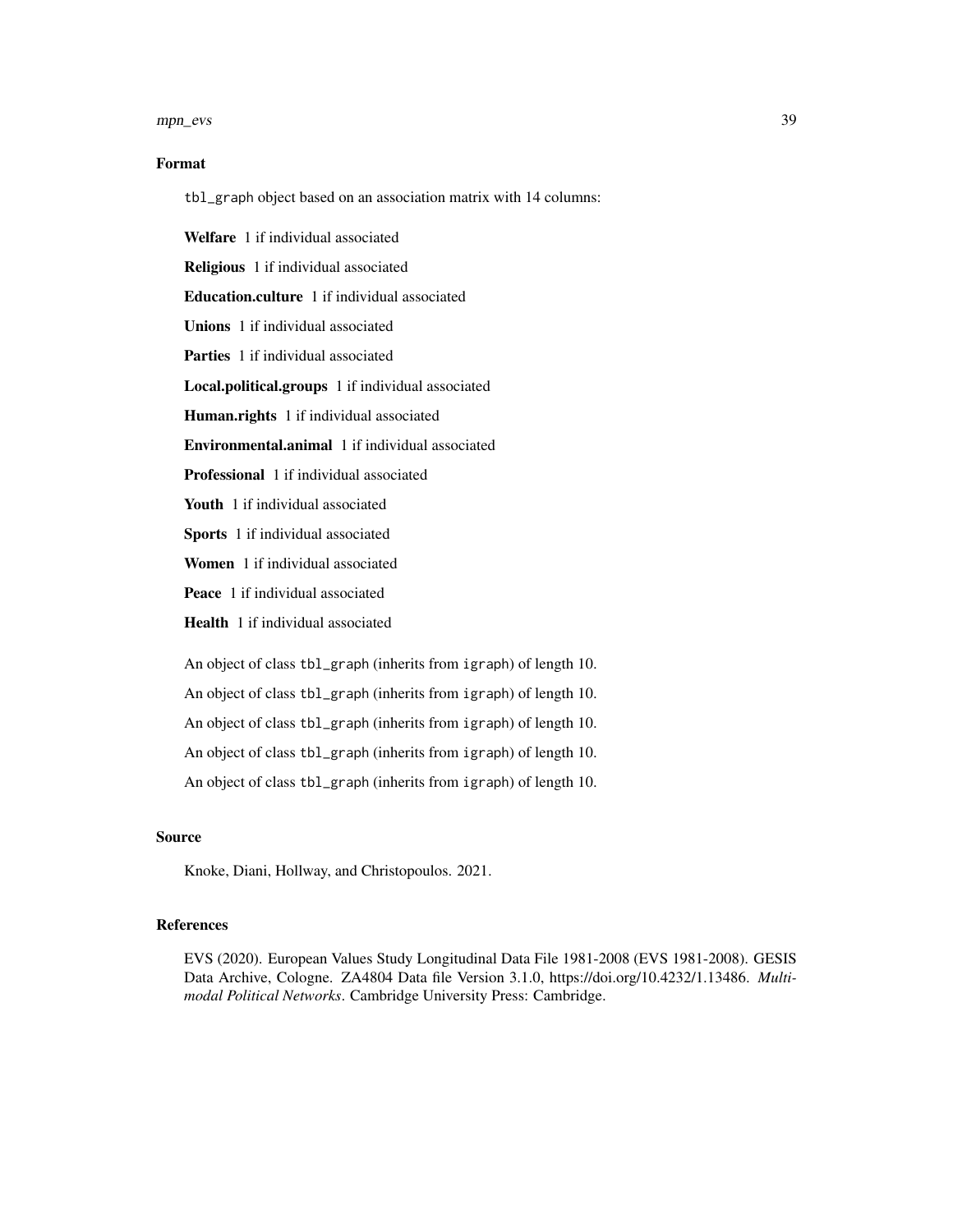<span id="page-39-0"></span>mpn\_ryanair *One-mode EU policy influence network, June 2004 (Christopoulos 2006)*

# **Description**

Network of anonymised actors reacting to the Ryanair/Charleroi decision of the EU Commission in February 2004. The relationships mapped comprise an account of public records of interaction supplemented with the cognitive network of key informants. Examination of relevant communiques, public statements and a number of off-the-record interviews provides confidence that the network mapped closely approximated interactions between 29 January and 12 February 2004. The time point mapped is at the height of influence and interest intermediation played by actors in the AER, a comparatively obscure body representing the interests of a number of European regional bodies at the EU institutions.

#### Usage

data(mpn\_ryanair)

# Format

tbl\_graph network object. The network is simple, directed, named and weighted. It contains 20 nodes and 177 edges.

#### Source

Christopoulos, Dimitrios C. 2006. "Relational Attributes of Political Entrepreneurs: a Network Perspective." *Journal of European Public Policy* 13 (5): 757–78.

Knoke, Diani, Hollway, and Christopoulos. 2021. *Multimodal Political Networks*. Cambridge University Press: Cambridge.

mpn\_senate112 *Two-mode 112th Congress Senate Voting (Knoke et al. 2021)*

# Description

These datasets list the U.S. Senators who served in the 112th Congress, which met from January 3, 2011 to January 3, 2013. Although the Senate has 100 seats, 103 persons served during this period due to two resignations and a death. However, the third replacement occurred only two days before the end and cast no votes on the bills investigated here. Hence, the number of Senators analyzed is 102.

CQ Almanac identified 25 key bills on which the Senate voted during the 112th Congress, and which Democratic and Republican Senators voting "yea" and "nay" on each proposal.

Lastly, we obtained data on campaign contributions made by 92 PACs from the Open Secrets Website. We recorded all contributions made during the 2008, 2010, and 2012 election campaigns to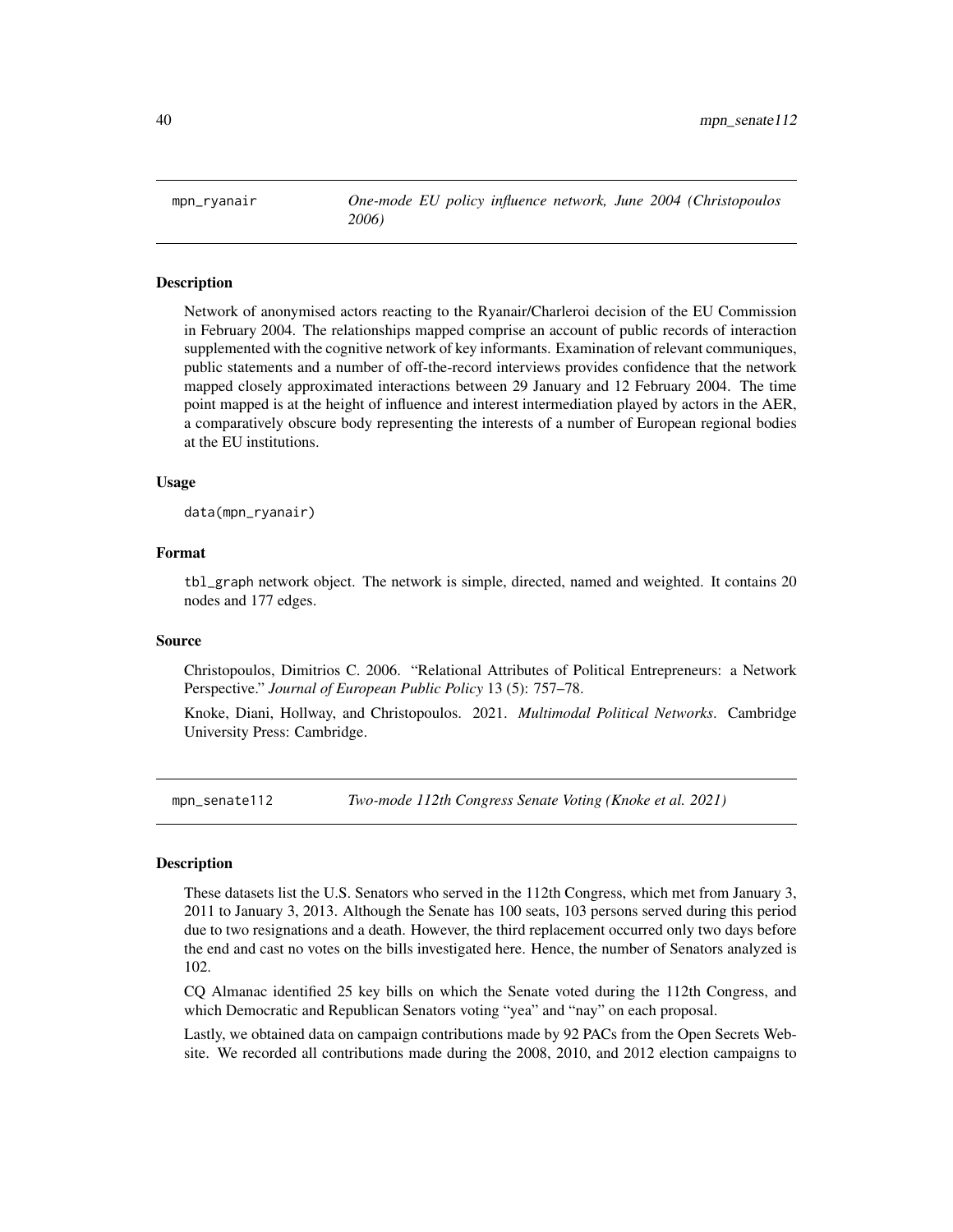# <span id="page-40-0"></span>node\_constraint 41

the 102 persons who were Senators in the 112th Congress. The vast majority of PAC contributions to a candidate during a campaign was for \$10,000 (the legal maximum is \$5,000 each for a primary and the general election). We aggregated the contributions across all three electoral cycles, then dichotomized the sums into no contribution (0) and any contribution (1).

#### Usage

```
data(mpn_DemSxP)
```
data(mpn\_RepSxP)

data(mpn\_OverSxP)

# Format

tbl\_graph network object. It is a bimodal, directed, named, weighted graph of 51 Senators (type = FALSE) and 63 PACS (type = TRUE) and 2791 edges.

tbl\_graph network object. It is a bimodal, directed, named, weighted graph of 62 Senators (type = FALSE) and 72 PACS (type = TRUE) and 3675 edges.

tbl\_graph network object. It is a bimodal, directed, named, weighted graph of 20 Senators (type = FALSE) and 32 PACS (type = TRUE) and 614 edges.

#### Source

Knoke, Diani, Hollway, and Christopoulos. 2021. *Multimodal Political Networks*. Cambridge University Press: Cambridge.

<span id="page-40-1"></span>node\_constraint *Constraint for one- and two-mode networks*

#### Description

This function measures constraint for both one-mode and two-mode networks. For one-mode networks, the function wraps the implementation of Ron Burt's measure in {igraph}. For two-mode networks, the function employs the extension outlined in Hollway et al. (2020).

#### Usage

```
node_constraint(object, nodes = V(object), weights = NULL)
```
#### Arguments

| object  | A matrix, igraph graph, or tidygraph object.                                          |
|---------|---------------------------------------------------------------------------------------|
| nodes   | The vertices for which the constraint will be calculated. Defaults to all vertices.   |
| weights | The weights of the edges. If this is NULL and there is a weight edge attribute        |
|         | this is used. If there is no such edge attribute all edges will have the same weight. |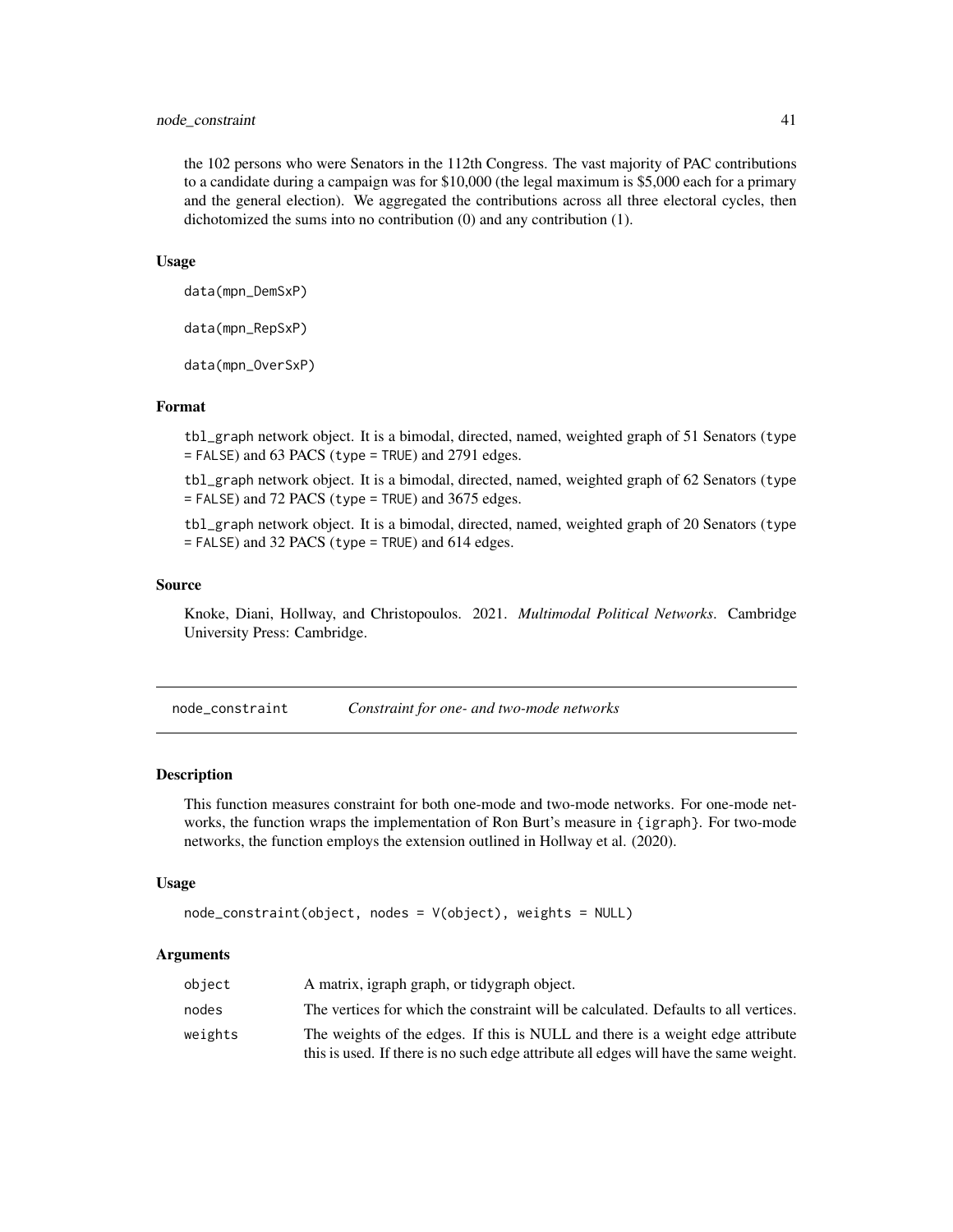# <span id="page-41-0"></span>Value

## **References**

Hollway, James, Jean-Frédéric Morin, and Joost Pauwelyn. 2020. ["Structural conditions for nov](https://link.springer.com/article/10.1007/s10784-019-09464-5)[elty: the introduction of new environmental clauses to the trade regime complex."](https://link.springer.com/article/10.1007/s10784-019-09464-5) *International Environmental Agreements: Politics, Law and Economics* 20 (1): 61–83.

# See Also

Other one-mode measures: [cohesion\(](#page-13-2))

Other two-mode measures: [cohesion\(](#page-13-2)), [graph\\_smallworld\(](#page-26-1))

# Examples

node\_constraint(ison\_southern\_women)

read *Reading from/writing to external formats*

# **Description**

Researchers regularly need to work with a variety of external data formats. The following functions offer ways to import from some common external file formats into objects that {migraph} and other graph/network packages in R can work with. Note that these functions are not as actively maintained as others in the package, so please let us know if any are not currently working for you by raising an issue on Github.

# Usage

```
read_edgelist(file = file.choose(), sv = c("comma", "semi-colon"), \dots)
write_edgelist(object, filename, name, ...)
read_nodelist(file = file.choose(), sv = c("comma", "semi-colon"), ...)
write_nodelist(object, filename, name, ...)
read\_pajek(file = filechoose(), ...)write_pajek(object, filename, ...)
read_ucinet(file = file.choose())
write_ucinet(object, filename, name)
```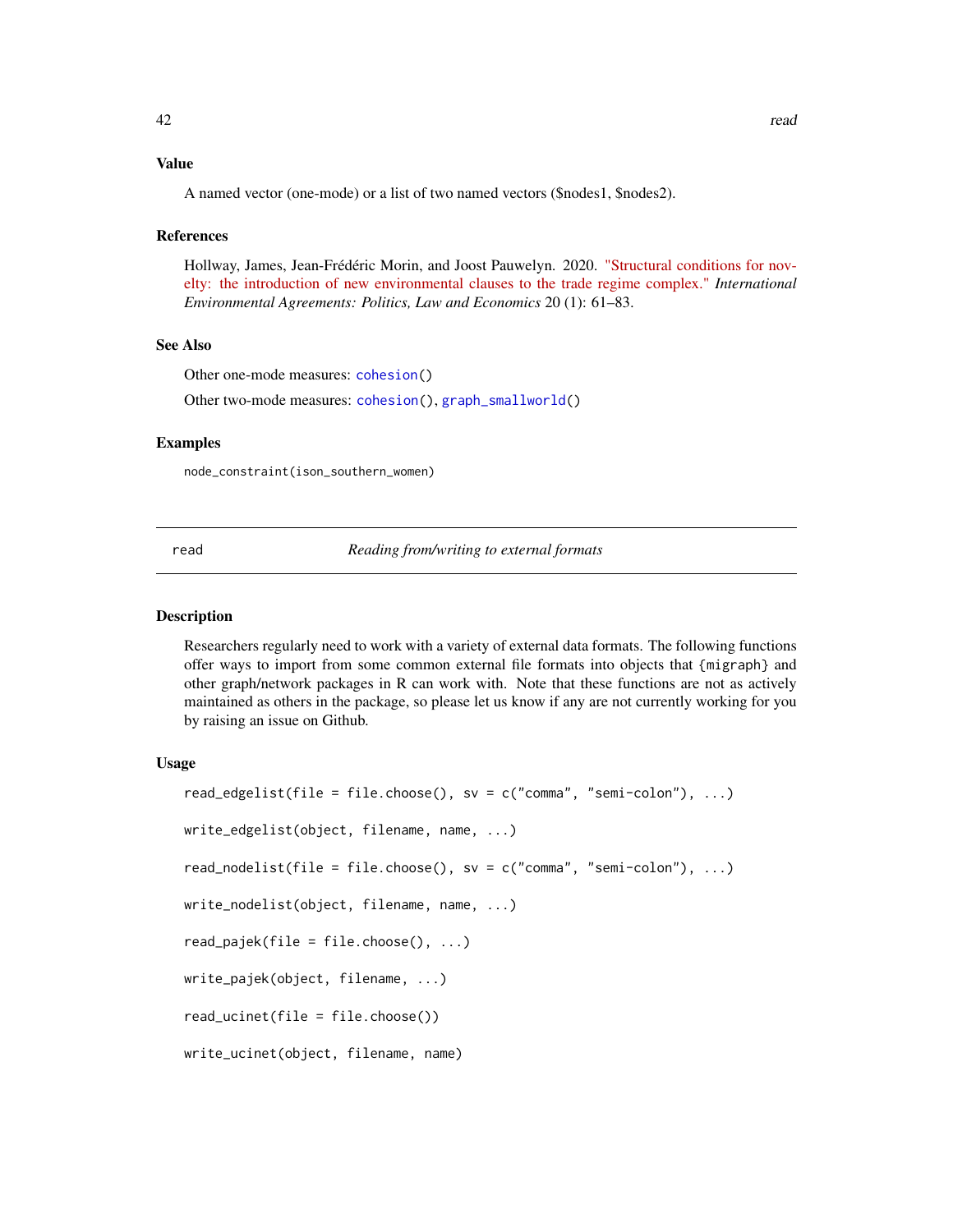#### read and the set of the set of the set of the set of the set of the set of the set of the set of the set of the set of the set of the set of the set of the set of the set of the set of the set of the set of the set of the

# Arguments

| file      | A character string with the system path to the file to import. If left unspec-<br>ified, an OS-specific file picker is opened to help users select it. Note that<br>in read_ucinet() the file path should be to the header file $(A#th)$ , if it exists<br>and that it is currently not possible to import multiple networks from a single<br>UCINET file. Please convert these one by one. |
|-----------|---------------------------------------------------------------------------------------------------------------------------------------------------------------------------------------------------------------------------------------------------------------------------------------------------------------------------------------------------------------------------------------------|
| <b>SV</b> | Allows users to specify whether their csv file is "comma" (English) or "semi-colon"<br>(European) separated.                                                                                                                                                                                                                                                                                |
| $\cdots$  | Additional parameters passed to the read/write function.                                                                                                                                                                                                                                                                                                                                    |
| object    | An object of a migraph-consistent class:                                                                                                                                                                                                                                                                                                                                                    |
|           | • matrix, from base R<br>• edgelist, a data frame from base R or tibble from tibble<br>• igraph, from the igraph package<br>• network, from the network package<br>• tbl_graph, from the tidygraph package                                                                                                                                                                                  |
| filename  | UCINET filename (without ## extension). By default the files will have the<br>same name as the object and be saved to the working directory.                                                                                                                                                                                                                                                |
| name      | name of matrix to be known in UCINET. By default the name will be the same<br>as the object.                                                                                                                                                                                                                                                                                                |

# Details

There are a number of repositories for network data that hold various datasets in different formats. See for example:

- [UCINET data](https://sites.google.com/site/ucinetsoftware/datasets?authuser=0)
- [Pajek data](http://vlado.fmf.uni-lj.si/pub/networks/data/)

See also:

- [networkdata](http://networkdata.schochastics.net/)
- [GML datasets](http://www-personal.umich.edu/~mejn/netdata/)
- [UCIrvine Network Data Repository](http://networkdata.ics.uci.edu/)
- [KONECT project](http://konect.cc/)
- [SNAP Stanford Large Network Dataset Collection](http://snap.stanford.edu/data/)

Please let us know if you identify any further repositories of social or political networks and we would be happy to add them here.

The \_ucinet functions only work with relatively recent UCINET file formats, e.g. type 6406 files. To import earlier UCINET file types, you will need to update them first. To import multiple matrices packed into a single UCINET file, you will need to unpack them and convert them one by one.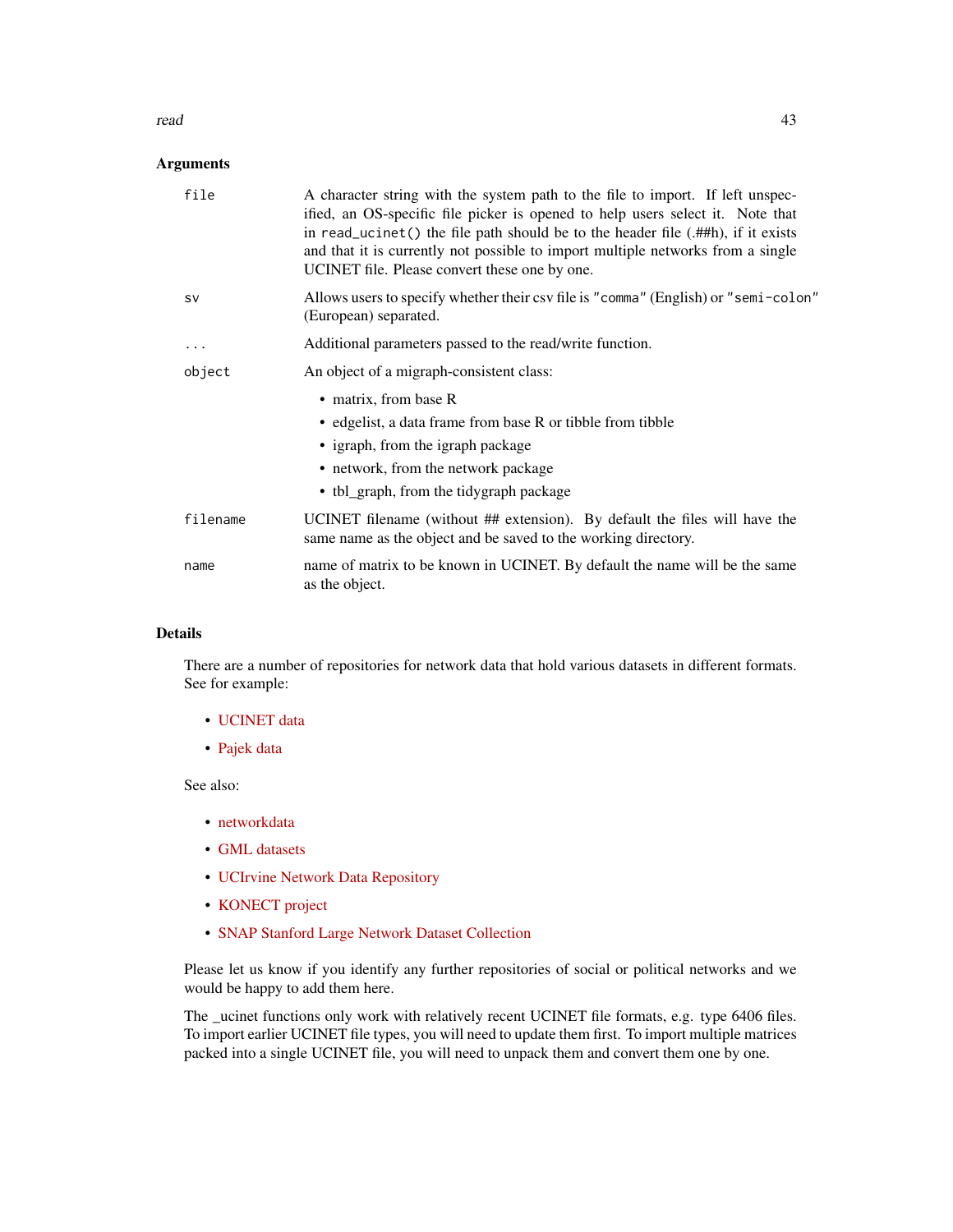# Value

The read\_edgelist() and read\_nodelist() functions will import into edgelist (tibble) format which can then be coerced or combined into different graph objects from there.

The read\_pajek() and read\_ucinet() functions will import into a tidygraph format, since they already contain both edge and attribute data. Note that all graphs can be easily coerced into other formats with {migraph}'s as\_ methods.

The write\_functions export to different file formats, depending on the function.

A pair of UCINET files in V6404 file format (.##h, .##d)

#### Functions

- read\_edgelist: Reading edgelists from Excel/csv files
- write\_edgelist: Writing edgelists to csv files
- read\_nodelist: Reading nodelists from Excel/csv files
- write\_nodelist: Writing nodelists to csv files
- read\_pajek: Reading pajek (.net/.paj) files
- write\_pajek: Writing pajek .net files
- read\_ucinet: Reading UCINET files
- write\_ucinet: Writing UCINET files

# Source

read\_ucinet() and write\_ucinet() kindly supplied by Christian Steglich, constructed on 18 June 2015.

#### See Also

#### [coercion](#page-12-1)

#### Examples

```
## Not run:
# import Roethlisberger & Dickson's horseplay game data set:
horseplay <- read_ucinet("WIRING-RDGAM.##h")
## End(Not run)
## Not run:
# export it again to UCINET under a different name:
write_ucinet(horseplay, "R&D-horseplay")
```
## End(Not run)

<span id="page-43-0"></span>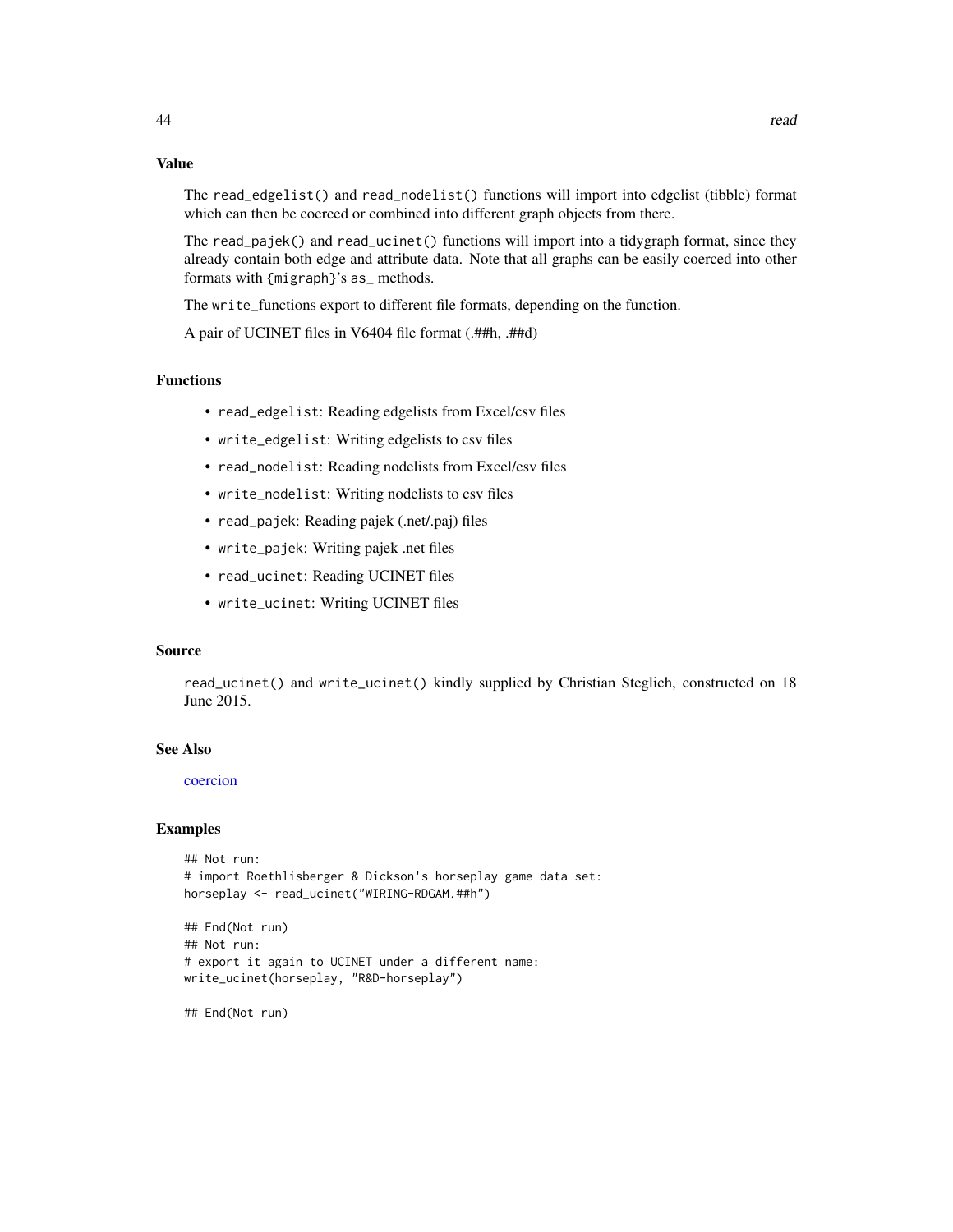<span id="page-44-0"></span>This function provides an implementation of the multiple regression quadratic assignment procedure (MRQAP) for both one-mode and two-mode network linear models. It offers several advantages:

- it works with combined graph/network objects such as igraph and network objects by constructing the various dependent and independent matrices for the user.
- it uses a more intuitive formula-based system for specifying the model, with several ways to specify how nodal attributes should be handled.
- it can handle categorical variables (factors/characters) and interactions intuitively.
- it relies on [{furrr}](https://furrr.futureverse.org) for parallelising and [{progressr}](https://progressr.futureverse.org) for reporting progress to the user, which can be useful when many simulations are required.
- results are [{broom}](https://broom.tidymodels.org)-compatible, with tidy() and glance() reports to facilitate comparison with results from different models. Note that a t- or z-value is always used as the test statistic, and properties of the dependent network – modes, directedness, loops, etc – will always be respected in permutations and analysis.

#### Usage

```
network_reg(
  formula,
  object,
  method = c("qap", "qapy"),
  times = 1000,
  strategy = "sequential",
  verbose = FALSE
)
```
# Arguments

formula A formula describing the relationship being tested. Several additional terms are available to assist users investigate the effects they are interested in. These include:

- ego() constructs a matrix where the cells reflect the value of a named nodal attribute for an edge's sending node
- alter() constructs a matrix where the cells reflect the value of a named nodal attribute for an edge's receiving node
- same() constructs a matrix where a 1 reflects if two nodes' attribute values are the same
- dist() constructs a matrix where the cells reflect the absolute difference between the attribute's values for the sending and receiving nodes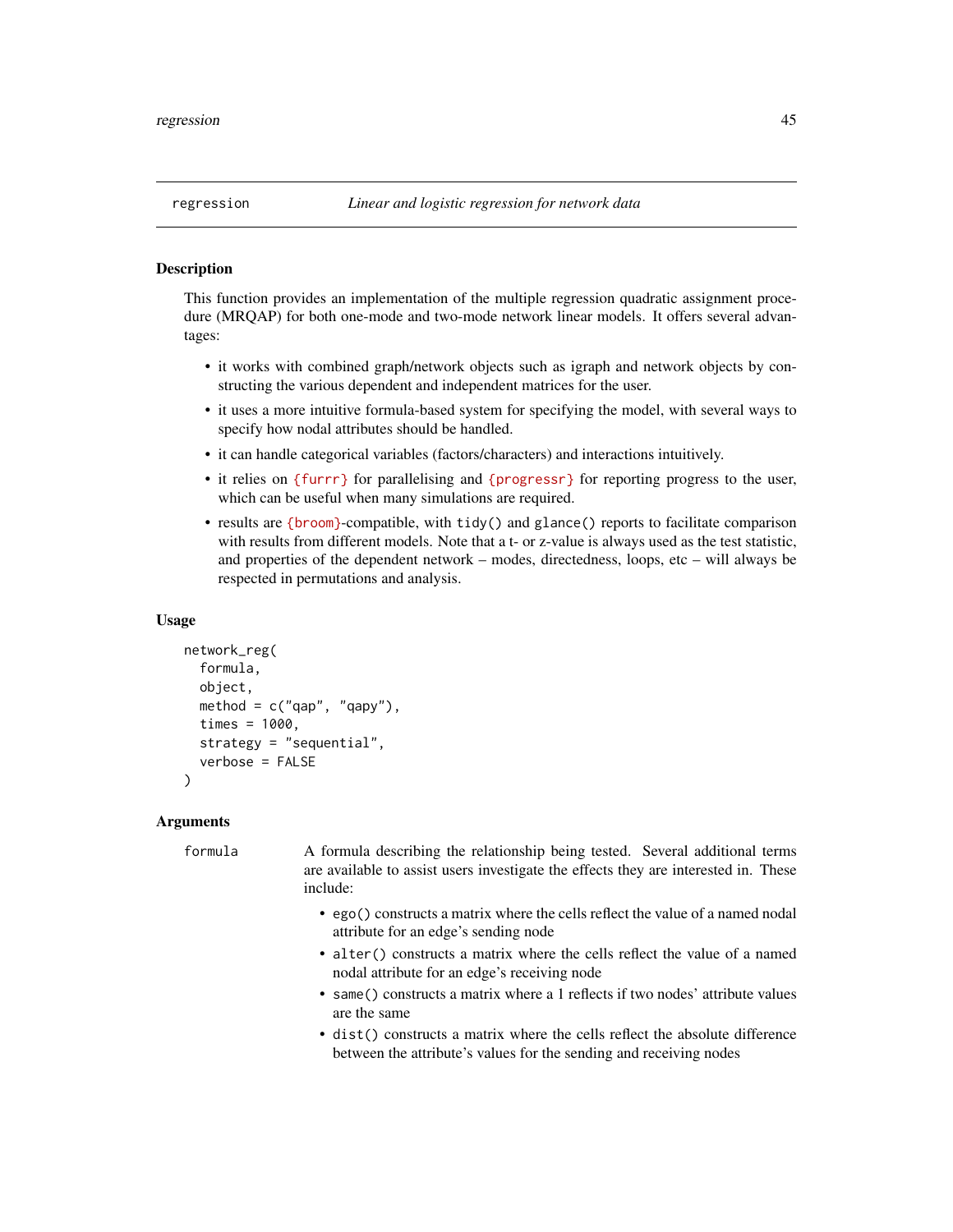|          | • sim() constructs a matrix where the cells reflect the proportional similarity<br>between the attribute's values for the sending and receiving nodes                                                                                                                                                                                                                                 |
|----------|---------------------------------------------------------------------------------------------------------------------------------------------------------------------------------------------------------------------------------------------------------------------------------------------------------------------------------------------------------------------------------------|
|          | • dyadic covariates (other networks) can just be named                                                                                                                                                                                                                                                                                                                                |
| object   | An object of a migraph-consistent class:                                                                                                                                                                                                                                                                                                                                              |
|          | • matrix, from base R                                                                                                                                                                                                                                                                                                                                                                 |
|          | • edgelist, a data frame from base R or tibble from tibble                                                                                                                                                                                                                                                                                                                            |
|          | • igraph, from the igraph package                                                                                                                                                                                                                                                                                                                                                     |
|          | • network, from the network package                                                                                                                                                                                                                                                                                                                                                   |
|          | • tbl_graph, from the tidygraph package                                                                                                                                                                                                                                                                                                                                               |
| method   | A method for establishing the null hypothesis. Note that "qap" uses Dekker et<br>al's (2007) double semi-partialling technique, whereas "qapy" permutes only the<br>\$y\$ variable. "qap" is the default.                                                                                                                                                                             |
| times    | Integer indicating the number of draws to use for quantile estimation. (Rele-<br>vant to the null hypothesis test only - the analysis itself is unaffected by this<br>parameter.) Note that, as for all Monte Carlo procedures, convergence is slower<br>for more extreme quantiles. By default, times=1000. 1,000 - 10,000 repetitions<br>recommended for publication-ready results. |
| strategy | If {furrr} is installed, then multiple cores can be used to accelerate the func-<br>tion. By default "sequential", but if multiple cores available, then "multisession"<br>or "multicore" may be useful. Generally this is useful only when times ><br>1000. See {furrr} for more.                                                                                                    |
| verbose  | Whether the function should report on its progress. By default FALSE. See<br>{progressr} for more.                                                                                                                                                                                                                                                                                    |

# References

Krackhardt, David (1988). "Predicting with Networks: Nonparametric Multiple Regression Analysis of Dyadic Data." *Social Networks* 10(4):359–81.

Dekker, David, Krackhard, David, Snijders, Tom A.B (2007). "Sensitivity of MRQAP tests to collinearity and autocorrelation conditions." *Psychometrika* 72(4): 563-581.

# See Also

```
vignette("p7linearmodel")
```

```
networkers <- ison_networkers %>% to_subgraph(Discipline == "Sociology")
model1 <- network_reg(weight ~ alter(Citations) + sim(Citations),
                     networkers, times = 20)
# Should be run many more `times` for publication-ready results
tidy(model1)
glance(model1)
plot(model1)
```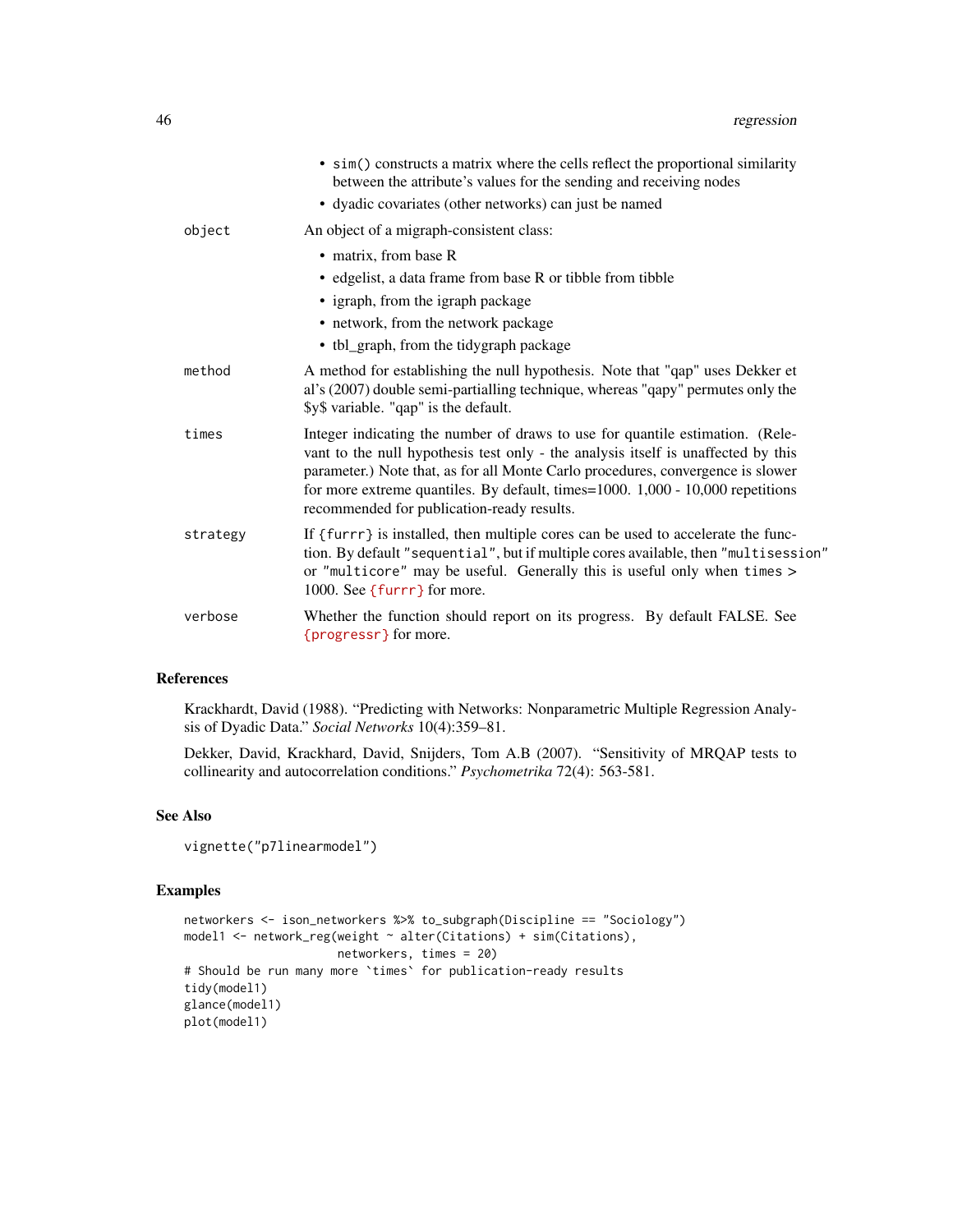<span id="page-46-0"></span>

These functions conduct conditional uniform graph (CUG) or permutation (QAP) tests of any graphlevel statistic.

# Usage

```
test_random(
 object,
 FUN,
  ...,
  times = 1000,
 strategy = "sequential",
  verbose = FALSE
)
test_permutation(
 object,
 FUN,
  ...,
  times = 1000,
 strategy = "sequential",
 verbose = FALSE
\mathcal{L}
```
# Arguments

| object     | An object of a migraph-consistent class:                                                                                                                                                                                                                                                                                                                                              |
|------------|---------------------------------------------------------------------------------------------------------------------------------------------------------------------------------------------------------------------------------------------------------------------------------------------------------------------------------------------------------------------------------------|
|            | • matrix, from base R                                                                                                                                                                                                                                                                                                                                                                 |
|            | • edgelist, a data frame from base R or tibble from tibble                                                                                                                                                                                                                                                                                                                            |
|            | • igraph, from the igraph package                                                                                                                                                                                                                                                                                                                                                     |
|            | • network, from the network package                                                                                                                                                                                                                                                                                                                                                   |
|            | • tbl_graph, from the tidygraph package                                                                                                                                                                                                                                                                                                                                               |
| <b>FUN</b> | A graph-level statistic function to test.                                                                                                                                                                                                                                                                                                                                             |
| $\cdots$   | Additional arguments to be passed on to FUN, e.g. the name of the attribute.                                                                                                                                                                                                                                                                                                          |
| times      | Integer indicating the number of draws to use for quantile estimation. (Rele-<br>vant to the null hypothesis test only - the analysis itself is unaffected by this<br>parameter.) Note that, as for all Monte Carlo procedures, convergence is slower<br>for more extreme quantiles. By default, times=1000. 1,000 - 10,000 repetitions<br>recommended for publication-ready results. |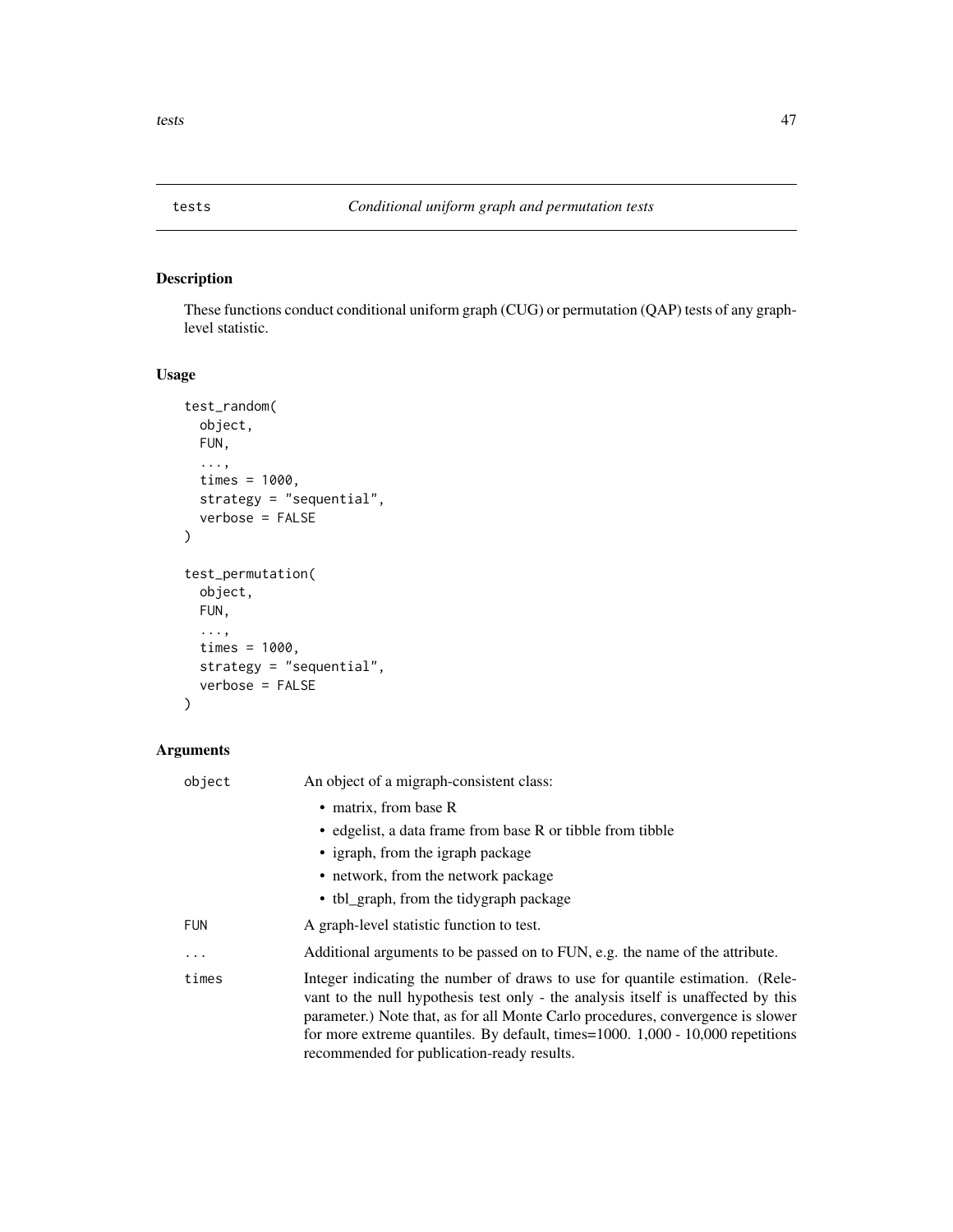<span id="page-47-0"></span>

| strategy | If {furrr} is installed, then multiple cores can be used to accelerate the func-<br>tion. By default "sequential", but if multiple cores available, then "multisession"<br>or "multicore" may be useful. Generally this is useful only when times $>$<br>1000. See { $furr$ } for more. |
|----------|-----------------------------------------------------------------------------------------------------------------------------------------------------------------------------------------------------------------------------------------------------------------------------------------|
| verbose  | Whether the function should report on its progress. By default FALSE. See<br>${program}$ for more.                                                                                                                                                                                      |

# Examples

```
marvel_friends <- to_unsigned(ison_marvel_relationships)
marvel_friends <- to_main_component(marvel_friends) %>%
  to_subgraph(PowerOrigin == "Human")
(cugtest <- test_random(marvel_friends, graph_ei_index, attribute = "Attractive",
  times = 200))
plot(cugtest)
(qaptest <- test_permutation(marvel_friends,
                graph_ei_index, attribute = "Attractive",
                times = 200))
plot(qaptest)
```
<span id="page-47-1"></span>to *Tools for reformatting networks, graphs, and matrices*

# <span id="page-47-2"></span>Description

These functions offer tools for transforming certain properties of migraph-consistent objects (that is, matrices, igraph, tidygraph, or network objects). Unlike the as\_\*() group of functions, these functions always return the same object type as they are given, only transforming these objects' properties.

Since some modifications are easier to implement for some objects than others, here are the currently implemented modifications:

| $\mathrm{to}$  | edgelists | matrices | igraph | tidygraph | network |
|----------------|-----------|----------|--------|-----------|---------|
| unweighted     | Х         | X        | X      | X         | X       |
| undirected     |           | X        | X      | X         | X       |
| unsigned       | X         | X        | X      | X         |         |
| uniplex        |           |          | X      | X         |         |
| unnamed        | X         | X        | X      | X         | X       |
| named          | X         | X        | X      | X         | X       |
| simplex        |           | X        | X      | X         |         |
| main_component |           |          | X      | X         | X       |
| onemode        |           |          | X      | X         |         |
| multilevel     |           | X        | X      | X         |         |
| mode1          |           | X        | X      | X         |         |
| mode2          |           | X        | X      | X         |         |
|                |           |          |        |           |         |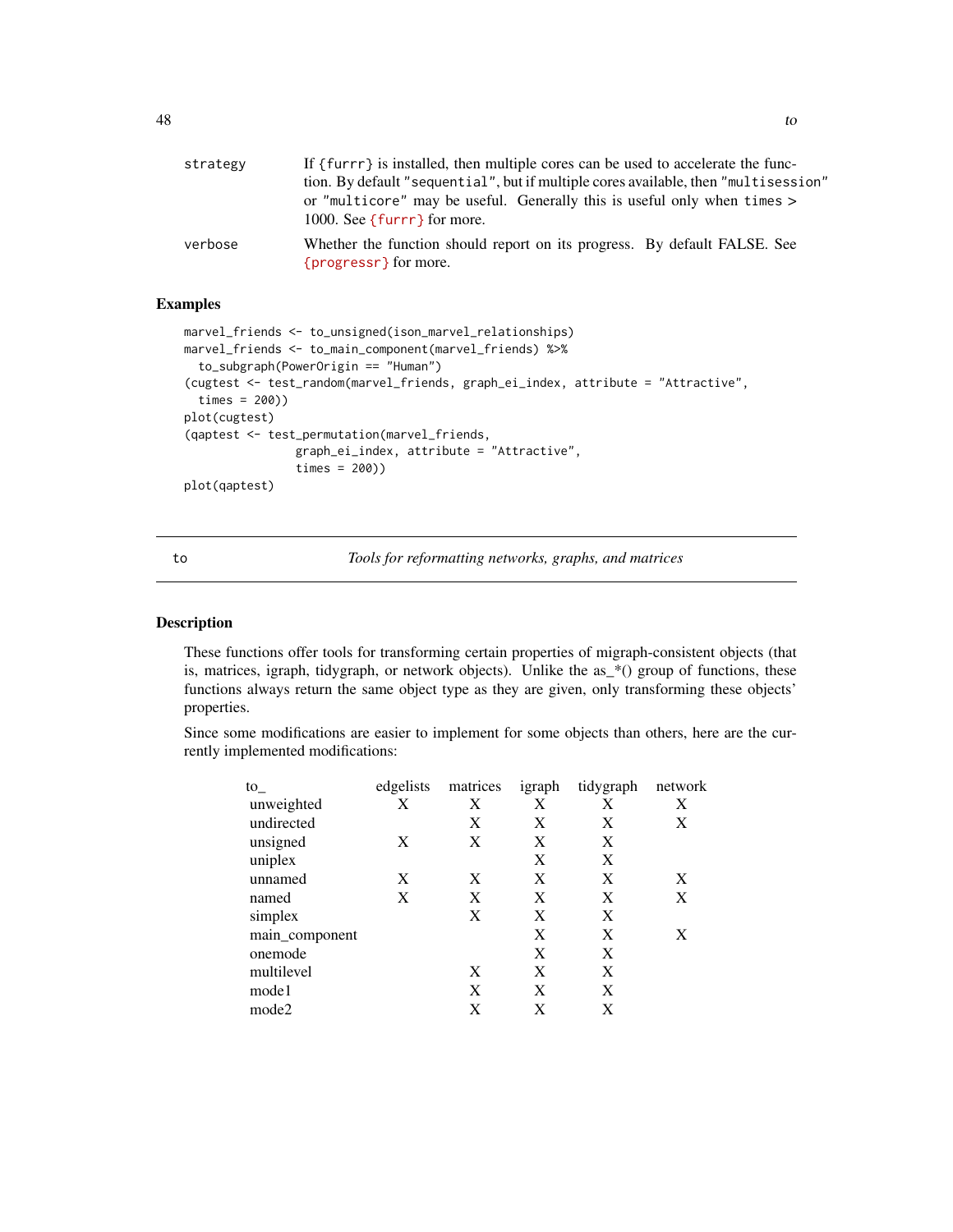# Usage

```
to_uniplex(object, edge)
to_main_component(object)
to_undirected(object)
to_unweighted(object, threshold = 1)
to_unsigned(object, keep = c("positive", "negative"))
to_unnamed(object)
to_named(object, names = NULL)
to_simplex(object)
to_mode1(object)
to_mode2(object)
to_onemode(object)
to_multilevel(object)
to_edges(object)
```

```
to_subgraph(object, ...)
```
# Arguments

| object    | An object of a migraph-consistent class:                                                 |
|-----------|------------------------------------------------------------------------------------------|
|           | • matrix, from base R                                                                    |
|           | • edgelist, a data frame from base R or tibble from tibble                               |
|           | • igraph, from the igraph package                                                        |
|           | • network, from the network package                                                      |
|           | • tbl_graph, from the tidygraph package                                                  |
| edge      | Character string naming an edge attribute to retain from a graph.                        |
| threshold | For a matrix, the threshold to binarise/dichotomise at.                                  |
| keep      | In the case of a signed network, whether to retain the "positive" or "negative"<br>ties. |
| names     | Character vector of the node names. NULL by default.                                     |
| $\cdots$  | Arguments passed on to dplyr::filter                                                     |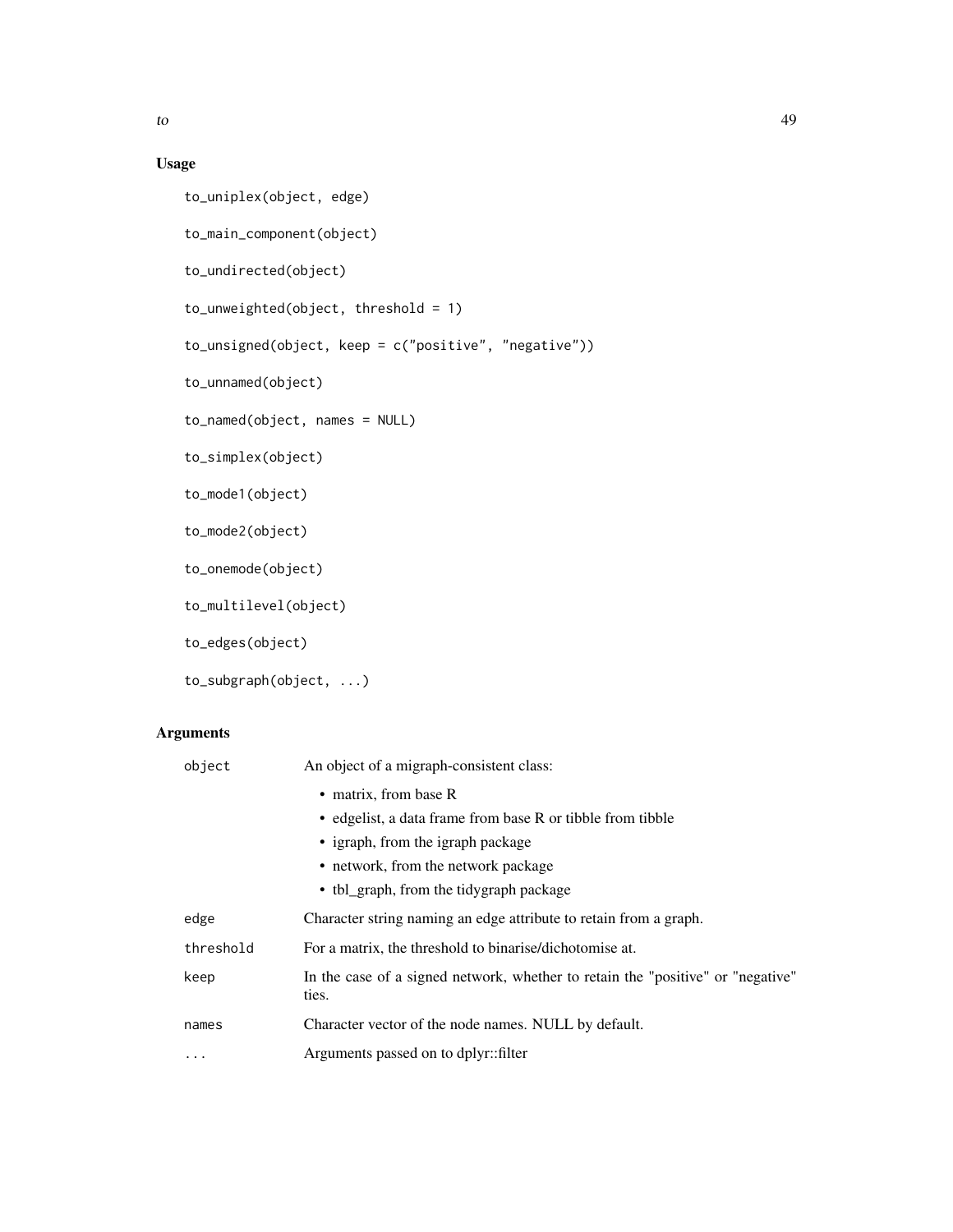<span id="page-49-0"></span>All to\_ functions return an object of the same class as that provided. So passing it an igraph object will return an igraph object and passing it a network object will return a network object, with certain modifications as outlined for each function.

#### Functions

- to\_uniplex: Returns an object that includes only a single type of tie
- to\_main\_component: Returns an object that includes only the main component without any smaller components or isolates
- to\_undirected: Returns an object that has any edge direction removed, so that any pair of nodes with at least one directed edge will be connected by an undirected edge in the new network. This is equivalent to the "collapse" mode in {igraph}.
- to\_unweighted: Returns an object that has all edge weights removed
- to\_unsigned: Returns a network with either just the "positive" ties or just the "negative" ties
- to\_unnamed: Returns an object with all vertex names removed
- to\_named: Returns an object that has random vertex names added
- to\_simplex: Returns an object that has all loops or self-ties removed
- to\_mode1: Results in a weighted one-mode object that retains the row nodes from a two-mode object, and weights the ties between them on the basis of their joint ties to nodes in the second mode (columns)
- to\_mode2: Results in a weighted one-mode object that retains the column nodes from a twomode object, and weights the ties between them on the basis of their joint ties to nodes in the first mode (rows).
- to\_onemode: Returns an object that has any type/mode attributes removed, but otherwise includes all the same nodes and ties. Note that this is not the same as  $to_{mod}e_1()$  or  $to_{mod}e_2($ , which return only some of the nodes and new ties established by coincidence.
- to\_multilevel: Returns a network that is not divided into two mode types but embeds two or more modes into a multimodal network structure.
- to\_edges: Returns a matrix (named if possible) where the edges are the nodes
- to\_subgraph: Returns a network subgraph filtered on the basis of some node-related logical statement.

#### See Also

Other manipulation: [add](#page-2-1), [coercion](#page-12-1), [is\(](#page-27-1))

```
autographr(ison_algebra)
a <- to_uniplex(ison_algebra, "friend_tie")
autographr(a)
a <- to_main_component(a)
autographr(a)
a <- to_undirected(a)
```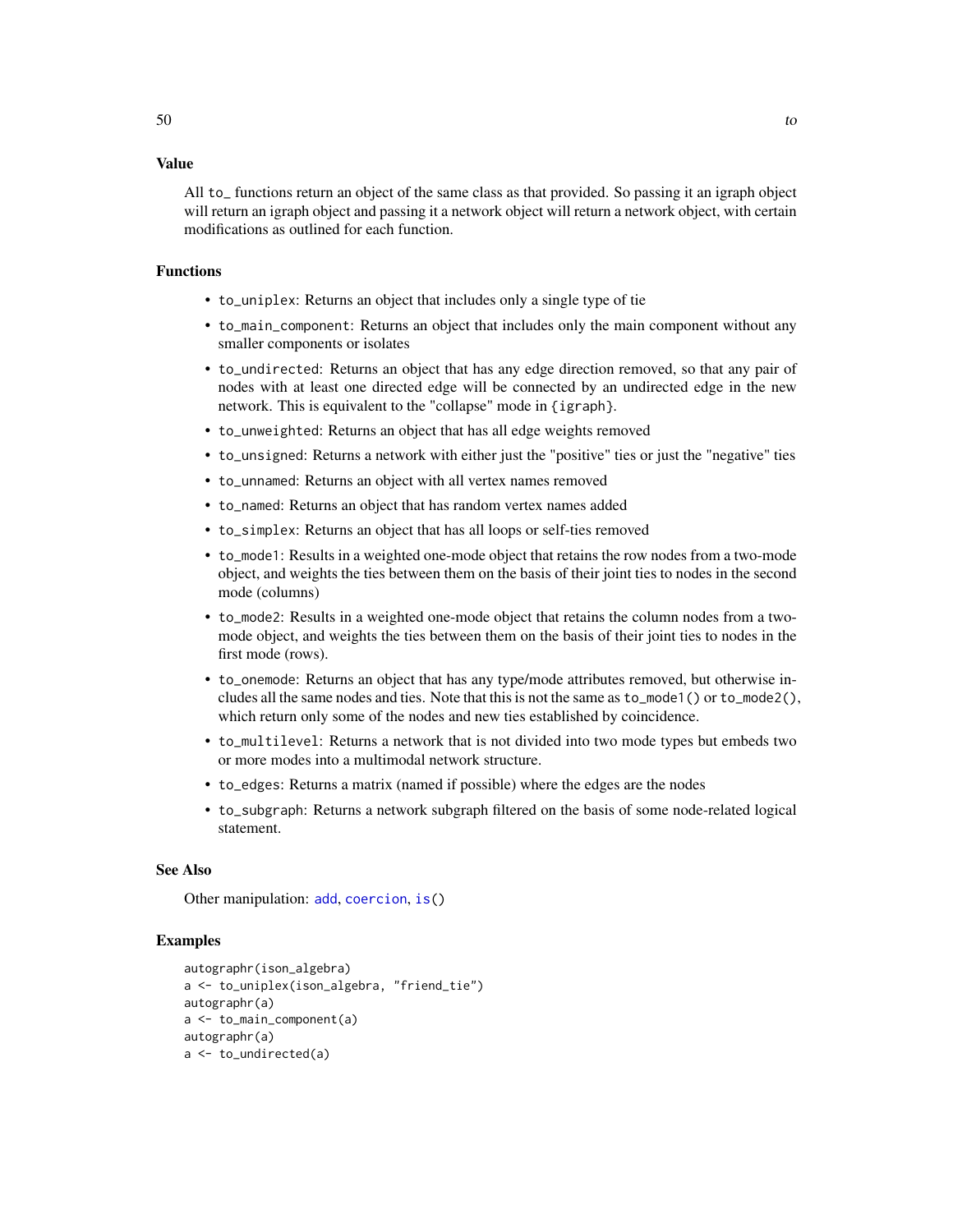```
autographr(a)
a <- to_unweighted(a)
autographr(a)
a \leftarrow to_named(a)
autographr(a)
autographr(to_unsigned(ison_marvel_relationships, "positive")) /
autographr(to_unsigned(ison_marvel_relationships, "negative"))
autographr(ison_southern_women) /
(autographr(to_mode1(ison_southern_women)) |
autographr(to_mode2(ison_southern_women)))
autographr(ison_adolescents) +
autographr(to_edges(ison_adolescents))
```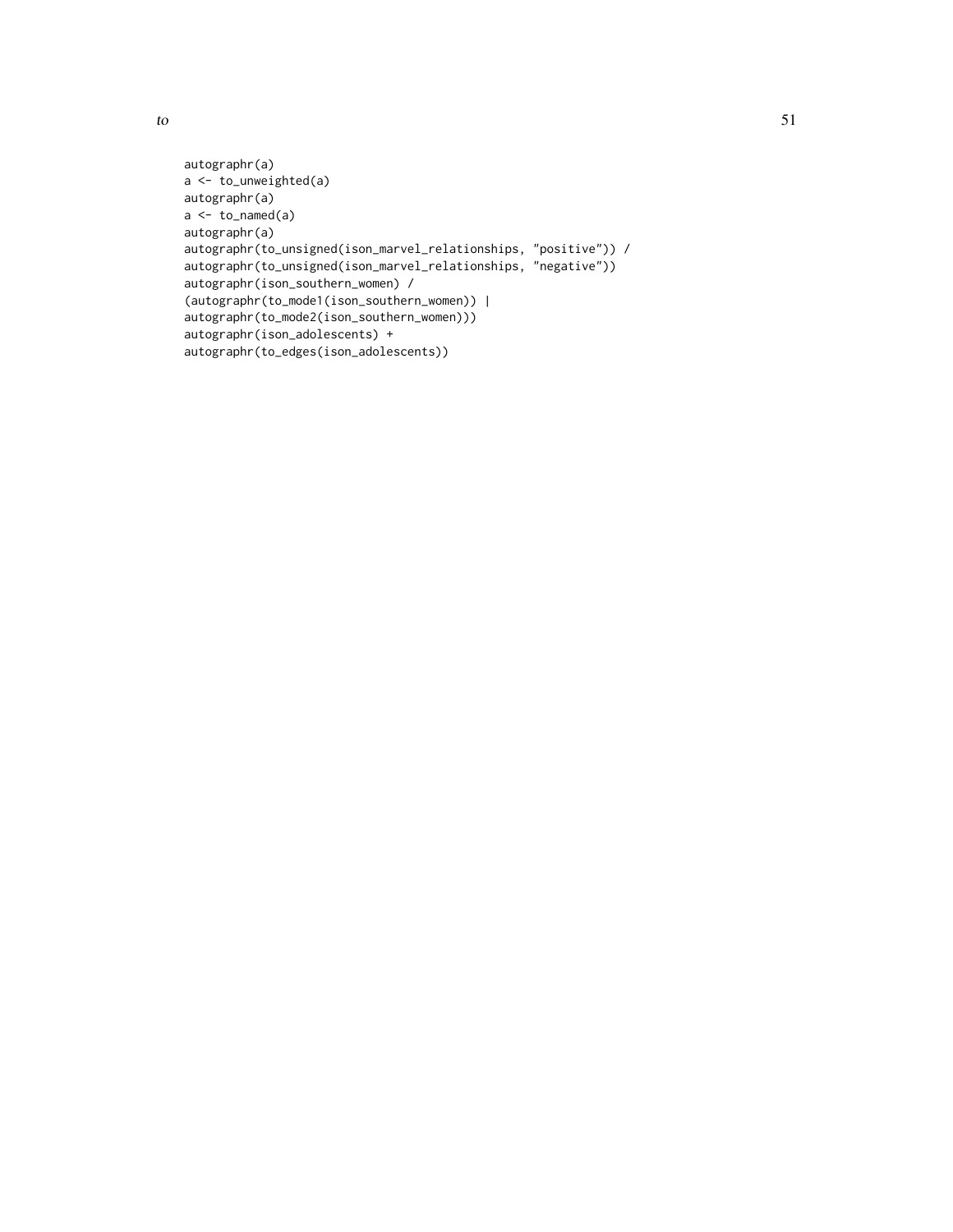# <span id="page-51-0"></span>**Index**

∗ creation create, [18](#page-17-0) generate, [20](#page-19-0) ∗ datasets ison\_adolescents, [30](#page-29-0) ison\_algebra, [30](#page-29-0) ison\_brandes, [31](#page-30-0) ison\_karateka, [31](#page-30-0) ison\_marvel, [32](#page-31-0) ison\_networkers, [33](#page-32-0) ison\_projection, [34](#page-33-0) ison\_southern\_women, [34](#page-33-0) mpn\_bristol, [36](#page-35-0) mpn\_elite\_mex, [36](#page-35-0) mpn\_elite\_usa, [37](#page-36-0) mpn\_evs, [38](#page-37-0) mpn\_ryanair, [40](#page-39-0) mpn\_senate112, [40](#page-39-0) ∗ manipulation add, [3](#page-2-0) coercion, [13](#page-12-0) is, [28](#page-27-0) to, [48](#page-47-0) ∗ measures centrality, [9](#page-8-0) ∗ node-level measures node\_constraint, [41](#page-40-0) ∗ one-mode measures cohesion, [14](#page-13-0) node\_constraint, [41](#page-40-0) ∗ three-mode measures cohesion, [14](#page-13-0) ∗ two-mode measures cohesion, [14](#page-13-0) graph\_smallworld, [27](#page-26-0) node\_constraint, [41](#page-40-0)

add, [3,](#page-2-0) *[14](#page-13-0)*, *[29](#page-28-0)*, *[50](#page-49-0)* add\_edge\_attributes *(*add*)*, [3](#page-2-0) add\_node\_attributes *(*add*)*, [3](#page-2-0)

as\_edgelist *(*coercion*)*, [13](#page-12-0) as\_igraph *(*coercion*)*, [13](#page-12-0) as\_matrix *(*coercion*)*, [13](#page-12-0) as\_network *(*coercion*)*, [13](#page-12-0) as\_tidygraph *(*coercion*)*, [13](#page-12-0) autographr, [4](#page-3-0) blockmodel, [5](#page-4-0) blockmodel\_concor *(*blockmodel*)*, [5](#page-4-0) blockmodel\_vis, [7](#page-6-0) census, [8](#page-7-0) centrality, [9](#page-8-0) cluster, [12](#page-11-0) cluster\_regular\_equivalence *(*cluster*)*, [12](#page-11-0) cluster\_structural\_equivalence *(*cluster*)*, [12](#page-11-0) coercion, *[3](#page-2-0)*, [13,](#page-12-0) *[29](#page-28-0)*, *[44](#page-43-0)*, *[50](#page-49-0)* cohesion, [14,](#page-13-0) *[27](#page-26-0)*, *[42](#page-41-0)* connectedness, [16](#page-15-0) copy\_node\_attributes *(*add*)*, [3](#page-2-0) create, [18,](#page-17-0) *[21](#page-20-0)* create\_complete *(*create*)*, [18](#page-17-0) create\_components *(*create*)*, [18](#page-17-0) create\_empty *(*create*)*, [18](#page-17-0) create\_lattice *(*create*)*, [18](#page-17-0) create\_ring *(*create*)*, [18](#page-17-0) create\_star *(*create*)*, [18](#page-17-0) create\_tree *(*create*)*, [18](#page-17-0)

# diversity, [19](#page-18-0)

edge\_attribute *(*grab*)*, [24](#page-23-0) edge\_betweenness *(*centrality*)*, [9](#page-8-0) edge\_bridges *(*connectedness*)*, [16](#page-15-0) edge\_closeness *(*centrality*)*, [9](#page-8-0) edge\_degree *(*centrality*)*, [9](#page-8-0) edge\_eigenvector *(*centrality*)*, [9](#page-8-0) edge\_loop *(*cohesion*)*, [14](#page-13-0)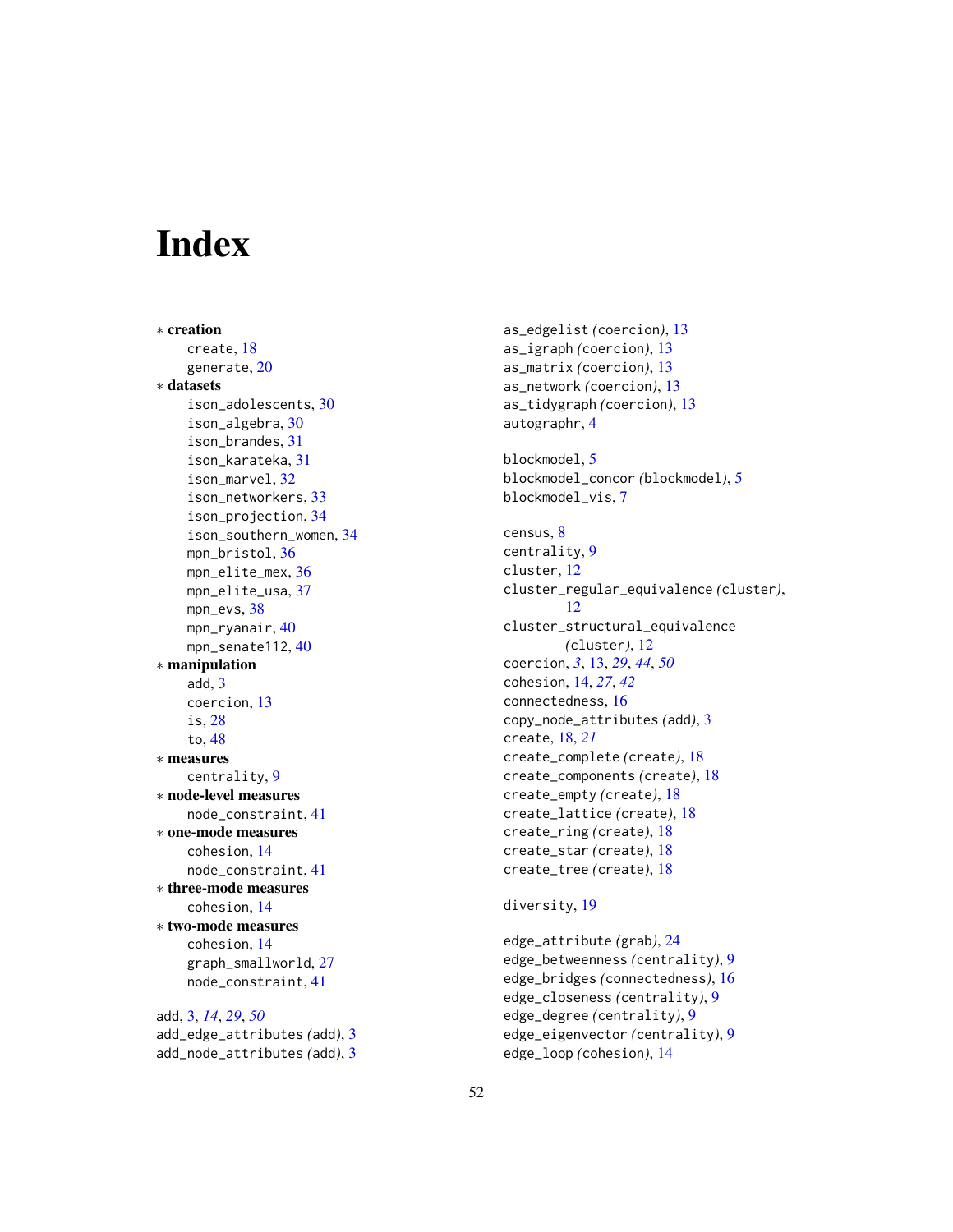#### $I<sub>N</sub>DEX$  53

edge\_multiple *(*cohesion*)*, [14](#page-13-0) edge\_reciprocal *(*cohesion*)*, [14](#page-13-0) edge\_signs *(*grab*)*, [24](#page-23-0) edge\_weights *(*grab*)*, [24](#page-23-0) generate, *[19](#page-18-0)*, [20](#page-19-0) generate\_permutation *(*generate*)*, [20](#page-19-0) generate\_random *(*generate*)*, [20](#page-19-0) generate\_scalefree *(*generate*)*, [20](#page-19-0) generate\_smallworld *(*generate*)*, [20](#page-19-0) ggatyear, [22](#page-21-0) ggevolution, [22](#page-21-0) ggidentify\_clusters *(*blockmodel\_vis*)*, [7](#page-6-0) gglineage, [23](#page-22-0) ggtree *(*blockmodel\_vis*)*, [7](#page-6-0) grab, [24](#page-23-0) graph\_adhesion *(*connectedness*)*, [16](#page-15-0) graph\_assortativity *(*diversity*)*, [19](#page-18-0) graph\_balance, [25](#page-24-0) graph\_betweenness *(*centrality*)*, [9](#page-8-0) graph\_blau\_index *(*diversity*)*, [19](#page-18-0) graph\_census, [26](#page-25-0) graph\_closeness *(*centrality*)*, [9](#page-8-0) graph\_cohesion *(*connectedness*)*, [16](#page-15-0) graph\_components *(*connectedness*)*, [16](#page-15-0) graph\_congruency *(*cohesion*)*, [14](#page-13-0) graph\_degree *(*centrality*)*, [9](#page-8-0) graph\_density *(*cohesion*)*, [14](#page-13-0) graph\_diameter *(*connectedness*)*, [16](#page-15-0) graph\_dims *(*grab*)*, [24](#page-23-0) graph\_dyad\_census *(*graph\_census*)*, [26](#page-25-0) graph\_edge\_attributes *(*grab*)*, [24](#page-23-0) graph\_edges *(*grab*)*, [24](#page-23-0) graph\_ei\_index *(*diversity*)*, [19](#page-18-0) graph\_eigenvector *(*centrality*)*, [9](#page-8-0) graph\_equivalency, *[27](#page-26-0)* graph\_equivalency *(*cohesion*)*, [14](#page-13-0) graph\_length *(*connectedness*)*, [16](#page-15-0) graph\_mixed\_census *(*graph\_census*)*, [26](#page-25-0) graph\_node\_attributes *(*grab*)*, [24](#page-23-0) graph\_nodes *(*grab*)*, [24](#page-23-0) graph\_reciprocity *(*cohesion*)*, [14](#page-13-0) graph\_smallworld, *[16](#page-15-0)*, [27,](#page-26-0) *[42](#page-41-0)* graph\_transitivity, *[27](#page-26-0)* graph\_transitivity *(*cohesion*)*, [14](#page-13-0) graph\_triad\_census *(*graph\_census*)*, [26](#page-25-0) group\_tie\_census *(*census*)*, [8](#page-7-0) group\_triad\_census *(*census*)*, [8](#page-7-0)

is, *[3](#page-2-0)*, *[14](#page-13-0)*, [28,](#page-27-0) *[50](#page-49-0)* is\_acyclic *(*is*)*, [28](#page-27-0) is\_complex *(*is*)*, [28](#page-27-0) is\_connected *(*is*)*, [28](#page-27-0) is\_directed *(*is*)*, [28](#page-27-0) is\_edgelist *(*is*)*, [28](#page-27-0) is\_graph *(*is*)*, [28](#page-27-0) is\_labelled *(*is*)*, [28](#page-27-0) is\_migraph *(*is*)*, [28](#page-27-0) is\_multiplex *(*is*)*, [28](#page-27-0) is\_signed *(*is*)*, [28](#page-27-0) is\_twomode *(*is*)*, [28](#page-27-0) is\_uniplex *(*is*)*, [28](#page-27-0) is\_weighted *(*is*)*, [28](#page-27-0) ison\_adolescents, [30](#page-29-0) ison\_algebra, [30](#page-29-0) ison\_bb *(*ison\_projection*)*, [34](#page-33-0) ison\_bm *(*ison\_projection*)*, [34](#page-33-0) ison\_brandes, [31](#page-30-0) ison\_karateka, [31](#page-30-0) ison\_marvel, [32](#page-31-0) ison\_marvel\_relationships *(*ison\_marvel*)*, [32](#page-31-0) ison\_marvel\_teams *(*ison\_marvel*)*, [32](#page-31-0) ison\_mb *(*ison\_projection*)*, [34](#page-33-0) ison\_mm *(*ison\_projection*)*, [34](#page-33-0) ison\_networkers, [33](#page-32-0) ison\_projection, [34](#page-33-0) ison\_southern\_women, [34](#page-33-0)

join\_edges *(*add*)*, [3](#page-2-0)

layout\_tbl\_graph\_frgrid *(*layouts*)*, [35](#page-34-0) layout\_tbl\_graph\_gogrid *(*layouts*)*, [35](#page-34-0) layout\_tbl\_graph\_kkgrid *(*layouts*)*, [35](#page-34-0) layouts, [35](#page-34-0)

mpn\_bristol, [36](#page-35-0) mpn\_DE\_1990 *(*mpn\_evs*)*, [38](#page-37-0) mpn\_DE\_2008 *(*mpn\_evs*)*, [38](#page-37-0) mpn\_DemSxP *(*mpn\_senate112*)*, [40](#page-39-0) mpn\_elite\_mex, [36](#page-35-0) mpn\_elite\_usa, [37](#page-36-0) mpn\_elite\_usa\_advice *(*mpn\_elite\_usa*)*, [37](#page-36-0) mpn\_elite\_usa\_money *(*mpn\_elite\_usa*)*, [37](#page-36-0) mpn\_evs, [38](#page-37-0) mpn\_IT\_1990 *(*mpn\_evs*)*, [38](#page-37-0) mpn\_IT\_2008 *(*mpn\_evs*)*, [38](#page-37-0) mpn\_OverSxP *(*mpn\_senate112*)*, [40](#page-39-0)